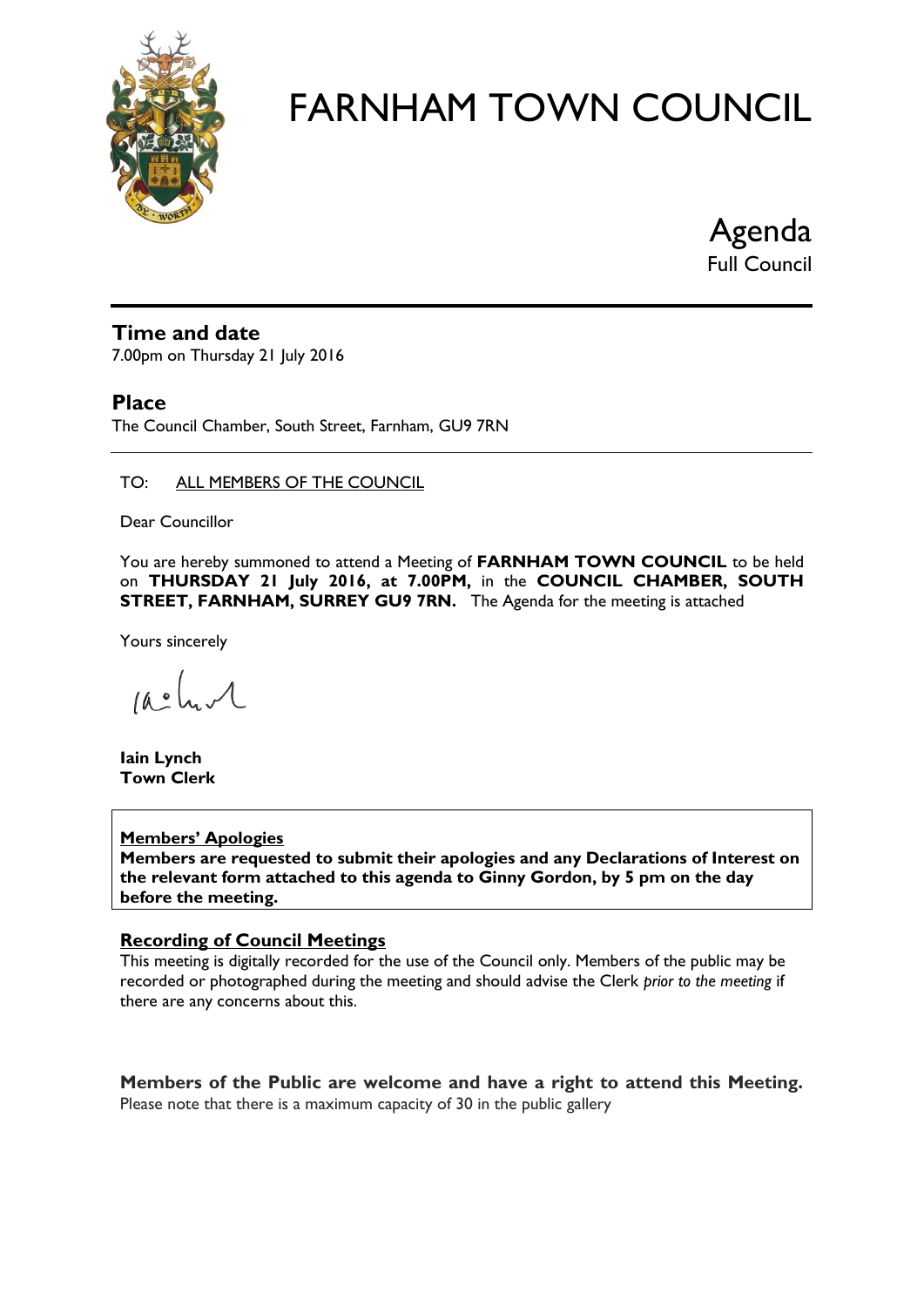

#### Disclosure of Interests Form

Notification by a Member of a disclosable pecuniary interest in a matter under consideration at a meeting (Localism Act 2011).

*Please use the form below to state in which Agenda Items you have an interest.* 

*If you have a disclosable pecuniary or other interest in an item, please indicate whether you wish to speak (refer to Farnham Town Council's Code of Conduct for details)*

As required by the Localism Act 2011, **I hereby declare** that I have a disclosable pecuniary or personal interest in the following matter(s).

FULL COUNCIL: Date 21<sup>st</sup> July 2016

Name of Councillor ……………………………………………………

|                          | <b>Nature of interest (please</b><br>tick/state as appropriate)                                    |              |                                                                           |  |
|--------------------------|----------------------------------------------------------------------------------------------------|--------------|---------------------------------------------------------------------------|--|
| Agenda<br><b>Item No</b> | I am a<br><b>Waverley</b><br><b>Borough</b><br>Councillor /<br><b>Surrey County</b><br>Councillor* | Other reason | <b>Type of interest</b><br>(disclosable pecuniary<br>or Other) and reason |  |
|                          |                                                                                                    |              |                                                                           |  |
|                          |                                                                                                    |              |                                                                           |  |
|                          |                                                                                                    |              |                                                                           |  |
|                          |                                                                                                    |              |                                                                           |  |
|                          |                                                                                                    |              |                                                                           |  |

#### \* Delete as appropriate

k:\COMMITTEES\Interests Forms\Declaration of Interests Form Jun 12 A4.doc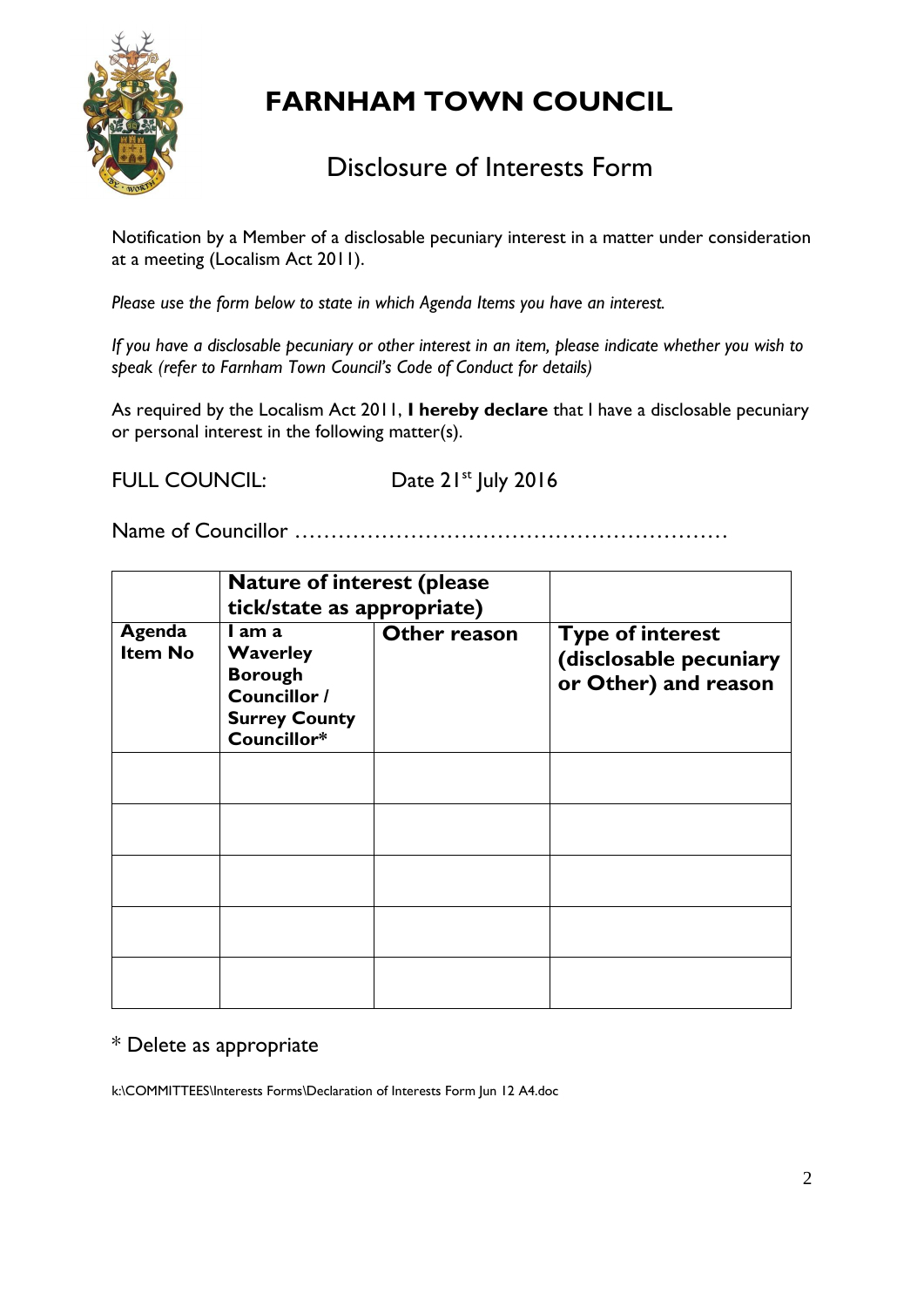

Agenda Full Council

#### **Time and date**

7.00pm on Thursday 21st July 2016

#### **Place**

The Council Chamber, South Street, Farnham

Prior to the start of the meeting prayers will be said by the Revd Rachel Sturt from St Peter's Church Wrecclesham.

#### **1 Apologies**

To receive apologies for absence.

#### **2 Disclosure of Interests**

To receive from members, in respect of any items included on the agenda for this meeting, disclosure of any disclosable pecuniary or other interests, or of any gifts and hospitality, in line with the Town Council's Code of Conduct.

#### *NOTES:*

- *(i) The following councillors have made a general non-pecuniary interest declaration in relation to being councillors of Waverley Borough Council: Cockburn, Fraser, Frost, Hargreaves, Hill, Hodge, Macleod, Mirylees, Potts, and Williamson.*
- *(ii) The following councillor has made a general non-pecuniary interest declaration in relation to her being a councillor of Surrey County Council: Cllr Frost.*
- *(iii) Members are requested to make declarations of interest, on the form attached, to be returned to ginny.gordon@farnham.gov.uk by 5pm on the day before the meeting.*

*Members are reminded that if they declare a pecuniary interest they must leave before any debate starts unless dispensation has been obtained.*

#### **3 Minutes Appendix A**

To agree the Minutes of the meeting held on June16th 2016

#### **4 Questions and Statements by the Public**

In accordance with Standing Order 10.1, the Town Mayor will invite members of the public present to ask questions or make statements.

At the discretion of the Town Mayor, those members of the public, **residing or working** within the Council's boundary, will be invited to make representations or ask questions in respect of the business on the agenda, or other matters not on the agenda, for a maximum of 3 minutes per person or 20 minutes overall.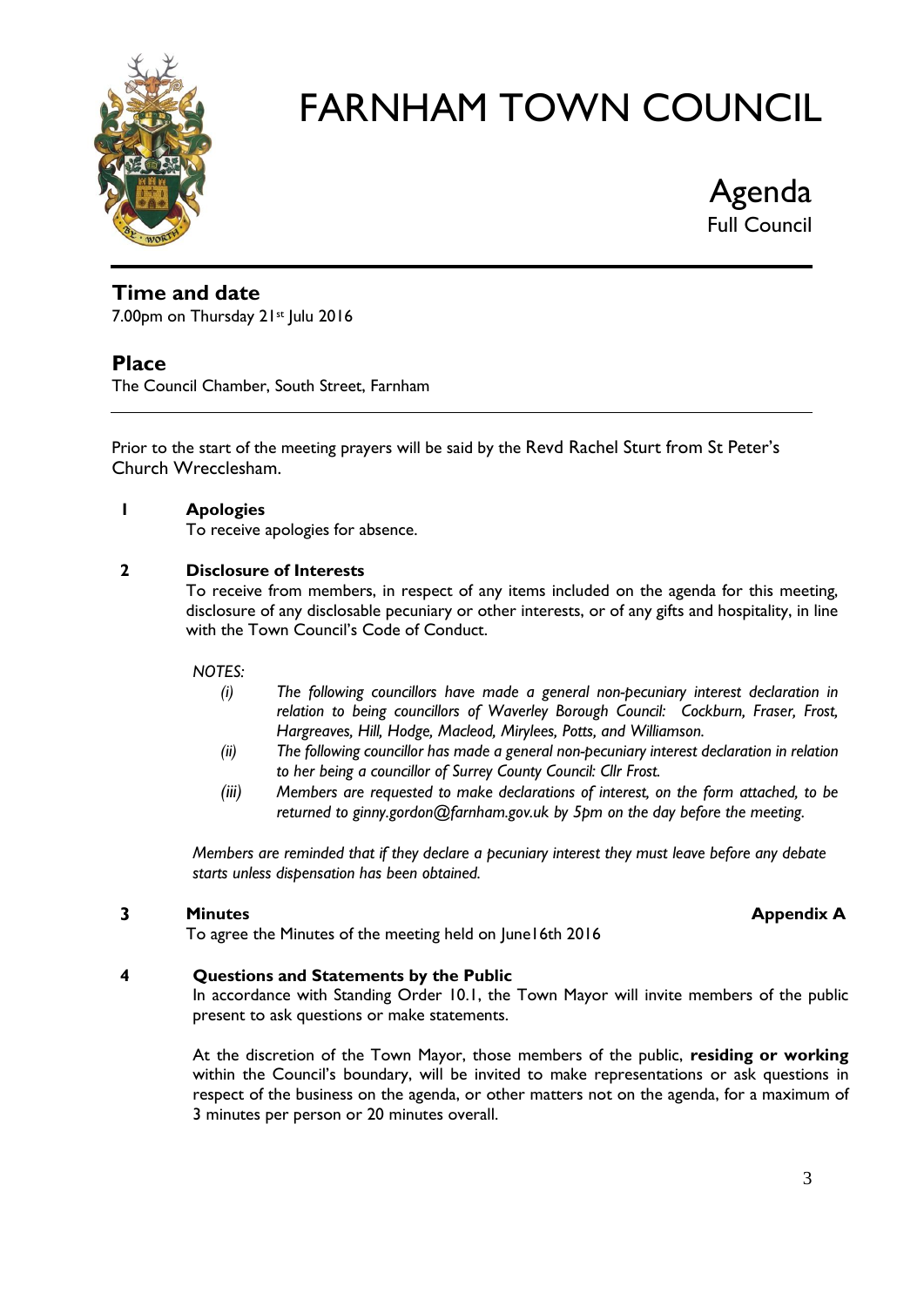#### **5 Town Mayor's Announcements**

To receive the Town Mayor's announcements include formal notice of Cllr Blagden's resignation because of ill-health and that the by-election for Castle Ward will take place on 18th August 2016.

#### **Part 1 – Items for Decision**

#### **6 Working Group Notes**

To receive the notes and any recommendations of the following Working Groups:

- i) Cemeteries and Appeals held on 23rd June **Appendix B**
- ii) Community Enhancement held on 28<sup>th</sup> June 2016 **Appendix C**
- iii) Tourism and Events held on  $12<sup>th</sup>$  July 2016 **Appendix D**
- iv) Strategy and Finance held on 19<sup>th</sup> July 2016 **Appendix E**

#### **7 Farnham Neighbourhood Plan Appendix F**

To approve the Regulation 15 Farnham Neighbourhood Plan. The report, based on that being considered at the Strategy & Finance Working Group on 19<sup>th</sup> July is attached. An amended report may be issued for Council following discussion at the Working Group.

#### **8 Planning & Licensing Applications Appendix G, H, I,**

- i) To receive the minutes of the Planning & Licensing Consultative Group held on 20th June, 4<sup>th</sup> July and 18<sup>th</sup> July.
- ii) To consider any significant Planning Applications

#### **Part 2 – Items to Note**

#### **9 Actions taken under Scheme of Delegation**

#### **10 Reports from other Councils**

To receive from Councillors any updates on matters affecting Farnham from Waverley Borough Council and Surrey County Council

#### **11 Reports from Outside Bodies**

To receive from Members any verbal reports on Outside Bodies.

#### **12 Date of next Meetings**

To note the date of the next meeting as Thursday 22nd September 2016

#### **Part 3 – Confidential Items**

#### **13 Exclusion of the Press and Public (if required)**

TO PASS A RESOLUTION to exclude members of the public and press from the meeting at Part 3 of the agenda in view of any confidential items under discussion.

\* \* \* \* \* \* \* \* \* \* \* \* \* \*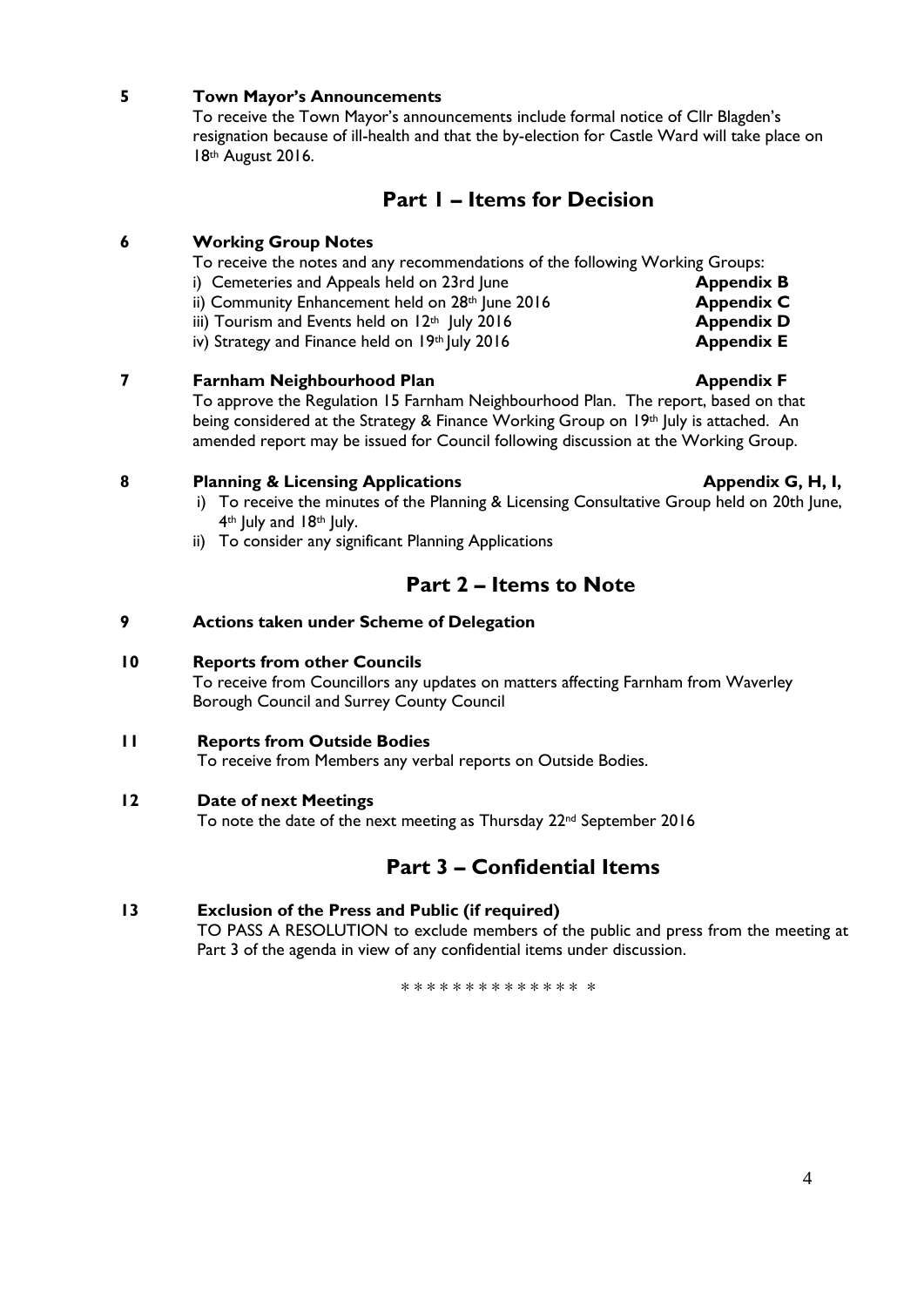Council Membership:

Councillors: John Ward ( Mayor), Mike Hodge (Deputy Mayor), David Attfield, Patrick Blagden CBE, Carole Cockburn, Paula Dunsmore, John Scott Fraser, Mrs Pat Frost, Jill Hargreaves, Stephen Hill, Sam Hollins-Owen, Mike Hyman, Andy Macleod, Kika Mirylees, Julia Potts, Susan Redfern, Jeremy Ricketts, John Williamson.

Note: The person to contact about this agenda and documents is Iain Lynch, Town Clerk, Farnham Town Council, South Street, Farnham, Surrey, GU9 7RN. Tel: 01252 712667.

Distribution: Full agenda and supporting papers to all Councillors (by post)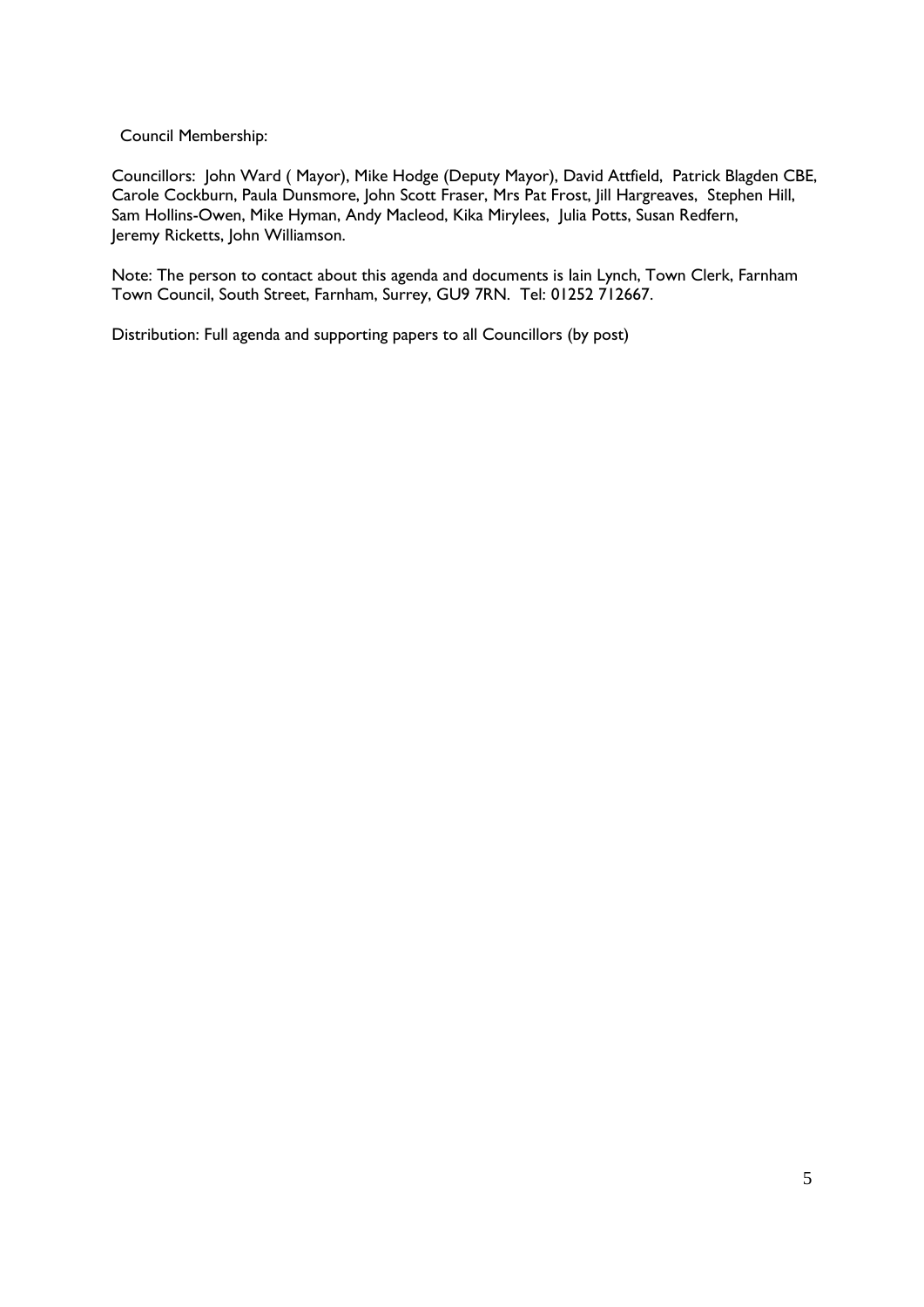



Council

#### **Time and date**

7.00pm on Thursday 16th June 2016

#### **Place**

The Council Chamber, South Street, Farnham

#### **Councillors**

- \* John Ward (Mayor of Farnham)
- A Mike Hodge (Deputy Mayor)
- \* David Attfield
- A Patrick Blagden CBE
- \* Carole Cockburn
- \* Paula Dunsmore
- A John Scott Fraser
- A Pat Frost
- A Jill Hargreaves
- \* Stephen Hill
- A Sam Hollins-Owen
- \* Mike Hyman
- \* Andy Macleod
- \* Kika Mirylees
- A Julia Potts
- \* Susan Redfern
- A Jeremy Ricketts
- John Williamson

\* Present

A Apologies for absence

#### **Officers Present:**

Iain Lynch (Town Clerk) Ian Kershaw (Assistant Town Clerk)

There were 4 members of the public in attendance.

Prior to the meeting, prayers were said by the Pastor Michael Hall of Farnham Pentecostal Church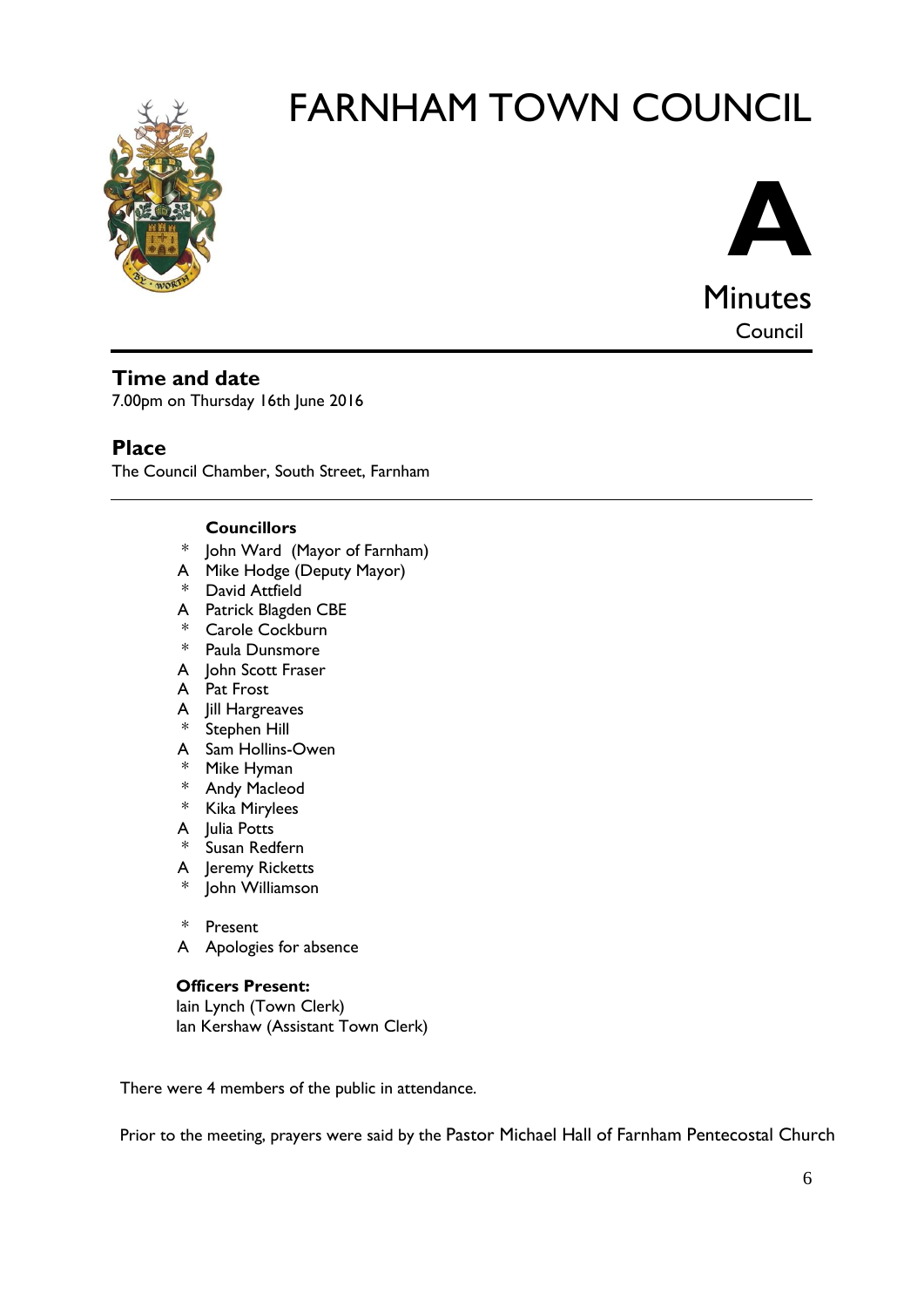#### C016/16 **Apologies for Absence**

Apologies were received from Cllr Blagden, Cllr Fraser, Cllr Frost, Cllr Hargreaves, Cllr Hodge, Cllr Hollins-Owen, Cllr Potts and Cllr Ricketts.

#### C017/16 **Minutes**

The Minutes of the Farnham Town Council Meeting held on Thursday  $10<sup>th</sup>$  May 2016 were agreed and signed by the Mayor as a correct record.

#### C018/16 **Declarations of interests**

Apart from the standard declarations of personal interest by councillors and by those who were dual or triple hatted by virtue of being elected to Waverley Borough Council or Surrey County Council, the following disclosures of interest relating to items on the agenda were made:

- i) Cllr Attfield (pecuniary) as a near neighbour for Planning Application WA/2016/0347 and WA/2016/0566
- ii) Cllr Cockburn (pecuniary) as a near neighbour for Planning Applications WA/2016/0716, and CR/2016/0006
- iii) Cllr Macleod (pecuniary) as a near neighbour for Planning Application WA/2016/0978
- iv) Cllr Williamson (pecuniary) as a near neighbour for Planning Application WA/2016/0975 and WA/2016/0977

The Town Clerk advised that if the individual applications were not discussed then Councillors would not need to leave the room.

#### C019/15 **Questions and Statements by the Public**

- i) Cllr Cockburn reported to Council that Jo Cox, MP for Batley and Spen, had been shot and stabbed and had died of her injuries. Cllr Cockburn asked for a moment of reflection which was observed by Council. The Mayor asked that the Council's shock and sadness at this tragic incident be recorded.
- ii) Mr Westcott made a statement about the Memorial Hall Ground Covenants that were discussed at the Strategy & Finance Working Group. Mr Westcott had taken his own legal advice and it appeared there had been a 'softening of approach' to the covenants'. He welcomed the comments made by Heineken (the successor of the site's benefactor) but asked that Council consider asking for a new covenant to be made as several of the original covenants had been broken as car parking was leased to private tenants such that users of the Hall and ground were required to park elsewhere causing annoyance for neighbours; the new use proposed for the hall was particularly befitting older people but the gift of the property was to benefit younger people; and the lettings should be for a day at a time not a long term lease. Mr Westcott also felt the Town Council should not be taking on the costs of management of the sports ground which was already the responsibility of another council.

#### C020/16 **Town Mayor's Announcements**

- i) The Town Mayor reported that he had attended some 32 engagements since the last meeting which included:
	- a. Civic events with other Councils including Haslemere, Godalming, Waverley and Surrey County Council;
- b. Several military related events including the Princess of Wales' Royal Regiment Albuhera Toast, the Queen's Royal Regiment old soldiers dinner, Beating the Retreat at Gordon's School;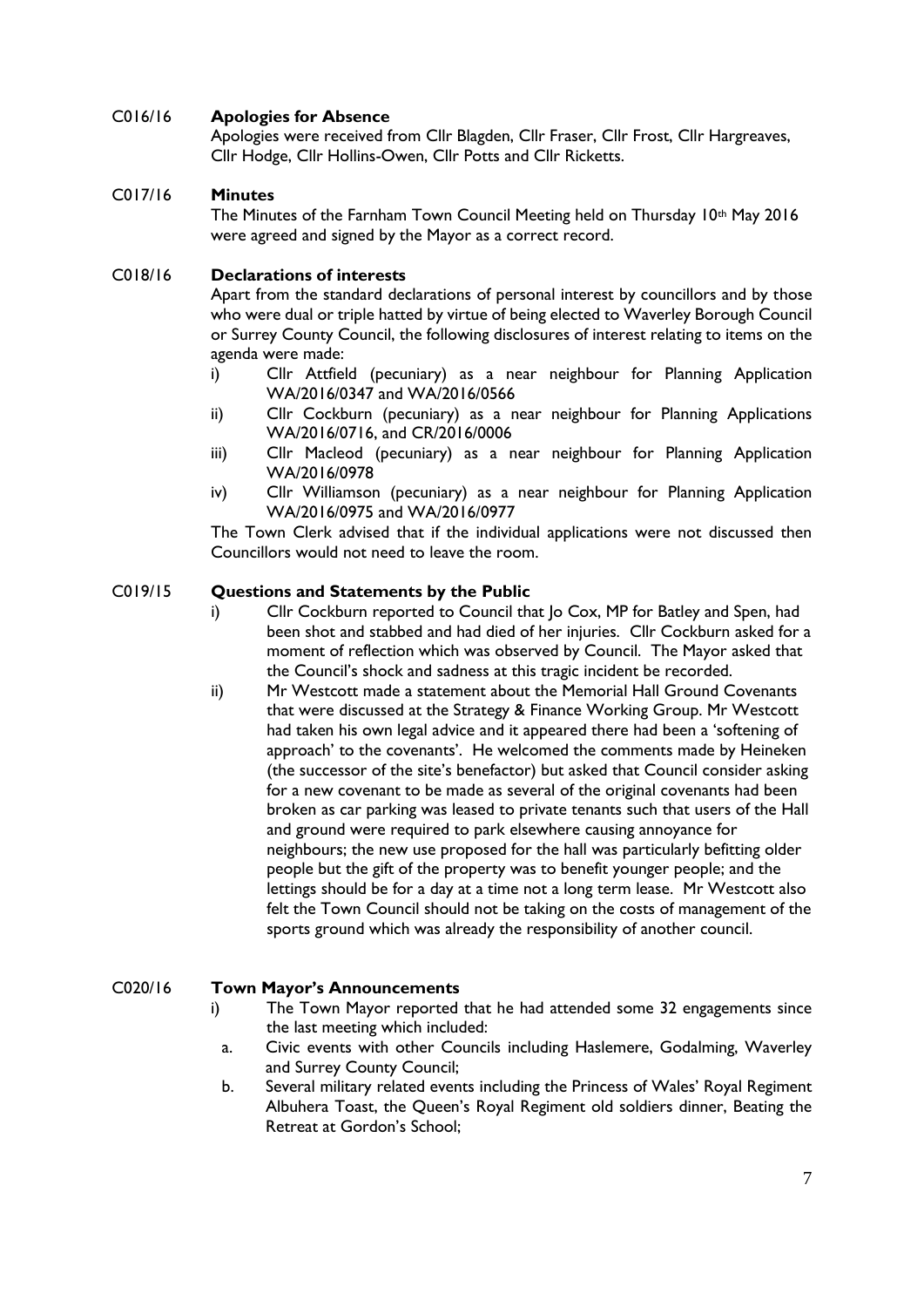- c. Events hosted by Farnham Town Council to commemorate the  $25<sup>th</sup>$  anniversary of the Friendship with Andernach, including the reaffirmation of the Deed of Friendship with Burgermeister Claus Peitz; and a special performance by the Andernach StadtOrchester in the Farnham Maltings. The Mayor reported that he had given some Farnham Pottery to the Burgermeister to mark the occasion;
- d. Events with community organisations including the Lions Club Charter lunch; the Rotary Club Kids Out Event; and a working breakfast with the Chamber of Commerce;
- e. Celebration events at the Abbey School and Guildford Cathedral to mark the Queen's 90th birthday;
- f. The honour of attending a Garden Party at Buckingham Palace.
- ii) The Mayor reminded all councillors of the Annual Civic Service which would be taking place in St Andrew's Church on 3rd July.
- iii) The Mayor reported on the achievement of Frensham Ponds Sailability on being awarded the Queen's Award for Voluntary Service and asked that the Council's congratulations be recorded.
- iv) The Mayor welcomed Mr Ian Kershaw as the new Assistant Town Clerk and wished him well in his time at Farnham Town Council.

#### **Part 1 – Items for Decision**

#### **Strategy and Finance Working Group**

C021/16 Cllr Cockburn introduced the notes of the Strategy and Finance Working Group meeting held on 7th June 2016, at Appendix B to the Agenda.

> Cllr Cockburn provided an update on the latest position for the Neighbourhood Plan. The Regulation 15 Consultation Draft had been ready for some time and was awaiting approval of the Borough Council's latest Avoidance Strategy for the Special Protection Areas. Council noted that this information was not being shared by the Borough Council but it was hoped that details would be made available so that the Neighbourhood Plan could be agreed at the July meeting of Full Council.

C022/16 Cllr Cockburn reported that the Working Group considered the question raised by Mr Westcott at Council on 28th April that was referred to Strategy & Finance, for consideration (Minute C185/15) and that it also discussed other matters raised on the subject including those from Mrs Yolande Hesse wondered if the covenants for memorial purposes could be overturned for the financial benefit of an organisation, then this would inhibit the future philanthropy of potential benefactors who wished to gift items for future generations of residents.

> The Working Group had considered the background and details of the covenants in the Deed of Transfer to the former Urban District Council and agreed to recommend to Council that discussions take place with Waverley Borough Council to safeguard the future of the Sports Ground. It was noted that the current representative of the Grantor (Heineken) had confirmed that the covenants were still applicable and that house building on the sports ground would not be acceptable. It was also agreed to support the suggestion made by Mr Westcott that an updated deed/covenant should be explored.

Cllr Macleod advised that the Town Council should take a strong interest as there were several areas where the covenants were not being respected by Waverley.

#### **It was RESOLVED** *nem con* **that Farnham Town Council:**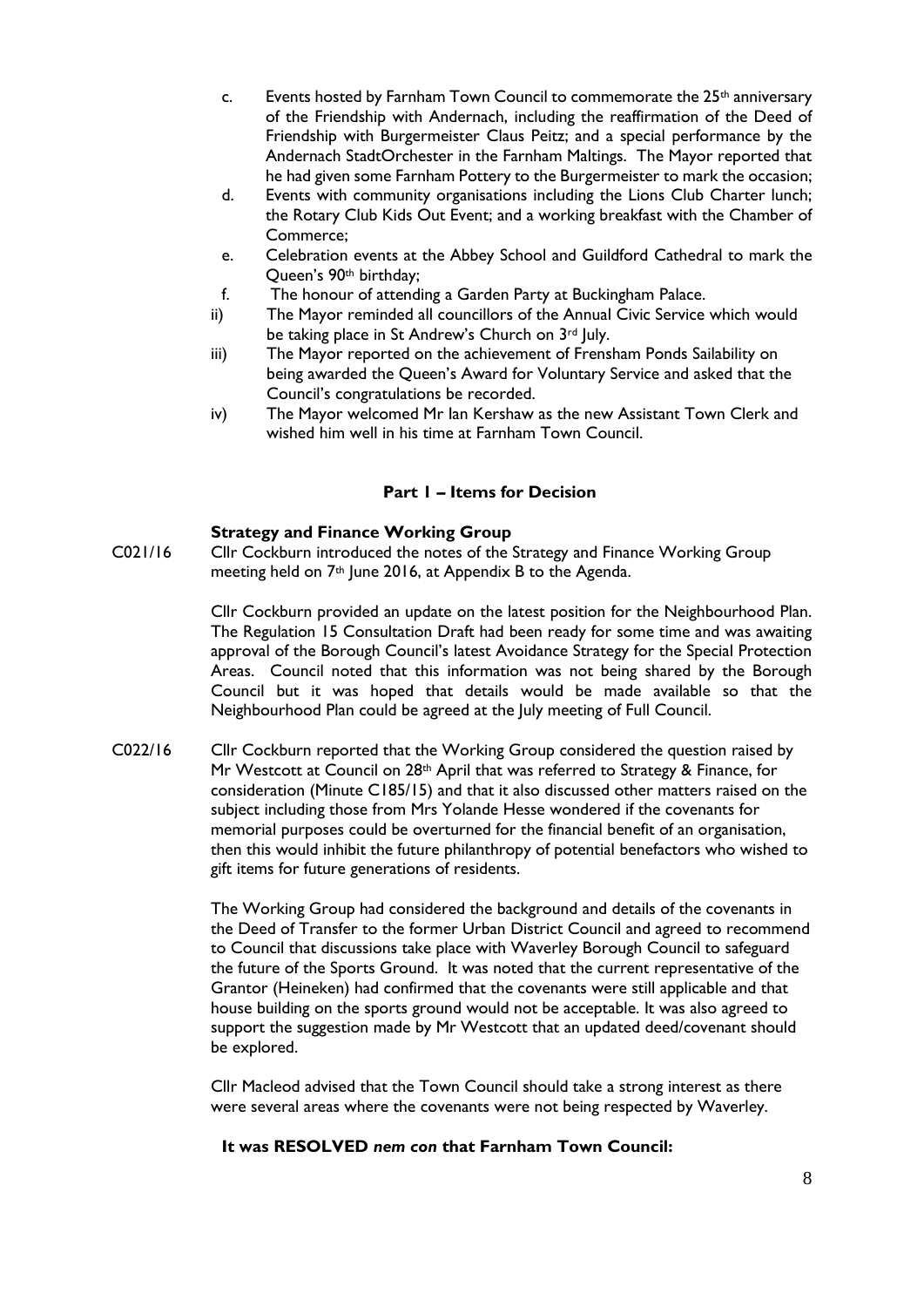- **1) Enter discussions with Waverley Borough Council on the future of the site given the approved planning permission for an extension to the Memorial Hall and proposals for the feasibility study for moving the Farnham Football Club from the sports ground to the former landfill site in Wrecclesham; and the suggestions that housing should be built on the sports ground.**
- 
- **2) Take legal advice on the strength of the covenants. 3) Investigate the possibility of taking responsibility for managing the sports ground to retain the ground in accordance with the donor's wishes.**
- C023/16 Cllr Cockburn provided an update on property matters considered by the Working Group. One related to the new access to the Porthaven Care Home in West Street and the other, with details at Exempt Appendix 1, related to Green Lane Chapel.

#### **It was RESOLVED** *nem con* **that: The Town Clerk be authorised to use the Council Seal on the Deed with Porthaven property, subject to being satisfied with progress on the requested amendments.**

C024/16 Cllr Cockburn advised that a grant request had been received from Transition Town Farnham to create a community 'Hive' in the empty Iceland Building in the Woolmead to develop a number of community initiatives. Strategy & Finance recommended Council supports the innovative venture with a pump-priming grant of £2.300 from the new Initiatives Fund.

#### **It was RESOLVED** *nem con* **that:**

#### **A grant of £2,300 be given to Transition Farnham, to develop the 'Community Hive'.**

- C025/16 Council noted that a request had been received to consider a twinning partnership with Castelnau-de-Medoc. It was agreed that the proposal needed to be part of a wider discussion on partnerships.
- C026/16 Cllr Cockburn reported on matters raised by the Town Clerk including a request for a Council vehicle to be used to support the road closure for the Farnham Carnival now there was no longer support from the police for community events.

#### **It was RESOLVED** *nem con* **that:**

**Subject to clarifying any insurance issues the use of a Council vehicle to reinforce the road closure by the A31 for the Farnham Carnival be agreed.**

#### **Year End Accounts 2015/16**

C027/16 Cllr Cockburn introduced the series of appendices (C, D, E, F, and G) relating to the 2015/16 Accounts.

> Cllr Cockburn advised that the detailed year end papers had been circulated to all councillors and had been reviewed by the Strategy & Finance Working Group in preparation for the Audit by BDO. The year-end papers included:

- i. Summary Income and expenditure by Committee
- ii. Summary Income and Expenditure by account code
- iii. The Bank Reconciliation as at 31st March 2016
- iv. The Trial Balance 2015/16
- v. The updated Asset Register as at 31st March 2016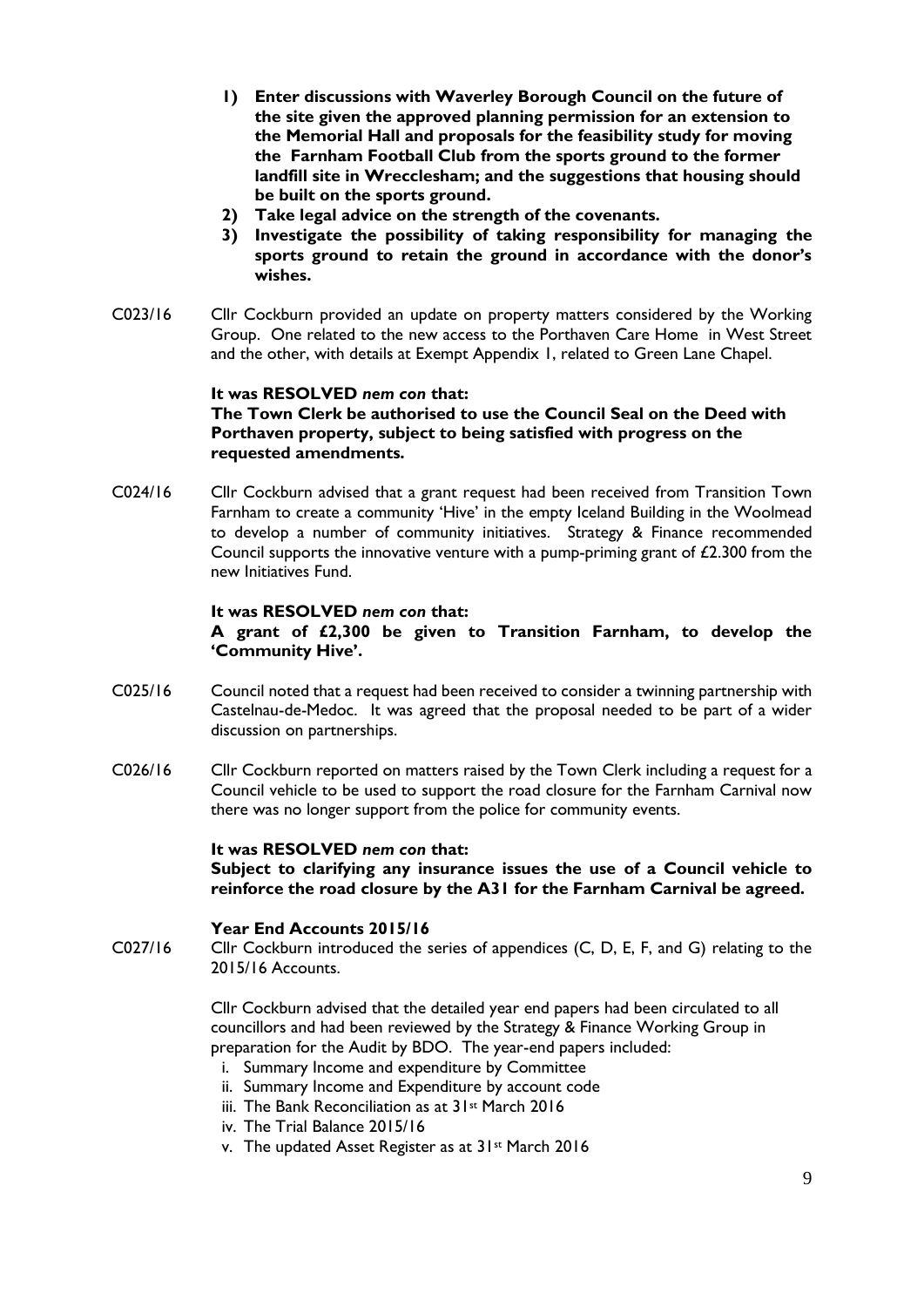- vi. The Council's Report and Financial Statements for 2015/16.
- vii. The earmarked and general reserves at 31st March 2016
- viii. A list of variances between the 2014/15 and 2015/16 Annual Returns
- ix. The end of year Internal Audit letter 2014/15 and Officers' response
- x. The Governance Statement for 2015/16
- xi. A copy of the Annual Return

Council noted the overall outturn for 2015/16 with expenditure  $\pounds1,162,768$  against a programmed budget of £1,163,892 with income being £1,224,351 against budgeted income of £1,163,892 resulting in a small surplus of £61,623 for the year.

Council noted the agreed changes that had been made for consistency between years to the apportionment of costs between boxes 4 and 6 of the Annual Return in light of the comments from the Internal Auditor and the recommended approach set out in the new Practitioners' Guide with the figures in the Annual Return marked as restated for 2014/15.

Council noted the Asset register had increased to £1,541,674 and received the draft Report and Financial Statements for 2015/16. In response to a question by Cllr Macleod, the Town Clerk confirmed the position of earmarked and general reserves.

Council welcomed the Internal Auditor's report and noted there were no additional issues raised as part of the year-end visit apart from the change to remove staff costs (Code 4001 – contracted staff) from the Staff Costs section of the Annual Return (Box 4) and include them in Total Other Payments (Box 6 of Annual Return) in accordance with revised guidance 2.15 in the Practitioners' Guide

#### **It was RESOLVED** *unanimously* **that:**

- **1) The Report and Financial Statements for 2015/16 be adopted for signature;**
- **2) The Internal Auditor's year-end Report be welcomed**
- **3) The Annual Governance Statement be approved**
- **4) The Annual Return and associated papers be approved for signature and submission to the External Auditor.**

#### **Planning & Licensing Consultative Group**

C028/16 Cllr Williamson introduced the minutes of the Planning & Licensing Consultative Group held on  $9th$  May,  $23rd$  May, and 6th June at Appendices H, I and J to the Agenda. Cllr Williamson made a general plea for councillors to advise him in advance of the meetings if unable to respond on particular applications ahead of the Consultative Group meetings.

#### **Part 2 – Items Noted**

C029/15 **Actions under the Scheme of Delegation**

None reported

#### C030/15 **Reports from Councils**

- i) Cllr Macleod reported that the next stage of the Brightwells (East Street) development had been approved by Waverley Borough Council.
- ii) Cllr Hill reported on the progress on Farnham in Bloom with allotment holders planting the vegetable planters in South Street; the Community Group preparing for the Carnival; the 32 residents who had signed up for the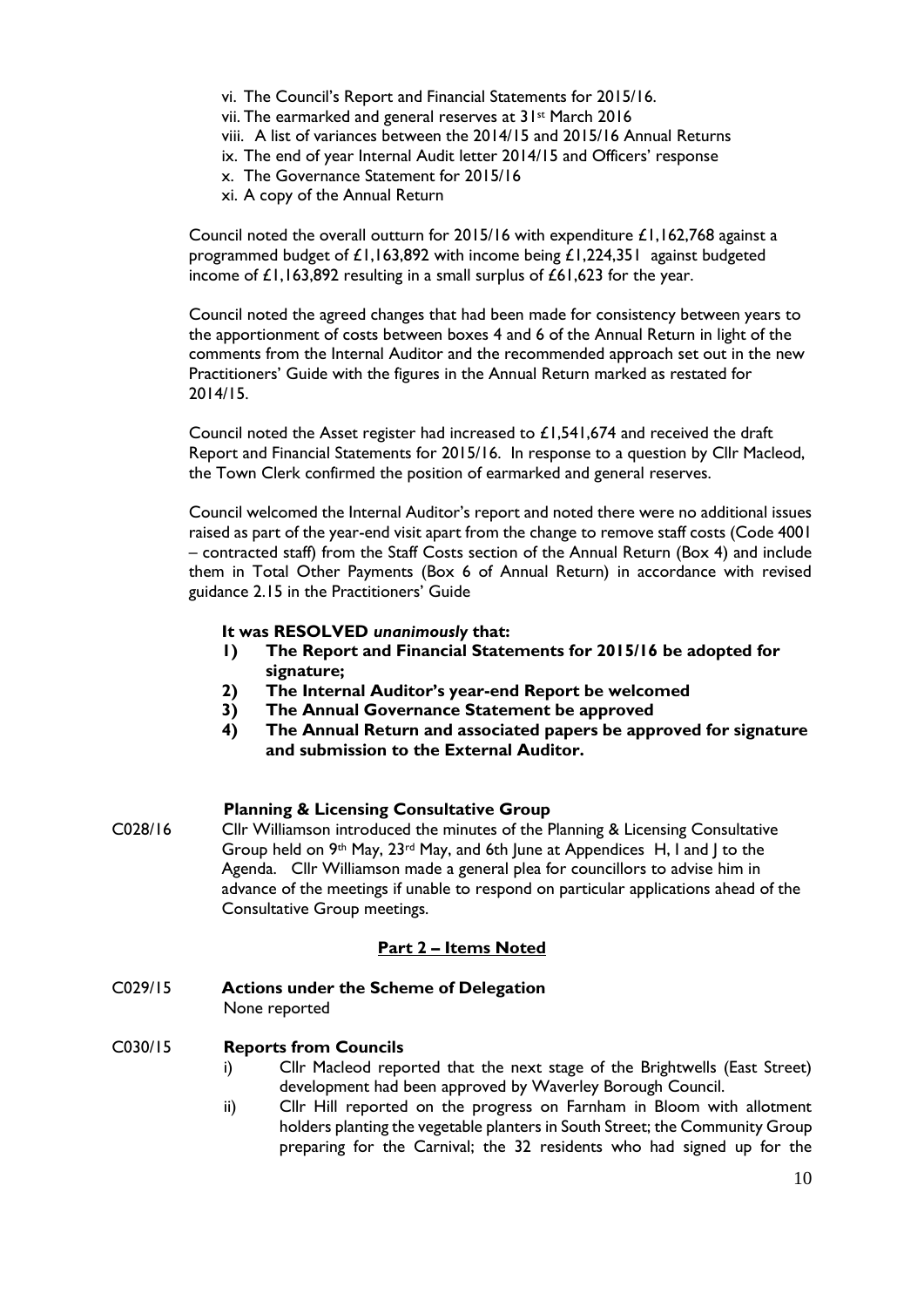Bloomin Litter project; and with the outside workforce putting up all the hanging baskets and installing the troughs and planters. Cllr Hill reminded Council of the judging dates  $(7<sup>th</sup>$  and  $2<sup>1st</sup>$  July for South and South East in Bloom and 2<sup>nd</sup> August for Britain in Bloom). Cllr Cockburn said that the hanging baskets in the Bourne were sensation this year.

iii) The Town Clerk advised that the new Farnham Tree Trail had been published with support from local resident Peter Bridgeman.

#### C031/15 **Reports from Outside Bodies**

- i) Cllr Williamson reported that he had attended his first Brightwells Gostrey Centre meeting and that it was facing some real challenges having lost two members of staff. It was looking to generate some additional income by starting some new practical modules of helping people work with dementia. It was also looking for additional volunteers.
- ii) Cllr Cockburn provided a Farnham Conservation Area Management Plan update and advised that agreement had now been reached for work on the Bishop's Steps.
- iii) Cllr Cockburn advised that the Farnham Sports Council continued to progress and reminded Council of the Farnham Community Games taking place on August bank Holiday Monday.

#### C032/16 **Date of next meeting**

Members noted that the next Council Meeting would take place on Thursday 21<sup>st</sup> July 2016. The Mayor advised that due to a clash of dates, the October Council meeting would move back by a week to Thursday 3rd November and that a new timetable of meetings would be issued.

#### C033/16 **Exclusion of the Press and Public It was RESOLVED to exclude members of the public and press from the meeting at Part 3 of the agenda in view of the confidential items under discussion including property matters.**

C034/16 Council considered a request by a potential buyer of Green Lane Chapel for the sale of an additional piece of and to improve access to the site.

#### **It was RESOLVED** *nem con* **that:**

- **1. The Town Clerk be authorised, in consultation with the Assets Advisory Group, to negotiate the sale of the land to the left of the current access to allow for the creation of a new access gate to the Chapel with the legal and surveying costs of the transfer being met by the purchaser;**
- **2. The Council retain ownership of the existing access;**
- **3. The Town Clerk be authorised to agree tidying up clauses in the TP1 sale documents in accordance with these decisions**
- **4. Once the sale had been agreed, the Council's Seal be used on the legal documents for the transfer of ownership.**

The Town Mayor closed the meeting at 8.34pm.

Date Chairman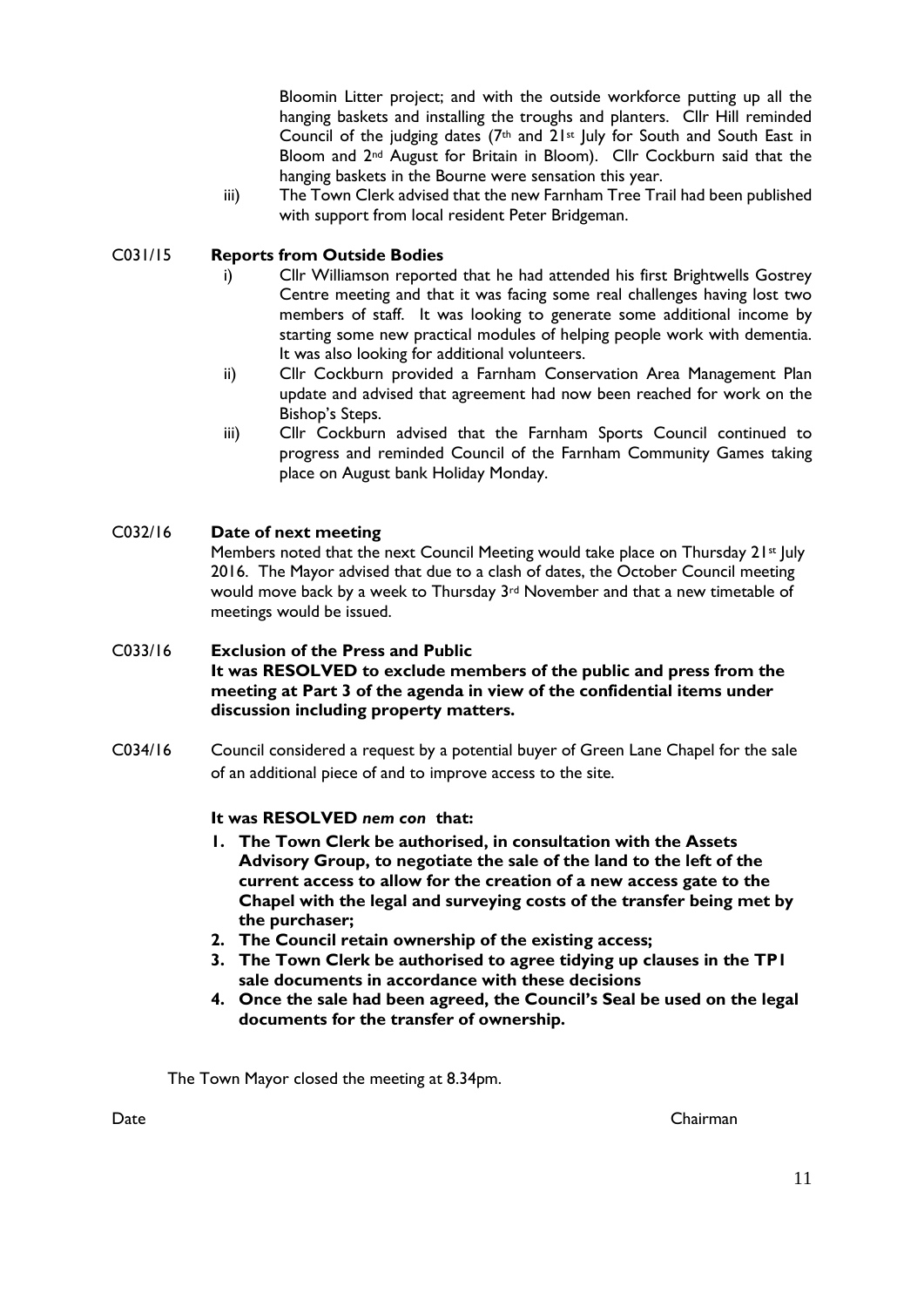



**Notes** 

Cemeteries and Appeals Working Group

#### **Time and date**

9.30am on Thursday 23 June 2016

#### **Place**

Byworth Room, Council Offices, South Street, Farnham

**Attendees:** Cllrs David Attfield, Carole Cockburn, and John Williamson.

**Officers present**: Iain Lynch (Town Clerk) and Ian Kershaw (Assistant Town Clerk).

**1. Apologies for Absence** 

Apologies were received from Cllr Hargreaves and Cllr Hollins-Owen and Redfern

**2. Declarations of Interest** No declarations of interest were received.

#### **3. Notes of Last Meeting**

| <b>POINTS</b>                                               | <b>ACTION</b> |
|-------------------------------------------------------------|---------------|
| The notes of the meeting held on 14 April 2016 were agreed. |               |
|                                                             |               |

#### **4. Cemetery Appeal**

| <b>POINTS</b>                                                                                                                                                                                                                                                                                                                                                                                                                                                                                | <b>ACTION</b>                                                  |
|----------------------------------------------------------------------------------------------------------------------------------------------------------------------------------------------------------------------------------------------------------------------------------------------------------------------------------------------------------------------------------------------------------------------------------------------------------------------------------------------|----------------------------------------------------------------|
| The Working Group received an appeal over a decision made, in<br>accordance with the Cemetery Regulations, not to allow a request<br>from Applicant Y for Kerbing in Green Lane Cemetery in a lawned<br>area.                                                                                                                                                                                                                                                                                |                                                                |
| The applicant's letter was read by the Appeal Group alongside the<br>Officer's report with photographs of the location and a map showing<br>the position of the grave and adjacent areas. After discussion, the<br>Working Group did not feel it could agree to kerbed sets in this<br>location as it had to be consistent. However, it agreed an alternative<br>proposal which officers were to discuss with the appellant to see if it<br>might be suitable from the family's perspective. | Officers to discuss alternative<br>proposal with the appellant |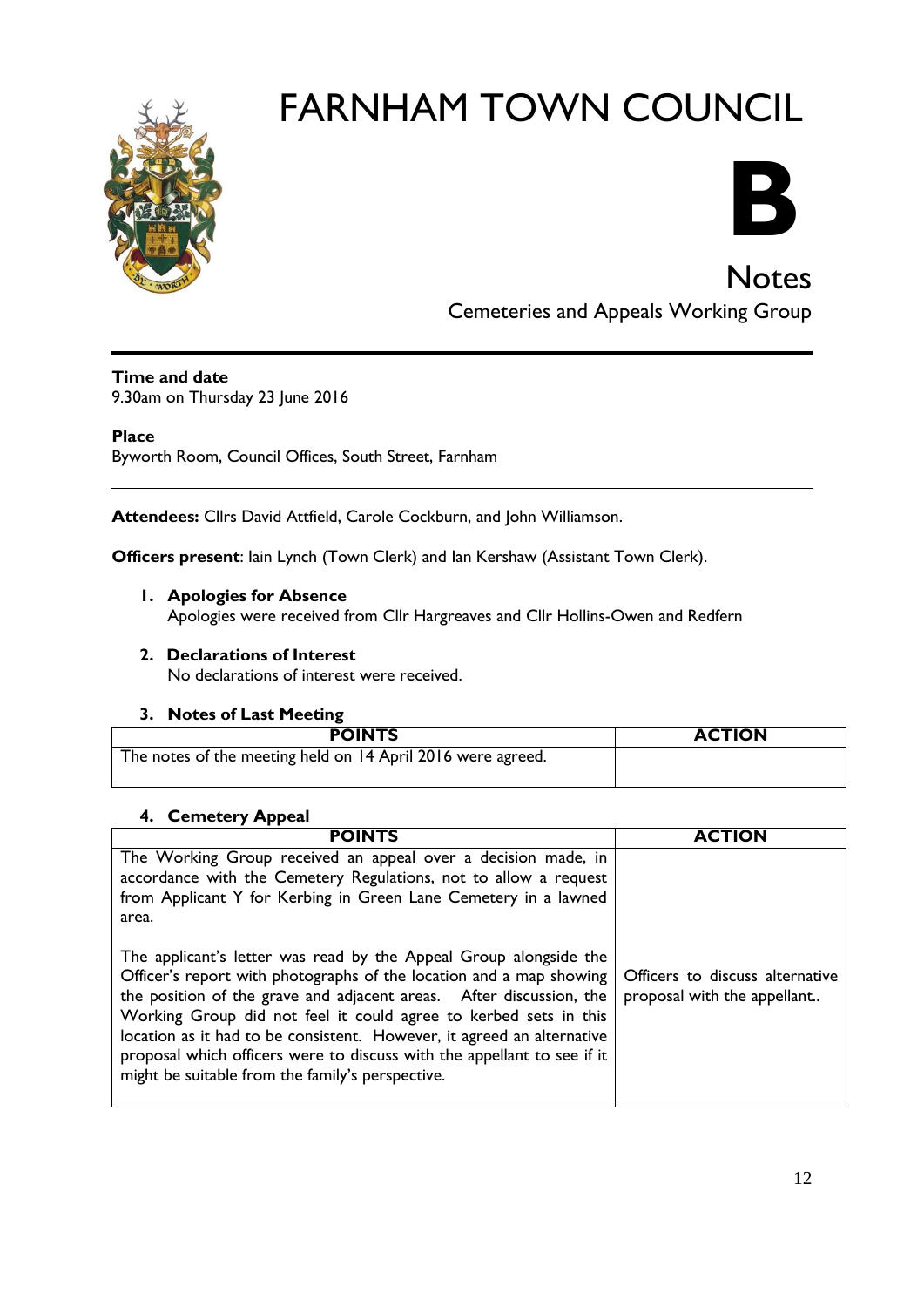| 5. Badshot Lea Cemetery                                                                                                                                                                                                                                                                                                                                                                                                                |                                            |  |
|----------------------------------------------------------------------------------------------------------------------------------------------------------------------------------------------------------------------------------------------------------------------------------------------------------------------------------------------------------------------------------------------------------------------------------------|--------------------------------------------|--|
| <b>POINTS</b>                                                                                                                                                                                                                                                                                                                                                                                                                          | <b>ACTION</b>                              |  |
| The Working Group discussed arrangements for the South and South<br>East in Bloom assessment of Badshot Lea Cemetery. It was noted that<br>the entry was to find what the Council needed to do to raise standards<br>further.                                                                                                                                                                                                          |                                            |  |
| The Working Group discussed the historic problem of soil from graves<br>being put in a mound against the fence and whether the mound should<br>be removed ahead of the inspection. There was concern about the<br>time it would take for the area to be restored from the work of diggers<br>and also that the quotes received for the work were too high. It was<br>agreed not to proceed with the removal of the spoil at this time. |                                            |  |
| The Working Group also noted that the pathway improvements<br>scheduled for 2016/17 had been expected to be undertaken at the<br>beginning of the financial year, prior to the assessment, but this had not<br>yet been arranged as requested.                                                                                                                                                                                         | Outside Services Team Leader<br>to action. |  |

#### **6. Date of next meeting**

| <b>POINTS</b>                                                           | <b>ACTION</b> |
|-------------------------------------------------------------------------|---------------|
| It was agreed that the date of the next meeting would be Thursday $8th$ |               |
| September at 9.30am.                                                    |               |
|                                                                         |               |

The meeting closed at 09.56am.

Notes by Iain Lynch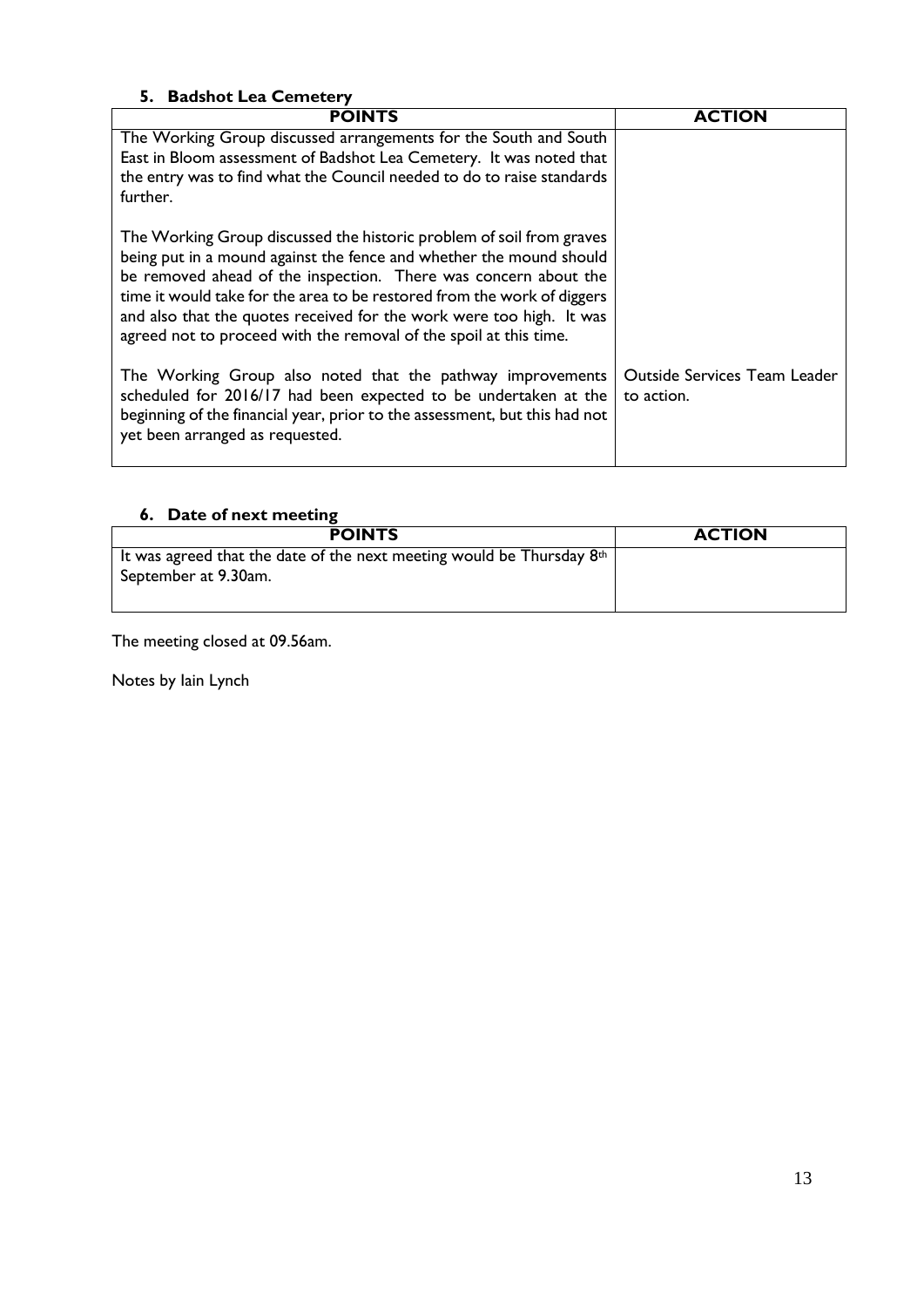

# **C**

Notes

Community Enhancement Working Group

**Time and date** 9.30am Tuesday 28th June 2016 **Place** Byworth Room, South Street, Farnham

#### **Attendees:**

Members: Councillors Carole Cockburn, Stephen Hill, Susan Redfern, Mike Hyman. Officers: Iain Lynch (Town Clerk), Kevin Taitt (Outside Services Team Leader), Lara Prior (Community Enhancement Officer)

In attendance: Martin Billett (Member of Farnham in Bloom Community Group)

#### **1. Apologies**

Apologies were received from Councillor John Williamson and Jeremy Ricketts.

#### **2. Declarations of Interest:**

There were no declarations of interest.

#### **3. Notes of Meeting held on Wednesday 16th March 2016.**

| The notes of the previous meeting were agreed. |  |
|------------------------------------------------|--|

#### **4. Farnham in Bloom**

|    | <b>POINTS</b>                                                                                                                                                                                                                                                                                                                                                                                                                                                                                                                                                                                                                                                  | <b>ACTION</b>                                   |
|----|----------------------------------------------------------------------------------------------------------------------------------------------------------------------------------------------------------------------------------------------------------------------------------------------------------------------------------------------------------------------------------------------------------------------------------------------------------------------------------------------------------------------------------------------------------------------------------------------------------------------------------------------------------------|-------------------------------------------------|
| İ. | Members received an update on the Farnham in Bloom                                                                                                                                                                                                                                                                                                                                                                                                                                                                                                                                                                                                             |                                                 |
|    | <b>Community Group.</b>                                                                                                                                                                                                                                                                                                                                                                                                                                                                                                                                                                                                                                        |                                                 |
|    | Members noted that Farnham in Bloom has become a year round<br>initiative now with the creation of a portfolio of 'Bloomin'<br>events' (Bloomin' Kids, Bloomin' Arts and Bloomin' Litter).<br>Members gave their thanks for the amazing amount of work the<br>community group does and noted that the Farnham in Bloom<br>carnival float, in conjunction with Post 19 and The Dance<br>Movement, had won a bronze award, which was excellent.<br>Members to be sent electronic copies of the Judges Briefing<br>Notes/Portfolios<br>Cllr Hill joined the meeting at 10.00am<br>Martin Billett (Member of the Community Group) left the meeting at<br>10.05 am. | <b>Community Enhancement</b><br>Officer to send |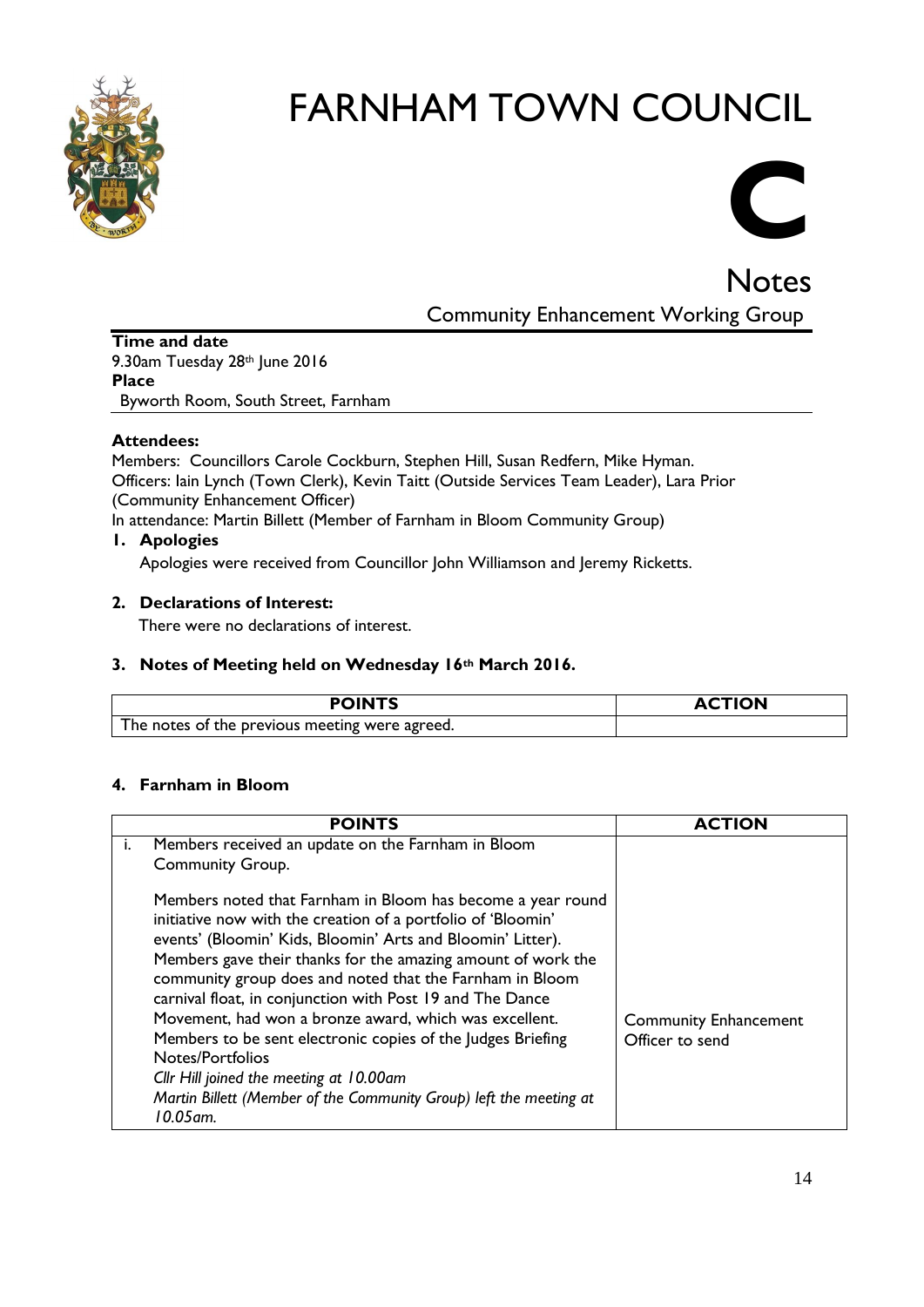#### **5. Allotments**

|                  | <b>POINTS</b>                                                                                                                                                                                                                                                                                                                                                                                                                                                                                                                                                                                                                                                                                                                 | <b>ACTION</b>                                                                                                                                    |
|------------------|-------------------------------------------------------------------------------------------------------------------------------------------------------------------------------------------------------------------------------------------------------------------------------------------------------------------------------------------------------------------------------------------------------------------------------------------------------------------------------------------------------------------------------------------------------------------------------------------------------------------------------------------------------------------------------------------------------------------------------|--------------------------------------------------------------------------------------------------------------------------------------------------|
| i.)              | Members noted that there were currently 6 vacant allotments<br>plots which would shortly be allocated to people on the waiting<br>list, which currently stands at 55 - 14 of which are non-residents.                                                                                                                                                                                                                                                                                                                                                                                                                                                                                                                         | <b>Outside Services Team</b><br>Leader to progress                                                                                               |
|                  | 4 allotment holders have underpaid their rent by 50p. Members<br>agreed this was not worth chasing and could be written off.<br>A further 2 allotment holders owe £1:70 and £1.50. It was agreed<br>that this would be added to their rent for the following year.<br>Members noted that there were 8 debtors in total.                                                                                                                                                                                                                                                                                                                                                                                                       | <b>Recommendation to</b><br><b>Council:</b><br>1) The transfer of the<br>Weybourne                                                               |
| $\mathsf{ii}$ .) | Members noted that Waverley Borough Council would be<br>transferring a 99 year lease of the Weybourne allotment site to<br>Farnham Town Council imminently. Recommendation to council<br>is that the new lease is approved by Councillors. Weybourne<br>Allotments is made up of 250sqm plots and will provide an<br>income of around £2,000 in rents and enable the allotment<br>holders to be fully involved in all the allotment services provided<br>by the Town Council.                                                                                                                                                                                                                                                 | allotment site be<br>welcomed<br>The Town Clerk be<br>2)<br>authorised to use the<br><b>Council Seal on the</b><br>Weybourne<br>allotments lease |
|                  | iii.) Members noted that Farnham Town Council was recently<br>advised by its insurer to advise/remind all of its allotment tenants<br>that they had individual liability for matters which may arise on<br>their own plot. A notification was circulated in the Spring<br>Allotment Newsletter and resulted in a number of queries and<br>complaints as some had been quoted unreasonably large sums by<br>their own insurers to ensure that they were covered.                                                                                                                                                                                                                                                               | <b>Outside Services Team</b><br>Leader to progress                                                                                               |
|                  | A solution to this could be to take out an Allotment Association<br>Group insurance policy which would cost around £300-£400 and<br>may represent a minimal cost of two of three pounds per<br>allotment. This needed to be discussed further with the<br>Allotment Liaison Group to decide if this should be the way<br>forward. It was agreed that subject to discussions with the<br>Allotment Liaison Group and further discussions with insurers,<br>Farnham Town Council should facilitate an annual group<br>insurance policy. Members also noted that a meeting could be<br>held with all Town Council allotment holders and that the<br>current allotment tenancy document would need to be reviewed<br>and updated. |                                                                                                                                                  |

#### **6. Bins by Boots Opticians**

| <b>POINTS</b>                                                                                                                                                                                                                                                                  | <b>ACTION</b>                                                                      |
|--------------------------------------------------------------------------------------------------------------------------------------------------------------------------------------------------------------------------------------------------------------------------------|------------------------------------------------------------------------------------|
| Members noted that there an update from Richard Homewood<br>at Waverley BC was awaited.                                                                                                                                                                                        | Town Clerk and Outside                                                             |
| Members noted that the Town Clerk met with the manager at<br>the Bush Hotel, to follow on from the earlier discussions with<br>the Deputy Manager. Farnham Town Council to draw up plans<br>for the area to show the Bush Hotel for the owner's<br>consideration and approval. | Services Team Leader to<br>progress further with<br>Waverley and The Bush<br>Hotel |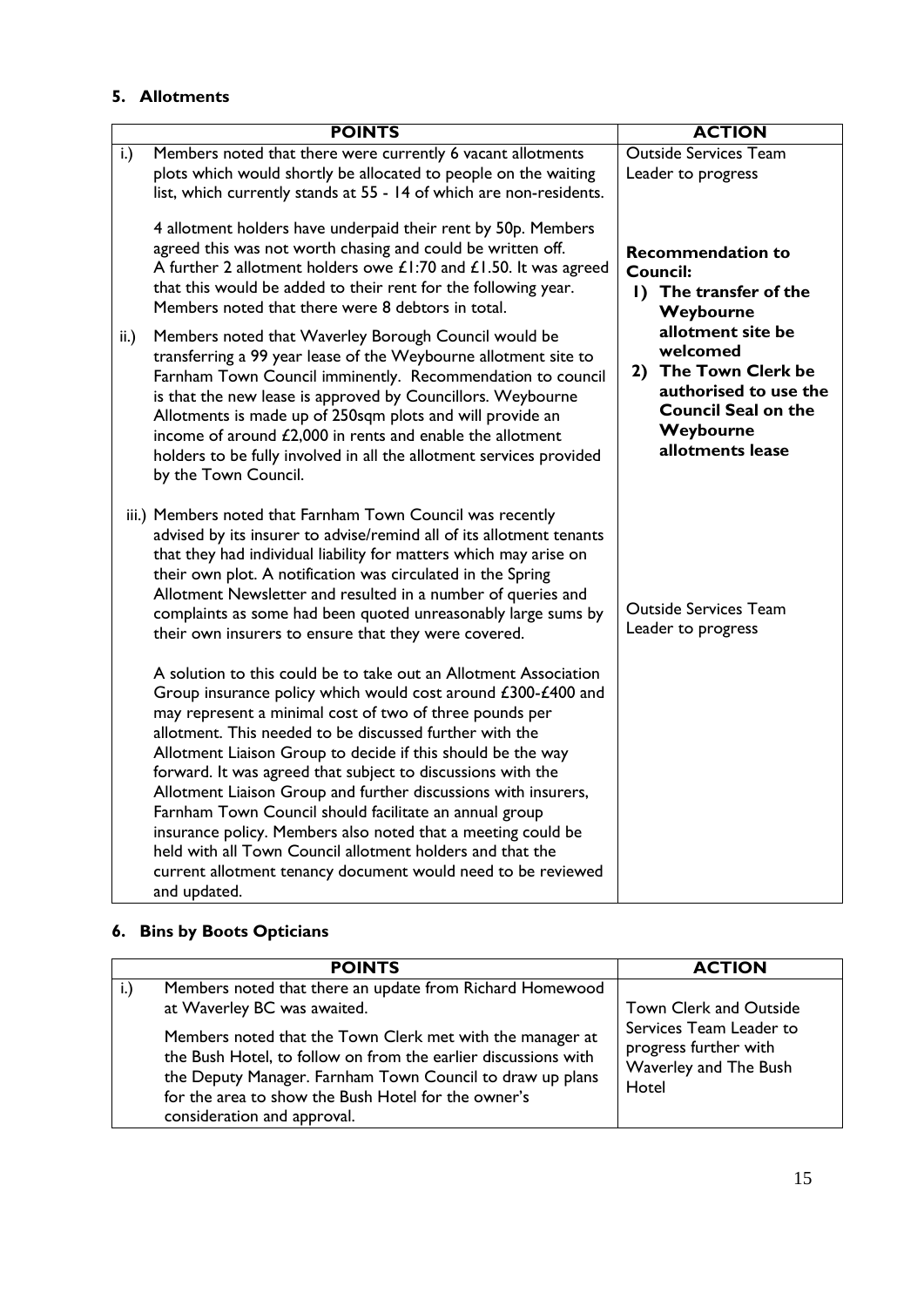#### **7. Surrey County Council Highways Localism Project**

|                 | <b>POINTS</b>                                                                                                                                                                                                                                                                                                                                                                                                                                                                                                                                                                 | <b>ACTION</b>                                      |
|-----------------|-------------------------------------------------------------------------------------------------------------------------------------------------------------------------------------------------------------------------------------------------------------------------------------------------------------------------------------------------------------------------------------------------------------------------------------------------------------------------------------------------------------------------------------------------------------------------------|----------------------------------------------------|
| i.)             | Members noted again that the criteria and information<br>requested by Farnham Town Council for 2016/17 was still<br>awaited from Surrey but that some works had already been<br>undertaken.                                                                                                                                                                                                                                                                                                                                                                                   | <b>Outside Services Team Leader</b><br>to progress |
| $\mathsf{ii}$ . | Members raised concerns over the A31 and other site lines. It<br>was agreed that residents want a clean and tidy town and that<br>grass cutting needs to take place more regularly than twice a<br>year. It was suggested that a meeting should be set up with<br>Patrick Giles at Surrey County Council to discuss this and<br>reiterate the previous requests more regular grass cutting is<br>done out of hours either during the evening or at the weekend<br>due to the amount of disruption caused by the existing<br>timetable of the work being carried out Mon- Fri. |                                                    |

#### **8. Street Furniture Update**

| <b>POINTS</b>                                                                                                                                                                                                                                                                                                                                                                                                                                                      | <b>ACTION</b>                                                                     |
|--------------------------------------------------------------------------------------------------------------------------------------------------------------------------------------------------------------------------------------------------------------------------------------------------------------------------------------------------------------------------------------------------------------------------------------------------------------------|-----------------------------------------------------------------------------------|
| Members noted that designs for vinyl wrapping the bus stop on<br>i.)<br>the traffic island at the train station and Upper Way would be<br>in place imminently.                                                                                                                                                                                                                                                                                                     | <b>Community Enhancement</b><br>Officer to progress                               |
| $\mathsf{ii}$ .<br>Members noted that Waverley Borough Council had yet<br>responded to the outstanding residents' requests for litter and<br>dog fouling bins and this would need to be pursued further.                                                                                                                                                                                                                                                           | Cllr Hill to raise at Waverley                                                    |
| Members noted that Castle Street Residents Association had<br>iii.)<br>asked some time ago if the plastic three tier planter in situ<br>adjacent to Long Garden Walk could be replaced with<br>something more in keeping with the vicinity. Members noted<br>the following costs to grant this.                                                                                                                                                                    | <b>Community Enhancement</b><br>Officer to progress<br><b>Team Leader Outside</b> |
| • £500 to cover up the existing planter<br>• £1,000 to £2,500 cost of a recycled stone planter depending on<br>size                                                                                                                                                                                                                                                                                                                                                | Services to progress before<br>Britain in Bloom Judging                           |
| • $\angle$ 1,300 cost of a new stone planter<br>• £1,000 for either a square planter or a hanging basket tree<br>Members agreed that a stone planter would be most in keeping<br>with the street and agreed to purchase one but a contribution/<br>or sponsorship from the Residents Association should be sought.<br>It was also noted that funding had been agreed for FIB<br>improvements in castle street in 2015/16 but that the funds had<br>not been spent. | <b>Outside Services Team</b><br>Leader to progress                                |
| iv.) Members noted graffiti behind the Liberal Club would be<br>removed the following week.                                                                                                                                                                                                                                                                                                                                                                        |                                                                                   |
| Members to receive a detailed report containing before and<br>after photos of graffiti at the next CEWG meeting in<br>September.                                                                                                                                                                                                                                                                                                                                   | Report to next meeting                                                            |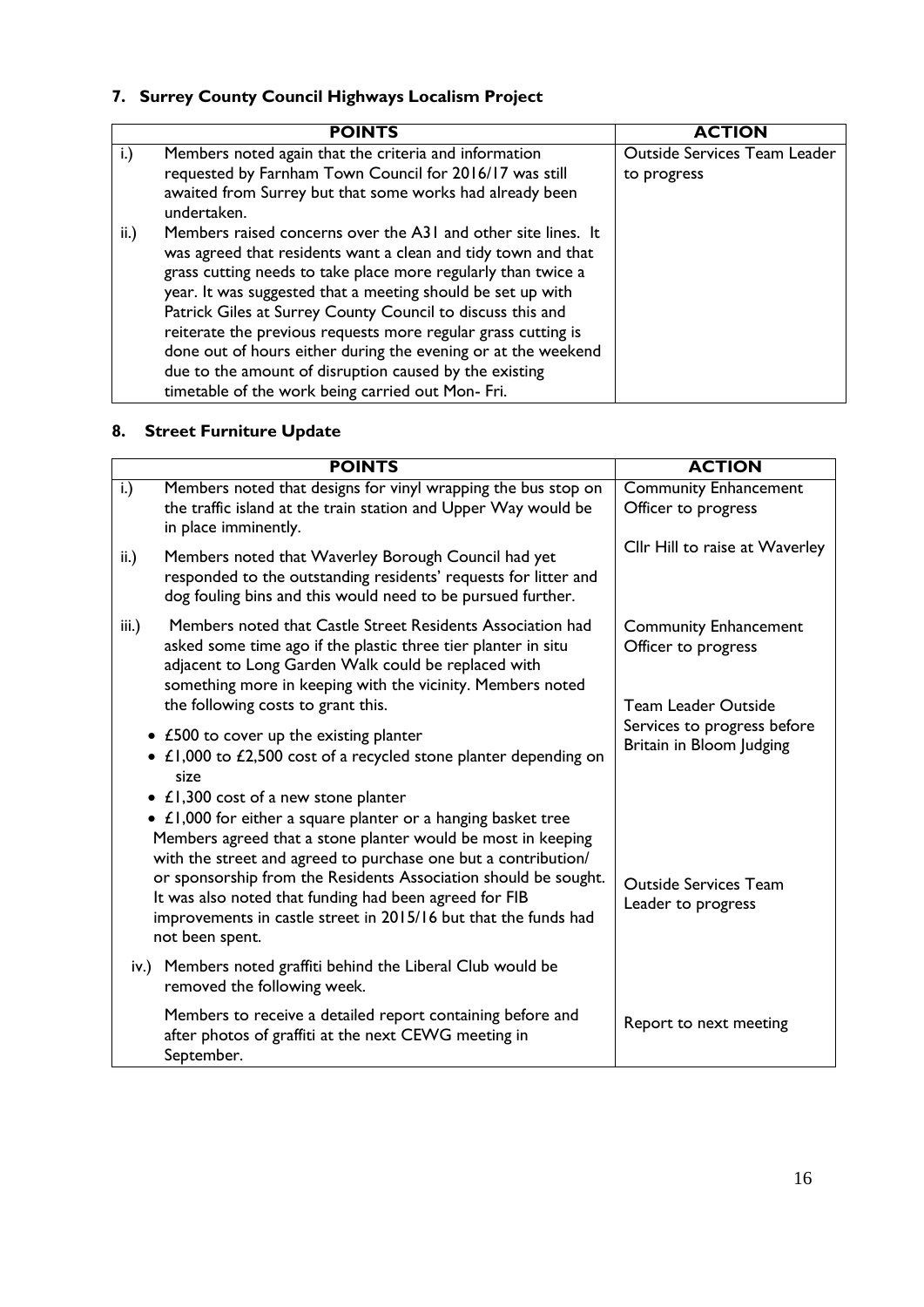#### **9. Community Clean Up Gangs**

| <b>POINTS</b>                                                                                                                                                  | <b>ACTION</b>                                       |
|----------------------------------------------------------------------------------------------------------------------------------------------------------------|-----------------------------------------------------|
| Members noted that litter was particularly bad in Roman Way<br>and an area of land by a car park in Heath End and these areas<br>would be referred to Waverley | <b>Community Enhancement</b><br>Officer to progress |

#### **10. Community Toilet Scheme**

| <b>POINTS</b>                                                       | <b>ACTION</b>                |
|---------------------------------------------------------------------|------------------------------|
| i.) Members noted that all interested businesses attended a meeting | <b>Community Enhancement</b> |
| to agree final terms of the pilot scheme and an annual one-off fee  | Officer to progress          |
| of £200 per business was agreed. The scheme will be launched as     |                              |
| soon as the window stickers were produced by Farnham Signs.         | <b>Outside Services Team</b> |
| Members noted that Councillor Hill received a complaint             | Leader to progress           |
| about the public conveniences in Central car park and it was        |                              |
| agreed that the toilets were looking tired and dated. The water     |                              |
| cisterns were not efficient in some cases.                          |                              |
| It was noted that a review of our public convenience cleaning       |                              |
| contract was due to take place by the new Business and Contracts    |                              |
| Officer who would commence employment at the Town Council           |                              |
| in July.                                                            |                              |
| Members to receive a detailed report with proposals at the next     |                              |
| CEWG meeting in September.                                          |                              |

#### **11. AOB**

| <b>POINTS</b>                                                                                                                                                                                                                                                                                                                                                                                                                                                                                                                                                                                                                                         | <b>ACTION</b>                                               |
|-------------------------------------------------------------------------------------------------------------------------------------------------------------------------------------------------------------------------------------------------------------------------------------------------------------------------------------------------------------------------------------------------------------------------------------------------------------------------------------------------------------------------------------------------------------------------------------------------------------------------------------------------------|-------------------------------------------------------------|
| Members raised concerns that the land where the public<br>conveniences on South Street used to be might be used by<br>Waverley Borough Council for the East Street/Brightwells<br>construction. Members noted that Waverley would not put a<br>Tree Preservation Order on trees which it owned but these<br>were important and mature street trees. The Working Group<br>agreed as a group that is essential Farnham retains its mature<br>trees and the trees in South Street which were important to the<br>street scene should be protected. The Working group agreed to<br>send a letter from Councillors detailing their concerns about<br>this. | Cllr Hill to raise matter at<br>Waverley Borough<br>Council |

#### **12. Date of Next Meeting**

| <b>POINTS</b>                                                                                        | <b>ACTION</b> |
|------------------------------------------------------------------------------------------------------|---------------|
| It was agreed that the date of the next meeting would be on<br>Wednesday 28 <sup>th</sup> September. |               |

Meeting ended at 11:15am Notes taken by Lara Prior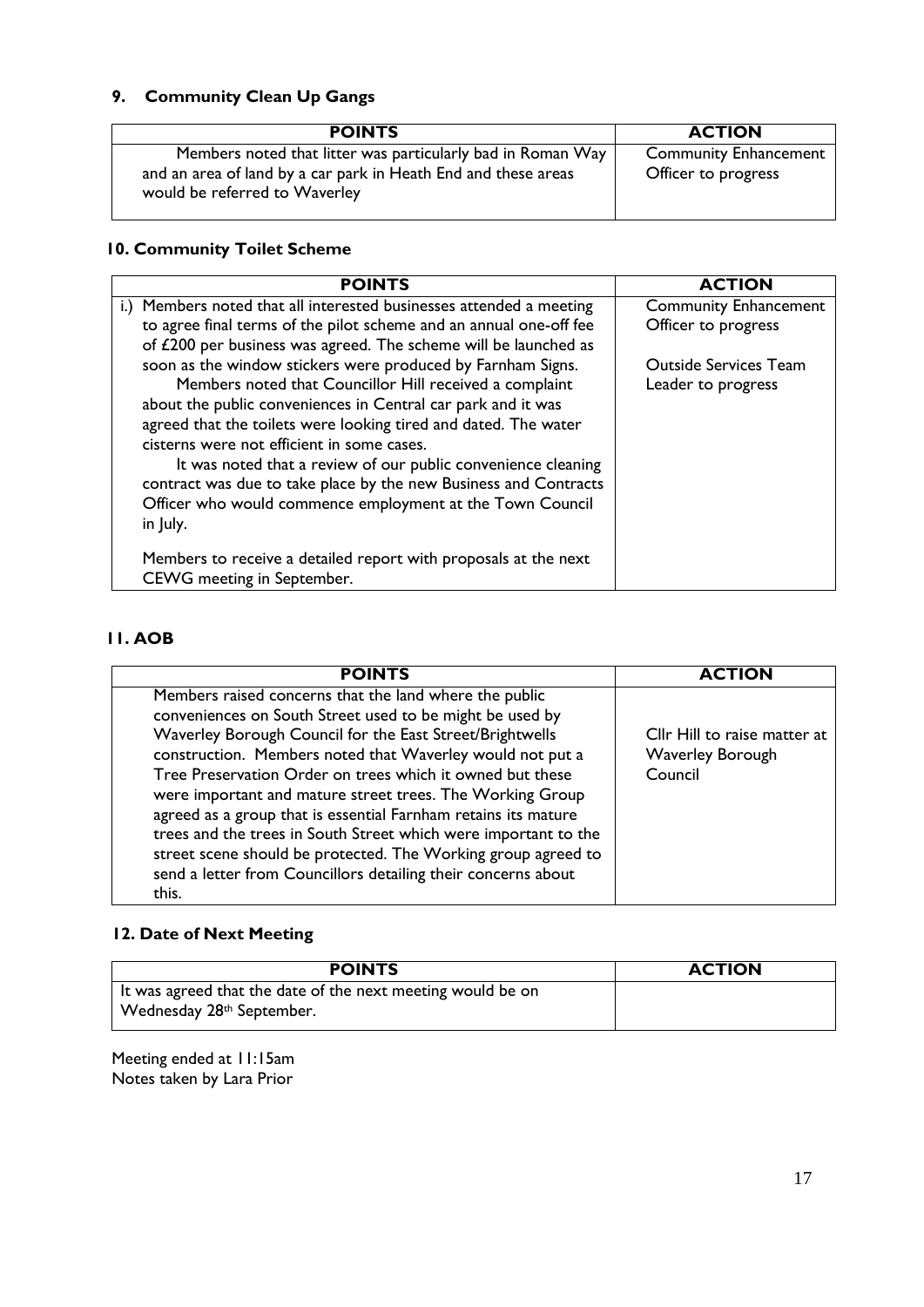

# **D**

Notes

Tourism & Events Working Group

#### **Time and date**

9.30am on Tuesday 12 July 2016

#### **Place**

Byworth Room, Council Offices, South Street, Farnham

| <b>Attendees:</b>        | Councillors J Hargreaves, S Hill, M Hodge, A Macleod                 |
|--------------------------|----------------------------------------------------------------------|
| <b>Officers Present:</b> | Stephanie King (Events Officer), lain Lynch (Town Clerk)             |
| In attendance:           | Katherine Napier and Mike Silver from 'Performers Together' (item 4) |

#### **1. Apologies**

Apologies of absence were received from Councillor Cockburn, Councillor Mirylees and Councillor Williamson.

#### **2. Notes of the last meeting**

| <b>ACTION</b> |
|---------------|
|               |
|               |

#### **3. Disclosure of Interests**

| <b>POINTS</b>                          | <b>ACTION</b> |
|----------------------------------------|---------------|
| There were no disclosures of interest. |               |

#### **4. Farnham Flash Festival 2017**

| <b>POINTS</b>                                                                                                                                                                                                                                                                                                                                                                            | <b>ACTION</b> |
|------------------------------------------------------------------------------------------------------------------------------------------------------------------------------------------------------------------------------------------------------------------------------------------------------------------------------------------------------------------------------------------|---------------|
| Members received a presentation from 'Performers Together<br>about a proposed month long festival of performance made up<br>of daily performances. This would take place in June (chosen<br>upon after advice from the council) and would be made up of<br>existing events wearing the 'Farnham Flash Festival' badge and<br>events specifically organised to be a part of the festival. |               |
| Members noted that a number of venues and performers had<br>registered interest and the group would match performances                                                                                                                                                                                                                                                                   |               |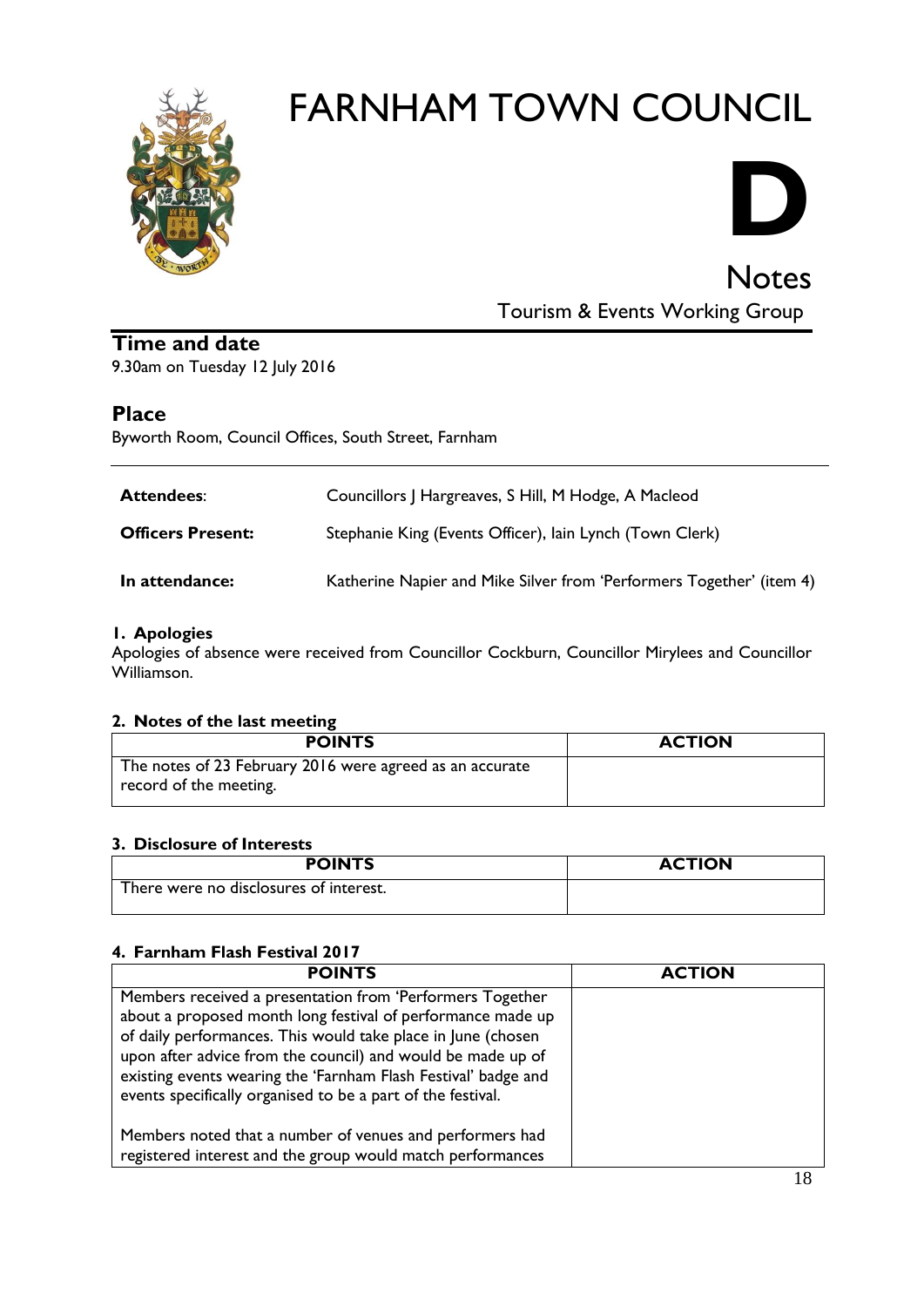to venues. It was noted that the venues taking part would be responsible for their individual performances (insurance, tickets etc) but the Town Council was asked to endorse the concept as part of the annual programme of events in Farnham. Members agreed the Flash Festival would be good for Farnham in way of bringing the community together. It was noted that the council's backing was also being sought to help with finding venues, gaining sponsorship and raising awareness. Members considered how the council could support the festival. It was agreed that funding the production of a brochure (similar to the Heritage Open Days brochure) would be a good way of bring the events together, attract performers and venues and advertise the festival. In addition staff support to provide technical advice on co-ordinating the programme, particularly in the first year would be offered. It was agreed that provisional funding of £2,500 be earmarked from the Tourism and Events development budget subject to a detailed budget being prepared for the festival. **Recommendation to Council: 1) Council welcomes the proposed Farnham Flash Festival 2) A provisional funding allocation of £2,500 be agreed towards the costs of the inaugural festival. 3) Officers work together with the organisers to assist with technical advice and support in getting the Festival underway.**

#### **5. Music in the Meadow & Picnic in the Park**

**POINTS ACTION** Member's received an update of the Music in the Meadow concerts that had taken place to date. Members noted that five concerts had taken place with an average of 300 plus attendees at each event. The addition of the branded information tent and picnic tables had been well received so far. Members noted that there had been four single day sponsors signed up this year. Members noted that Picnic in the Park had been successful, there were fewer stallholders than previous years but this suited the picnic theme of the event. The performers at the event were well received.

#### **6. Spring Festival**

| <b>POINTS</b>                                                                                                                                                                                                                                                                                                                                                | <b>ACTION</b>                                   |
|--------------------------------------------------------------------------------------------------------------------------------------------------------------------------------------------------------------------------------------------------------------------------------------------------------------------------------------------------------------|-------------------------------------------------|
| Members received a report on the inaugural Spring Festival<br>and agreed overall the event was a success and should be<br>added to the annual calendar of events. Members noted that<br>the attendance rate was very good with over 2000 people<br>attending and the stallholders and activities were all very<br>happy and performances were well received. | Officers add the event to the<br>2017 programme |

#### **7. Food Festival**

| <b>POINTS</b>                                              | <b>ACTION</b>                       |
|------------------------------------------------------------|-------------------------------------|
| Members noted that arrangements for the Food festival were | Events officer to add picnic tables |
| underway and over sixty applications for a pitch had been  | to site plan.                       |
| received. Members noted that stallholders will need to be  |                                     |
| limited to 80-100 stalls depending on space allocated to   | Events officer to continue with     |
| seating.                                                   | arrangements for the event.         |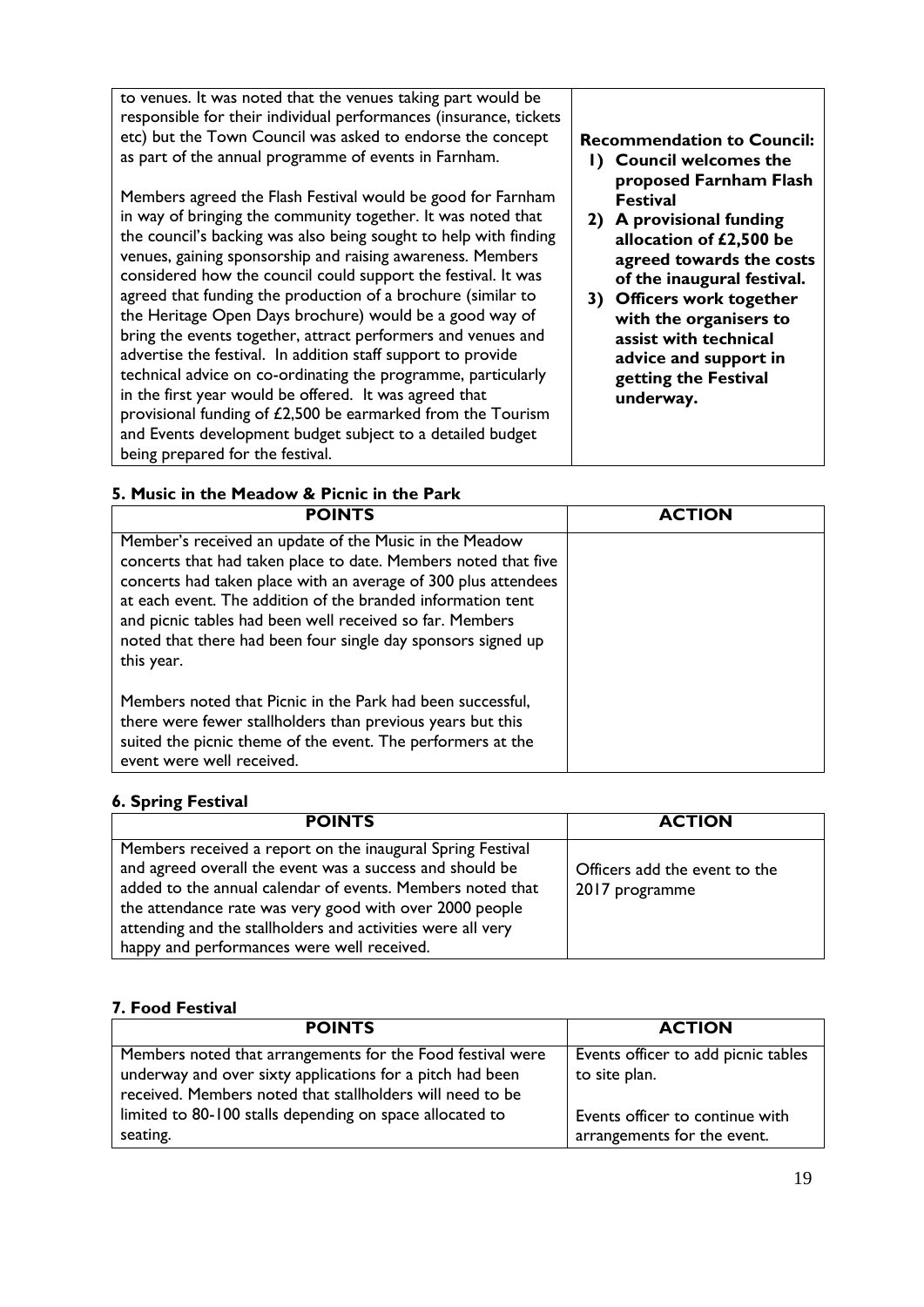#### **8. Publications & Social Media**

| <b>POINTS</b>                                                                                                                                                                                                                                                                                                                                                                                                                        | <b>ACTION</b>                                                                                                                              |
|--------------------------------------------------------------------------------------------------------------------------------------------------------------------------------------------------------------------------------------------------------------------------------------------------------------------------------------------------------------------------------------------------------------------------------------|--------------------------------------------------------------------------------------------------------------------------------------------|
| Members reviewed the proposals received from TG Media<br>(following a tendering exercise) to produce the annual visitors<br>guide. It was agreed it would be productive to work with a<br>company familiar with selling advertising to local businesses<br>and the sales of advertising would potentially be more<br>successful than previous years, although the previous<br>productions by Acorn were very good and had been well- | <b>Recommendation to Council:</b><br>The new Visitors' Guide and<br>2017 Residents' Guide be<br>published by TG media                      |
| received. Members agreed the production should be self-<br>funding as far as possible. It was noted that TG would also<br>undertake the                                                                                                                                                                                                                                                                                              | Town Clerk to discuss options for<br>a self-funding solution for the<br>production of the Visitors' Guide<br>and the 2017 Residents' Guide |
| Members reviewed the latest draft of the Farmers' market<br>brochure and agreed the content concepts. It was suggested a<br>photo of a stallholder should be used on the front cover                                                                                                                                                                                                                                                 | with TG Media.                                                                                                                             |
| rather than the logo. Members agreed it should be ready in<br>time for the Food Festival in September.                                                                                                                                                                                                                                                                                                                               | Events Officer to commission<br>photographer to take new<br>photographs at the Farmers'<br>Market.                                         |

#### **9. Sponsorship**

| <b>POINTS</b>                                                                                                                                                                                                                                                                                                                | <b>ACTION</b>                                                                                        |
|------------------------------------------------------------------------------------------------------------------------------------------------------------------------------------------------------------------------------------------------------------------------------------------------------------------------------|------------------------------------------------------------------------------------------------------|
| Members received an update on the sponsorship raised to date<br>and noted that events that had taken place so far had reached<br>their sponsorship target. Members noted that a Principal<br>sponsor for the Food Festival was still required and considered<br>potential businesses that could be approached. Members noted | Events officer to approach local<br>businesses to secure Principal<br>sponsor for the Food Festival. |
| Christmas sponsorship was in a good position.                                                                                                                                                                                                                                                                                |                                                                                                      |

#### **10. Local Businesses**

| <b>POINTS</b>                                                                                                                                                                                                                                                                                                                                                                                                                                                                                                                                | <b>ACTION</b>                                                                                                                                                                |
|----------------------------------------------------------------------------------------------------------------------------------------------------------------------------------------------------------------------------------------------------------------------------------------------------------------------------------------------------------------------------------------------------------------------------------------------------------------------------------------------------------------------------------------------|------------------------------------------------------------------------------------------------------------------------------------------------------------------------------|
| Members received a report on the prospect of creating a<br>Business Improvement District (BID) in Farnham and noted<br>that working towards forming a BID in Farnham was favoured<br>by Local retailer group, Fabulous Farnham. Members noted<br>that Steph King (previously Events Officer) would be<br>undertaking a number of projects including research on the<br>possibility of forming a BID and discussions with local<br>businesses. It was agreed a report on the BID concept would<br>be presented to the next T&E Working Group. | BID research to be undertaken.                                                                                                                                               |
| Members noted that Farnham Town Council had been<br>approached by Shoppers Anonymous to provide funding for a<br>mystery shopping project with local businesses. Waverley<br>Borough Council would be providing matched funding of<br>£2500 and a further £2500 would be required to enable the<br>project to take place. Around sixty businesses would be able<br>to take part and an awards ceremony would be arranged at                                                                                                                  | <b>Recommendation to Council:</b><br><b>Farnham Town Council work</b><br>with Shopper anonymous on<br>a customer service<br>programme and awards<br>ceremony with funding of |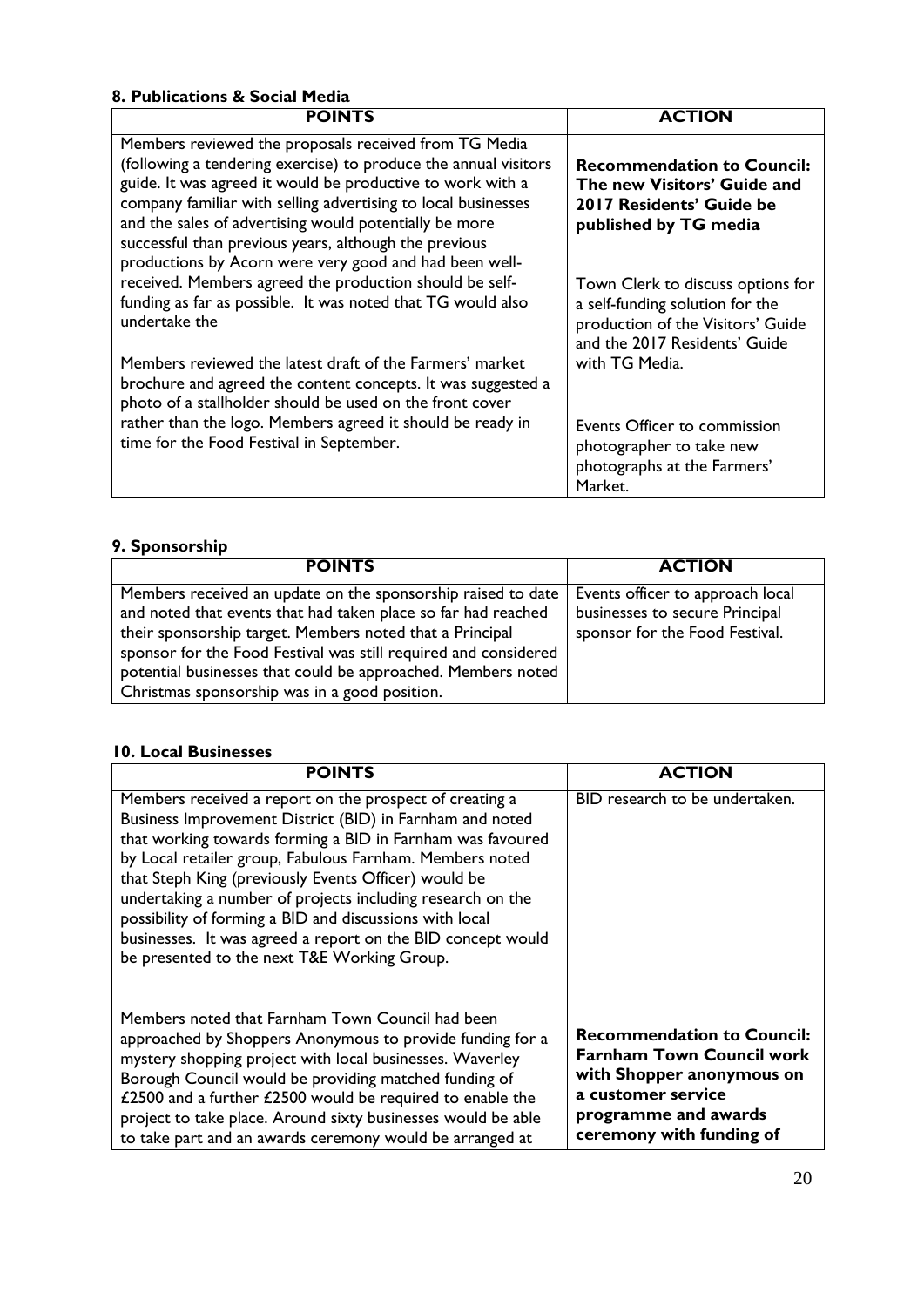| the end of the project. Members noted this scheme had been<br>successfully undertaken in other market towns including<br>Dorking, Godalming, Cranleigh, Winchester and Camberley.<br>The project would be a good way to reach out to local<br>businesses and show Farnham Town Council's support to local<br>businesses and ultimately improve on demonstrating Farnham<br>as a destination where visitors and its residents receive<br>excellent customer service. | £2500 from the Tourism and<br>Events development budget. |
|---------------------------------------------------------------------------------------------------------------------------------------------------------------------------------------------------------------------------------------------------------------------------------------------------------------------------------------------------------------------------------------------------------------------------------------------------------------------|----------------------------------------------------------|
|---------------------------------------------------------------------------------------------------------------------------------------------------------------------------------------------------------------------------------------------------------------------------------------------------------------------------------------------------------------------------------------------------------------------------------------------------------------------|----------------------------------------------------------|

#### **11. Updates on Other Matters & Items for Noting**

| <b>POINTS</b>                                                                                                                                                                                                                                                                                                                                                                                                                                                                                             | <b>ACTION</b>                                                                                                                                              |
|-----------------------------------------------------------------------------------------------------------------------------------------------------------------------------------------------------------------------------------------------------------------------------------------------------------------------------------------------------------------------------------------------------------------------------------------------------------------------------------------------------------|------------------------------------------------------------------------------------------------------------------------------------------------------------|
| Members noted that Farnham Town Council had been<br>approached by Farnham Vineyard representing a number of<br>churches in Farnham seeking support to organise an event in<br>Gostrey Meadow in June 2017. Members agreed that the<br>council could offer usual support in way of bandstand use,<br>advice and listing the event in council publications. Members<br>noted that this would also fall under the Farnham Flash Festival<br>month and would gain additional publicity through its publicity. |                                                                                                                                                            |
| Members reviewed the recent music concert provided by the<br>Andernach Stadtorchester at the Farnham Maltings and noted<br>that it had made the front page of the July Farnham Diary.<br>Members noted that positive comments had been received<br>from those who attended. Members agreed a contribution to<br>the costs of the band from the ticket sales should be made by<br>Farnham Town Council to the band as a way of thanks.                                                                     | Town Clerk to progress                                                                                                                                     |
| Members received an update from the Town Clerk about the<br>European Riichi Mah-jong tournament taking place at the<br>Maltings in October, the biggest tournament to date. Members<br>agreed that the Council's support would be similar to the<br>support given to the EVRA event in 2016 in way of a funding<br>contribution of £500, presence of the Mayor, publicity in the<br>council publication and presence at event.                                                                            | <b>Recommendation:</b><br>It is recommended that a<br>contribution of £500 be made<br>to the costs of the European<br>Riichi Mahjong Championship<br>2016. |

#### **7. Date of Next Meeting**

The next meeting was agreed as Tuesday 6 September 9.30am.

Notes taken by Stephanie King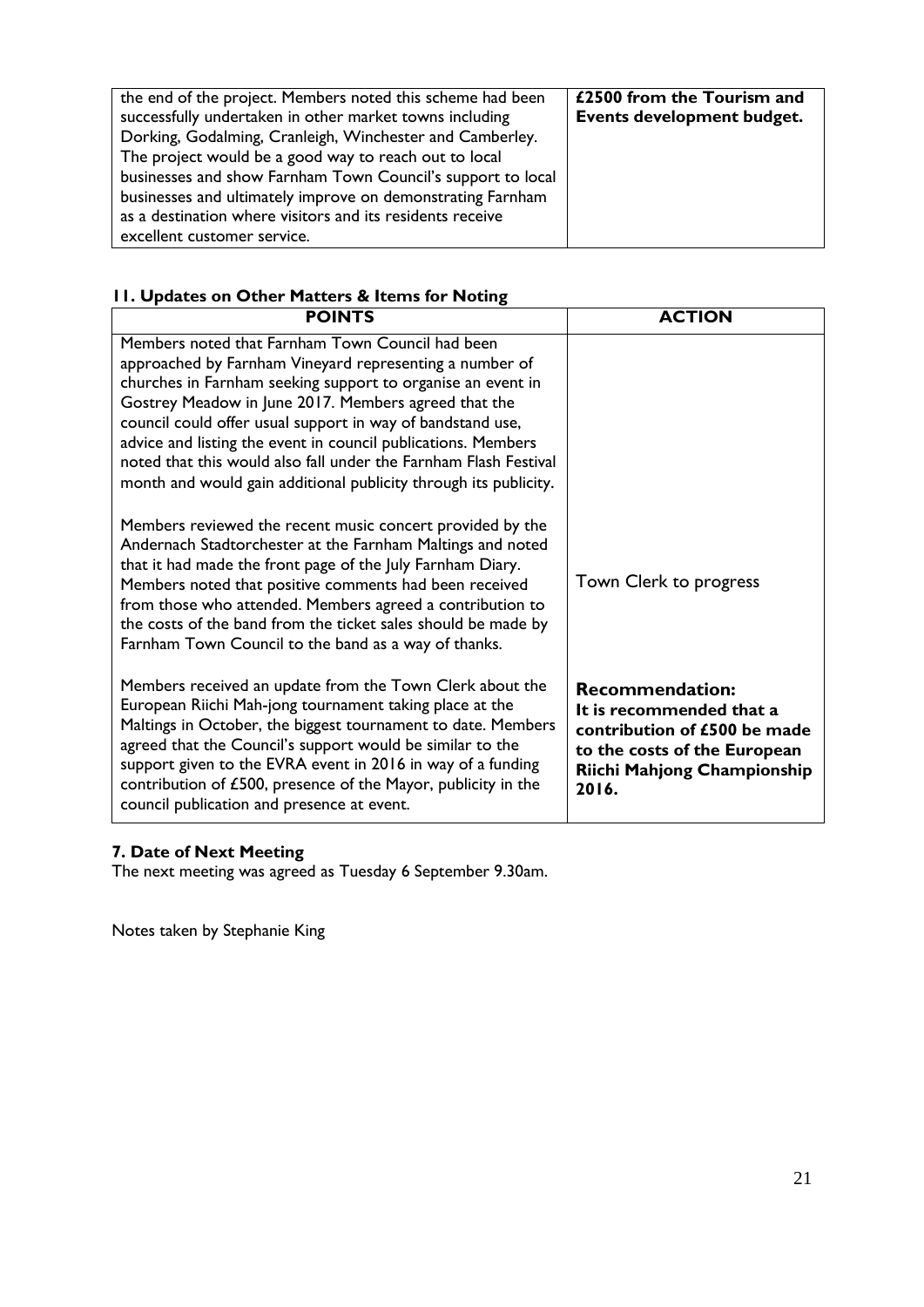



**Notes** Strategy and Finance Working Group

**Time and date** 9.30am Tuesday 19th July 2016

**Place** Town Clerk's Office, South Street, Farnham

## **Report to follow**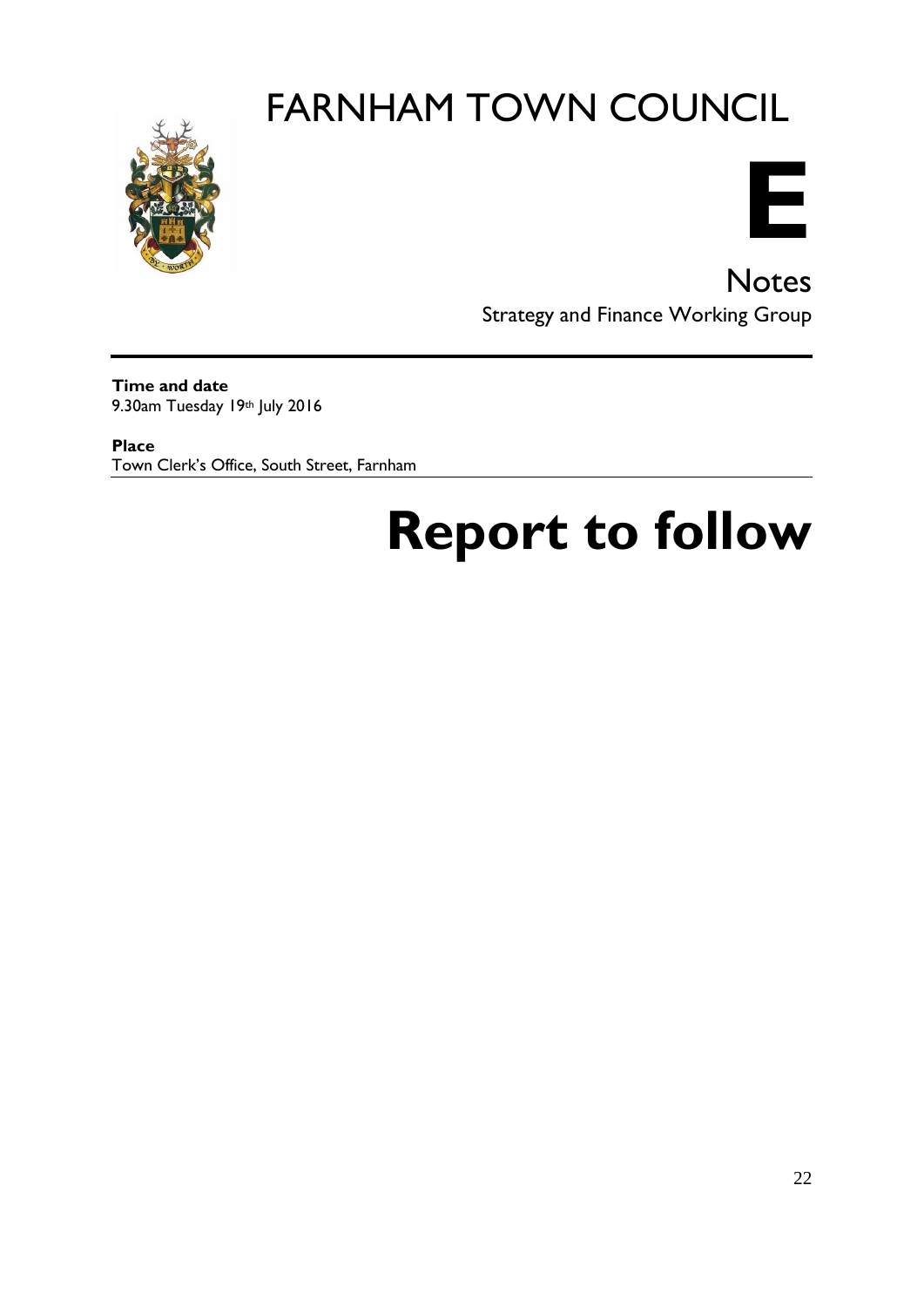



Report Council

**Date: 21 July 2016**

#### **Farnham Neighbourhood Development Plan Submission to Regulation 15**

#### **1. Introduction**

In 2011 the Council began the process of making the Neighbourhood Plan. Farnham's approach throughout has been a highly consultative and collaborative one with several rounds of informal and formal consultation. At its meeting on  $23<sup>rd</sup>$  October 2014, the Town Council agreed the Regulation 14 draft of the Neighbourhood Plan. The next step in the process of making the Plan was a formal six week consultation. Once that consultation was concluded the comments received were uploaded on to the Town Council's website and provided to members via Strategy and Finance and Full Council in March 2015.

The comments received were then considered in detail by the Infrastructure Planning Group (IPG) and amendments proposed are reflected in the Regulation 15 Plan which the Council is now asked to approve for submission to Waverley Borough Council, in accordance with the Neighbourhood Planning Regulations 2012.

Following the Regulation 14 consultation and subsequent work, the Plan was delayed, whilst the Town Council liaised with Natural England (NE) and Waverley Borough Council (WBC), to investigate the possibility of facilitating Suitable Alternative Natural Greenspace (SANG), to ensure legal compliance and compliance with the Thames Basin Heaths Avoidance Strategy 2009. At the conclusion of this work, Natural England advised that the mitigation being proposed would not be sufficient.

In early 2016, Waverley Borough Council reviewed the Thames Basin Heaths Avoidance Strategy. Following this review, WBC and NE have advised that the existing SANG at Farnham Park provide the SANG required to support the housing allocations in the Neighbourhood Plan.

The revised Avoidance Strategy was subject to public consultation in April 2016 and is currently recommended for adoption at Waverley Borough Council.

The impact of the revised strategy is that the Farnham Neighbourhood Development Plan can progress to the next stage, Regulation 15.

This report sets out the Regulation 15 Plan (attached at Annex 1) and summarises the key changes proposed to the Plan from the previous Draft approved by the Town Council in 2014.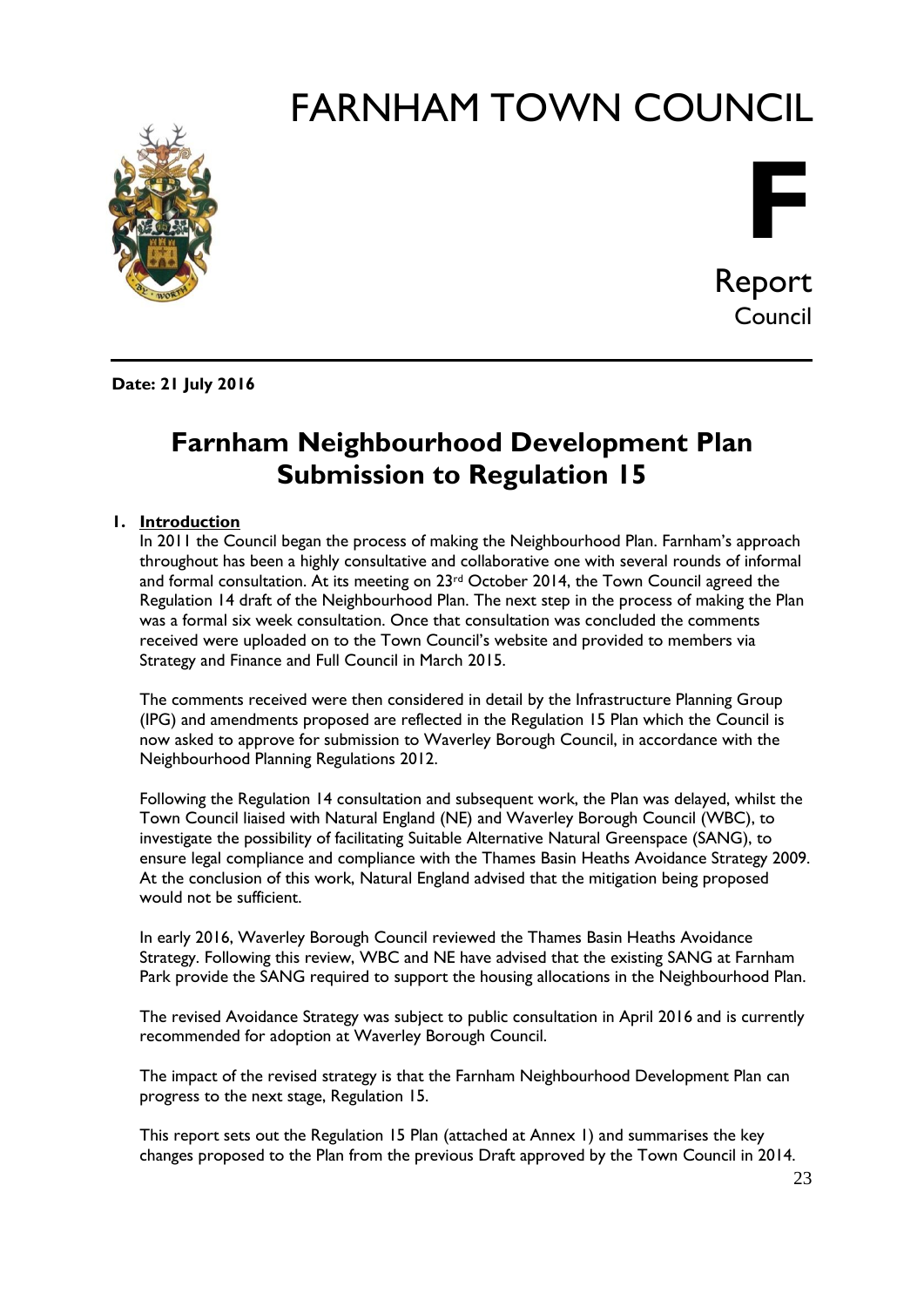#### **2. Summary of Changes**

All changes have been made to the Plan based on the following:

- Comments received in the Regulation 14 Consultation
- Updates to the Evidence Base
- Changes made to legislation

A briefing for Councillors took place on 7 July to explain these changes and introduce the Regulation 15 Plan. The notes of this briefing are attached at Annex 2 to this report.

The Neighbourhood Plan covers a 15 year period up to 2031 and is the most significant document Farnham Town Council has produced to date. When the plan is "made"/adopted by Waverley Borough Council it will provide protection for the character and heritage of Farnham while also responding to the changing needs of its population. The Plan is divided into a number of sections, however no one section takes precedence and the Plan must be read as one document. The Council's approach has been highly collaborative and this is set out in the Consultation Statement attached at Annex 3.

#### **i. Environment**

This section covers the built environment as well the natural environment. Policy FNP1 lays the foundation for the whole plan and whilst all policies must be read in conjunction with one another, this section sets the tone for the rest of the Plan.

Policies FNP 5, 6 and 7 had been added to reference protection for the conservation areas outside of the Town Centre that did not have their own policies in the Regulation 14 draft.

The Arcadian areas cover much of the Waverley Local Plan 2002 policy, BE7, featuring green, leafy areas of low density housing.

Landscape definitions have also been looked at in detail in response to the Regulation 14 consultation, taking in to account the emerging Local Plan and the most up to date evidence base. Key definitions of Areas of Outstanding Natural Beauty (AONB) and Areas of High Landscape Value and High Sensitivity (AHLVS) have been retained.

A new policy, protecting the area of the Old Historic Farnham Park has been added, following public consultation.

The Built Up Area Boundary has been amended to ensure consistency and in response to the public consultation. A copy of the Built Up Area Boundary Review 2016 is attached at Annex 4.

The Neighbourhood Plan has been subject to an HRA (Habitats Regulation Assessment) Scoping Report (Annex 5) and Screening Report (Annex 6), conducted by an external consultant, Lepus Consulting. The HRA process assesses the potential effects of a plan or project against the conservation objectives of any European sites designated for their importance to nature conservation. These sites form a system of internationally important sites throughout Europe and are known collectively as the 'Natura 2000 network'.

The initial Scoping Report highlighted some areas which required further investigation. The Screening Report looked at this in more detail and concluded that: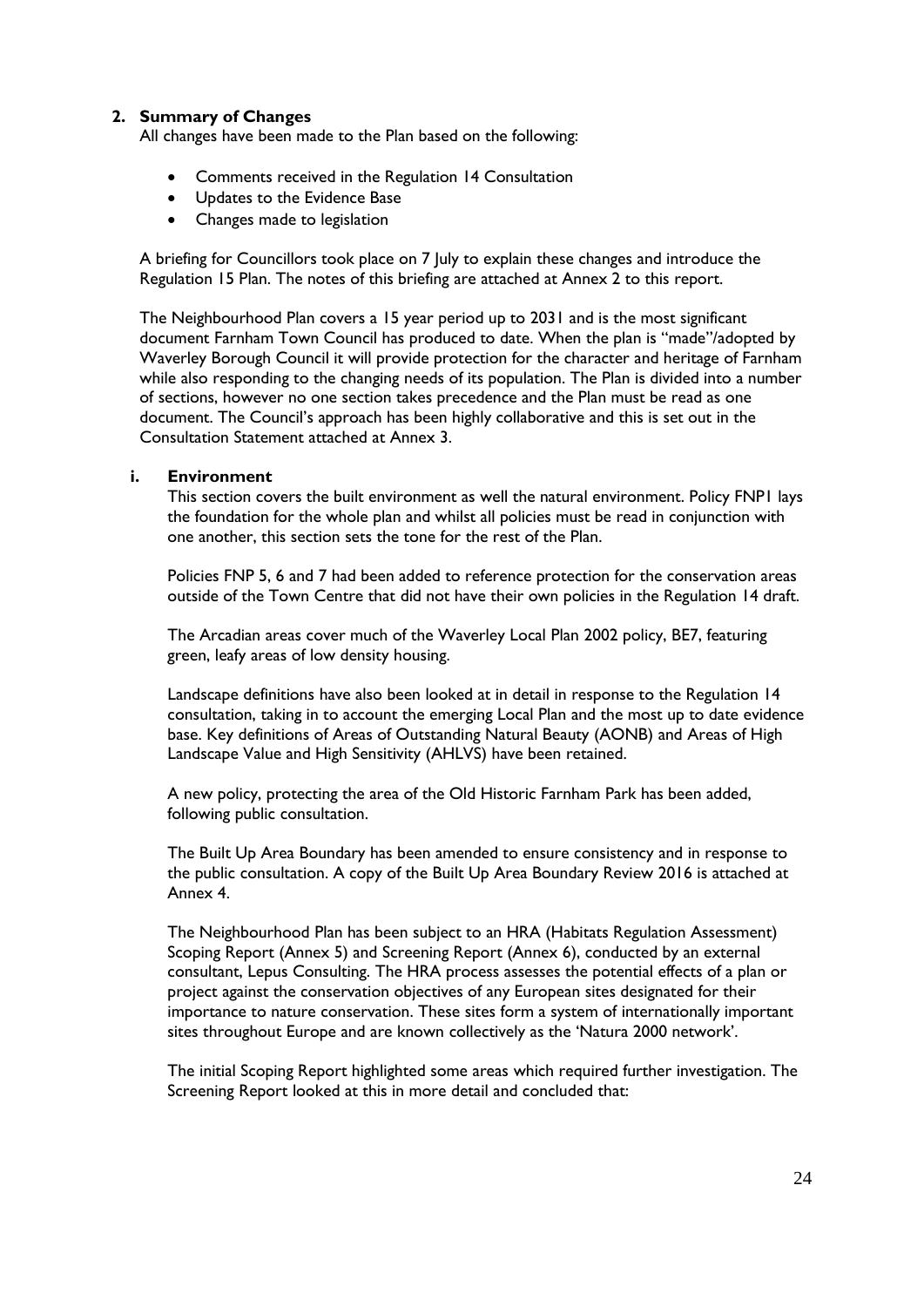*"no likely significant effects were expected to arise as a result of the Regulation 15 Farnham Neighbourhood Plan. As a result, it is recommended that the Regulation 15 Farnham Neighbourhood Plan be screened out of the HRA process."*

This conclusion has been agreed by Natural England.

#### **ii. Housing**

The delay in respect of SANG has meant that some permissions have been granted for small and large developments across the town. Housing data therefore needed to be refreshed and the up to date data is now reflected in the Neighbourhood Plan. The projections and allocations in the Neighbourhood Plan are in general conformity with the emerging Local Plan. The Housing numbers in the Neighbourhood Plan are broken down as follows:

| <b>Source of Housing Supply</b>                                                                          | <b>Net</b><br>dwellings |
|----------------------------------------------------------------------------------------------------------|-------------------------|
| Sites which have already been completed (in the period 2013/14 –<br>2015/16                              | 169                     |
| Large Sites with planning permission at 31 March 2016                                                    | 695                     |
| Further Reg 14 Neighbourhood Plan housing site allocation granted<br>consent (Garden Style, Wrecclesham) | 65                      |
| Small Sites with planning permission at 31 March 2016                                                    | 99                      |
| <b>Windfall contribution</b>                                                                             | 378                     |
| <b>Housing Allocations</b>                                                                               | 845                     |
| Total                                                                                                    | 2248                    |

As part of the updated Plan, work has been undertaken, working with residents' associations, local organisations and statutory bodies such as Surrey Highways, assessing the potential development sites identified in the Plan and highlighting requirements for any relevant infrastructure upgrades as part of policy FNP 14. The Farnham Housing Land Availability Assessment (Appendix 1 – Assessment of Allocated sites) is attached at Annex 7.

#### **iii. Business**

Changes in permitted development have been reflected in the updated Plan and Policy FNP19 had been added in response to consultation, to include the support of the Enterprise and Incubation Hub at the University of the Creative Arts.

A new policy has been added further to consultation responses, which aims to protect Public Houses, subject to changes in Change of Use and permitted development legislation.

#### **iv. Farnham Town Centre and Neighbourhood Centres**

In response to consultation, a policy in relation to the development currently permitted at East Street has been added, to ensure, should the development not proceed under the current planning permission and a new application come forward in the future, the Neighbourhood Plan would have more influence. The policy in respect of development at the Woolmead site has also been enhanced and reflects the current planning status of the site.

In light of the above changes and some other small amendments as a result of the consultation, the Town Centre Study and Local Centres Study, now renamed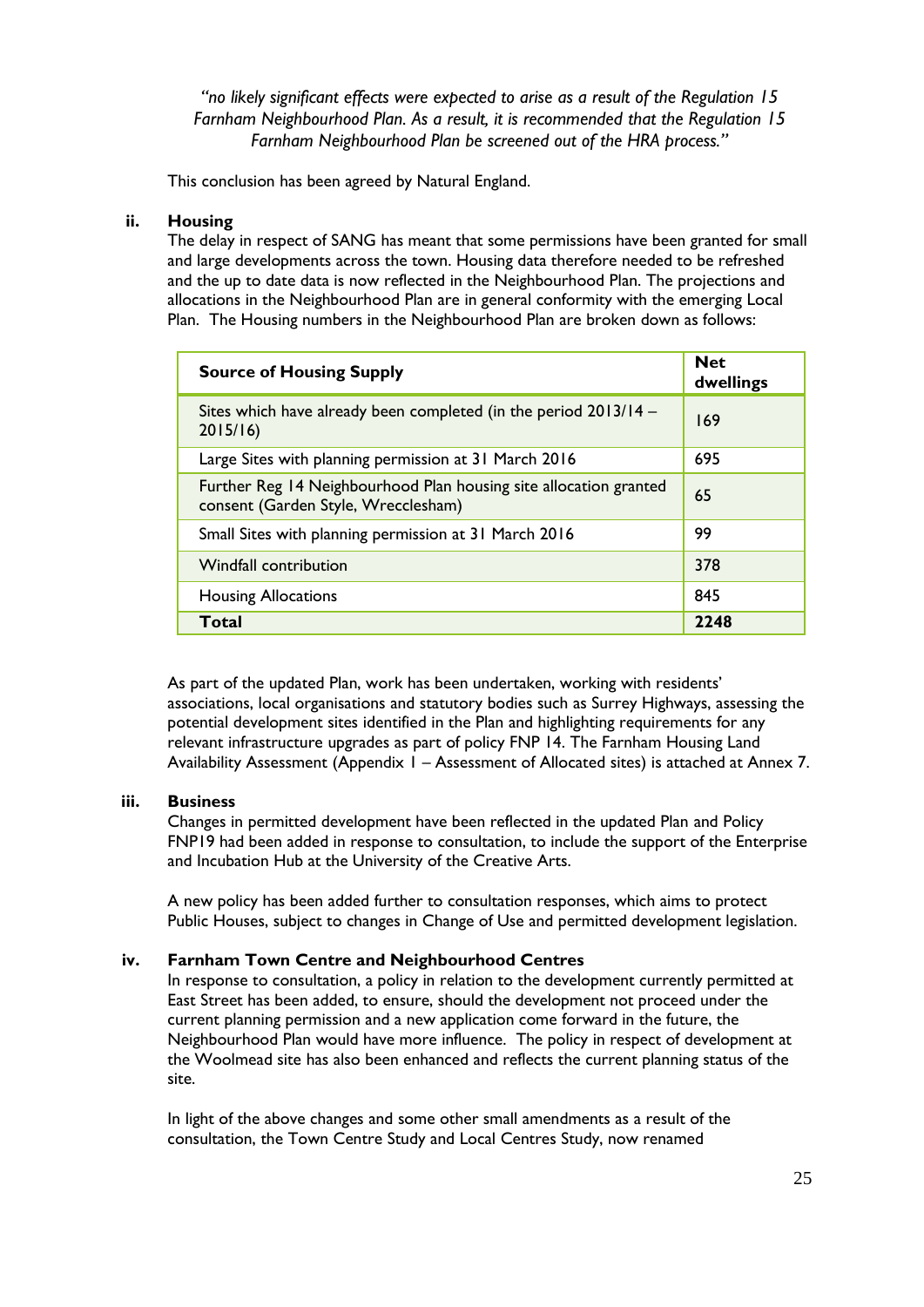Neighbourhood Centre Study have been updated. Copies of these documents are available at Annexes 8 and 9.

#### **v. Leisure and Wellbeing**

The Neighbourhood Plan allocates housing sites and therefore aims to allocate green space and leisure facilities to support anticipated increases in population. It has not been possible to date to find a suitable site to meet anticipated need for allotment provision as a result of proposed development. This is recognised in the Plan. Two sites have been allocated for sports pitch provision, at Brambleton Park, and a broad allocation on the Suez (Sita UK) site in Runfold. These pitches have been confirmed as available and deliverable by the landowners and will be delivered during the plan period.

#### **vi. Infrastructure**

Further to consultation with statutory bodies such as Thames Water, a new water and sewerage policy has been added, which sets out that new developments would need to have regard to these infrastructure needs.

#### **3. Next Steps**

Subject to the Council's agreement, the regulation 15 Plan will be submitted, alongside the Basic Conditions Statement (Annex 10) and the Consultation Statement to Waverley Borough Council. Following receipt of the Plan, WBC will commence a 6 week consultation and arrange for an independent examiner (in conjunction with FTC) to examine the Plan. After a successful examination WBC will arrange for a referendum to be held on the Plan.

The anticipated timetable to referendum is:

- July 2016 Submission of Neighbourhood Plan to Waverley BC (FTC)
- Summer 2016 Regulation 16 Consultation (WBC)
- Autumn 2016 Examination (WBC)
- Early Winter 2016 Referendum (WBC)
- Winter 2016/17 Adoption of Farnham Neighbourhood Development Plan (WBC)

#### **Recommendations:**

**It is recommended that:**

- **1. Full Council endorses the Regulation 15 Farnham Neighbourhood Development Plan and supporting documents.**
- **2. Full Council approves the Regulation 15 Farnham Neighbourhood Development Plan and supporting documents for submission to Waverley Borough Council, in line with the Neighbourhood Planning Regulations 2012.**
- **3. The Town Clerk, in liaison with the Leader and the Infrastructure Planning Group, be delegated to make any minor amendments to the Neighbourhood Plan and associated documents, prior to submission to Waverley Borough Council.**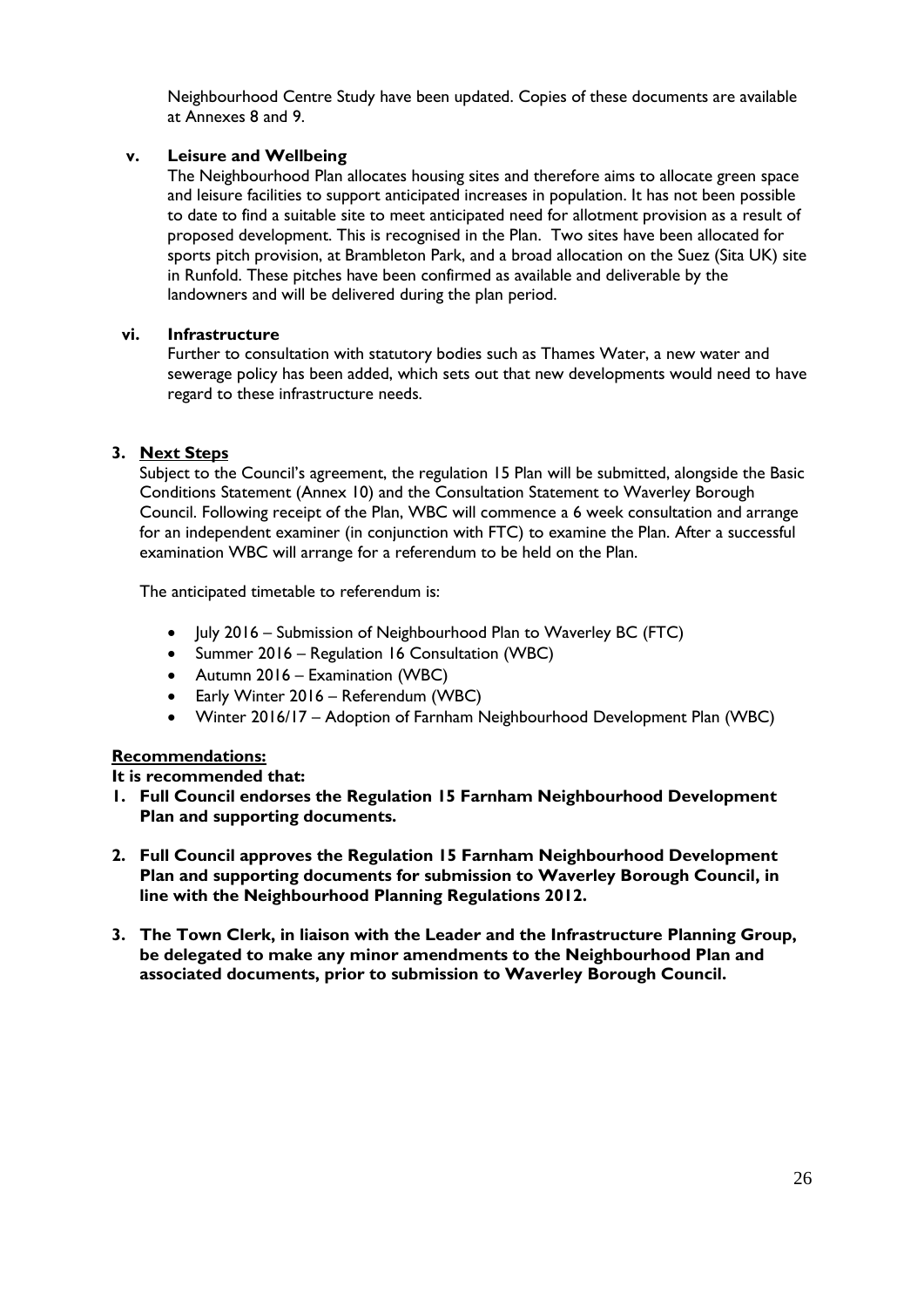#### **Supporting documents:**

The following documents are available at [www.farnham.gov.uk/shapefarnham](http://www.farnham.gov.uk/shapefarnham) and those marked with an asterisk, have been provided at Annexes 3-10.

#### **1. Environment**

- 1.1. Farnham Conservation Area Management Plan
- 1.2. Farnham Built Up Area Boundary Review \*
- 1.3. Farnham Design Statement
- 1.4. Farnham Conservation Area Appraisal
- 1.5. Waverley Borough Council Landscape Study Part 1: Farnham and Cranleigh, 2014
- 1.6. Area of Outstanding Natural Beauty Management Plan
- 1.7. Waverley 2014 Green Belt Review
- 1.8. Farnham Neighbourhood Plan Green Belt Boundary Review
- 1.9. Waverley Buildings of Local Merit List: "list of buildings of townscape, landmark or local historic merit"

#### **2. Housing**

- 2.1. FHLAA April 2016 Update
	- i. FHLAA May 2016 Appendix  $I -$  Allocated Sites  $*$
	- ii. FHLAA May 2016 Appendix 2 Sites not promoted after detailed assessment
	- iii. FHLAA May 2016 Appendix 3 Sites rejected
- 2.2. FHLAA October 2014
	- 1. FHLAA October 2014 Appendix 1 Sites excluded from appraisal
	- 2. FHLAA October 2014 Appendix 2 Sites included as housing options
	- 3. FHLAA October 2014 Appendix 3 Site not included as housing options
- 2.3. West Surrey SHMA September 2015

#### **3. Business**

- 3.1. Employment Land Review Appendix 1 Employment Land Review Assessments
- 3.2. Employment Land Review Appendix 2 Agent interviews summary
- 3.3. Employment Land Review Maps

#### **4. Town Centre and Local Centres**

- 4.1. Farnham Town Centre Study \*
- 4.2. Farnham Local Centres Study \*
- 4.3. Farnham Tourist Accommodation Study 2014
- 4.4. Waverley Borough Council Town Centres Retail Study Update, 2013

#### **5. Leisure and wellbeing**

- 5.1. Farnham Open Space Evidence Base (to follow)
- 5.2. Waverley Borough Council Open Space, Sport and Recreation Study (PPG17 Study) February 2012

#### **6. Infrastructure**

- 6.1. Notes of meetings with infrastructure providers
- 6.2. Letters/submissions from infrastructure providers

#### **7. Community Engagement**

- 7.1. Farnham Neighbourhood Plan Consultation Statement 2016 \*
- 7.2. List of all attachments
	- i. All Appendices
	- ii. Notes of meetings with landowners and developers
- 7.3. Regulation 14 Consultation feedback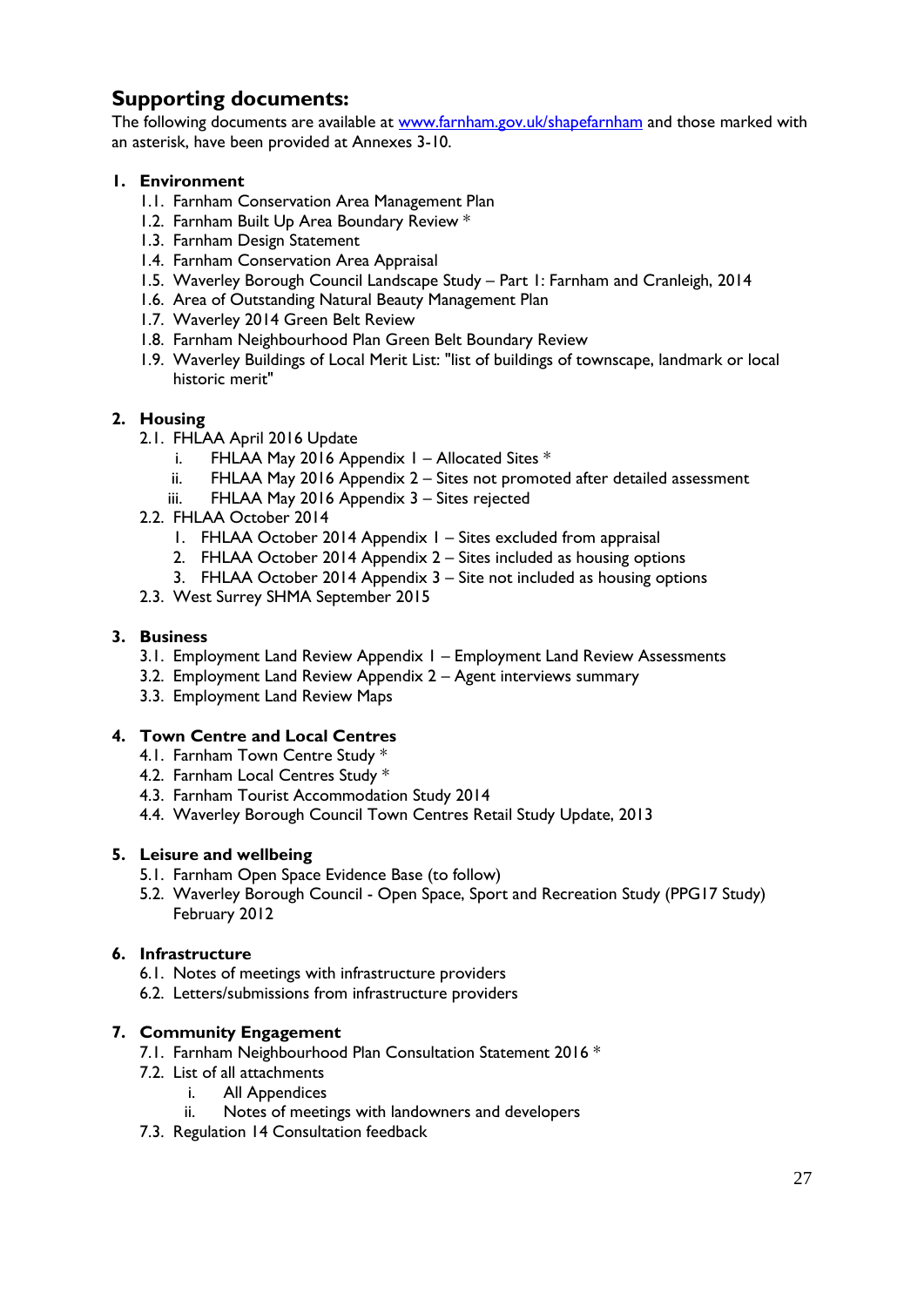#### **8. Other**

- 8.1. Farnham Neighbourhood Plan Sustainability Appraisal
- 8.2. Farnham Neighbourhood Plan Scoping Report
- 8.3. Farnham Neighbourhood Plan Basic Conditions Statement \*
- 8.4. Habitats Regulation Assessment Scoping Report \*
- 8.5. Habitats Regulation Assessment Screening Report \*
- 8.6. Copy Regulation 14 Draft Pre-Submission Neighbourhood Plan (October 2014)

*Hard copies of any of the supporting documentation other than those asterisked above, are available on request.*

All documents relating to the Regulation 14 Draft Farnham Neighbourhood Plan are available online at [www.farnham.gov.uk](http://www.farnham.gov.uk/)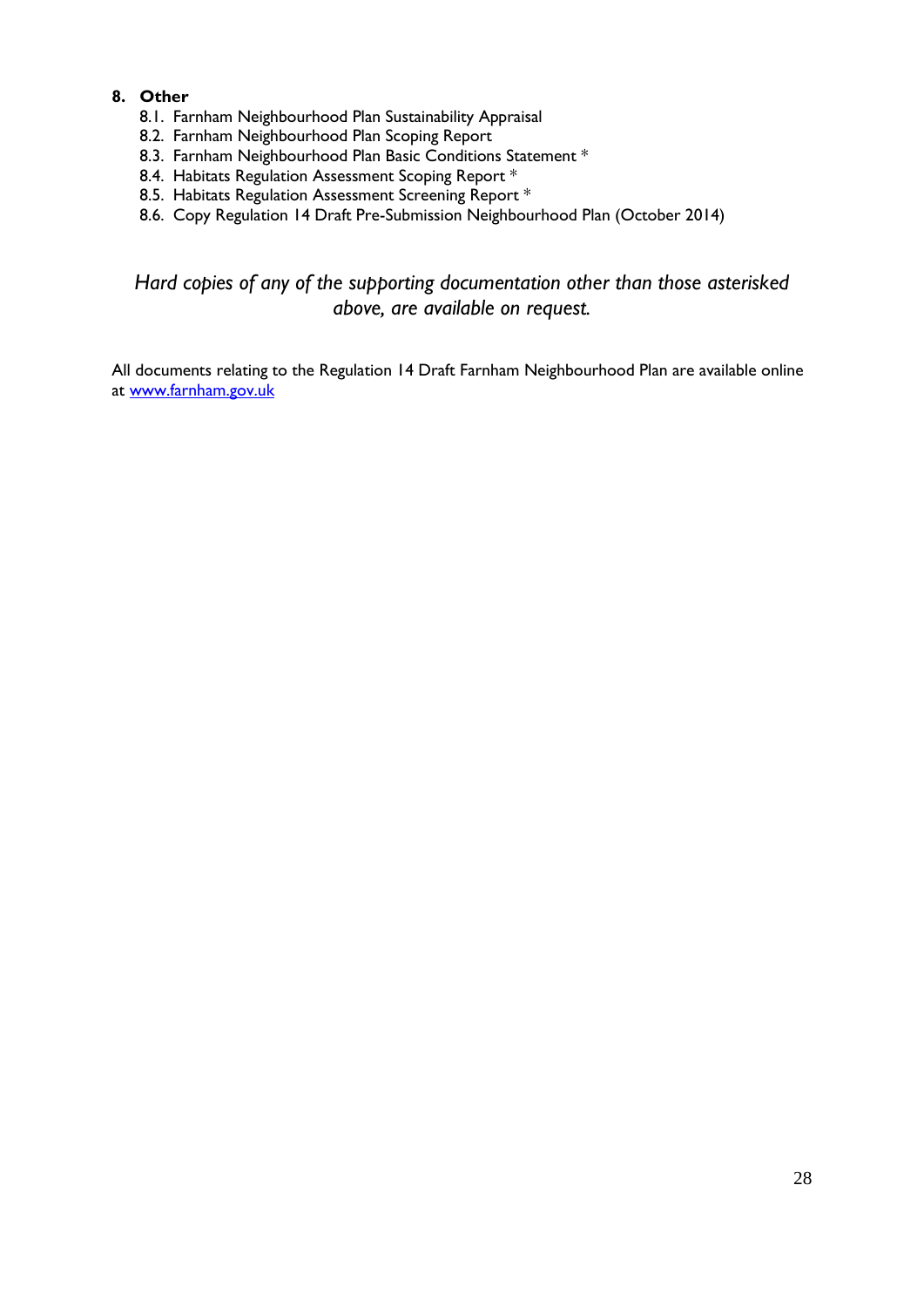



Planning & Licensing Consultative Group

#### **Time and date**

9.00 am on Monday 20 June 2016

#### **Place**

Council Chamber, South Street, Farnham

#### **Planning & Licensing Consultative Group Members Present**

Cllr C Cockburn Cllr | S Fraser Cllr M Hyman Cllr A Macleod Cllr K Mirylees Cllr J Williamson

#### **Other Councillors in attendance:** None

**Officers in attendance: Ian Kershaw** 

**NOTE: The comments and observations from Waverley Borough Councillors are preliminary ones prior to consideration at Borough Council level and are based on the evidence and representations to the Town Council.**

**1) Apologies** 

Cllrs Dunsmore

#### **2) Declarations of Interest**

|                          | Nature of interest (please tick/state<br>as appropriate)                               |       |                                                                    |
|--------------------------|----------------------------------------------------------------------------------------|-------|--------------------------------------------------------------------|
| <b>Agenda Item</b><br>No | I am a Waverley<br><b>Borough</b><br><b>Councillor/Surrey</b><br>County<br>Councillor* | Other | Type of interest (disclosable<br>pecuniary or Other) and<br>reason |
| WA/2016/0716             | Cllr C Cockburn                                                                        |       | Personal                                                           |
| WA/2016/1018             | <b>Cllr K Mirylees</b>                                                                 |       | Personal                                                           |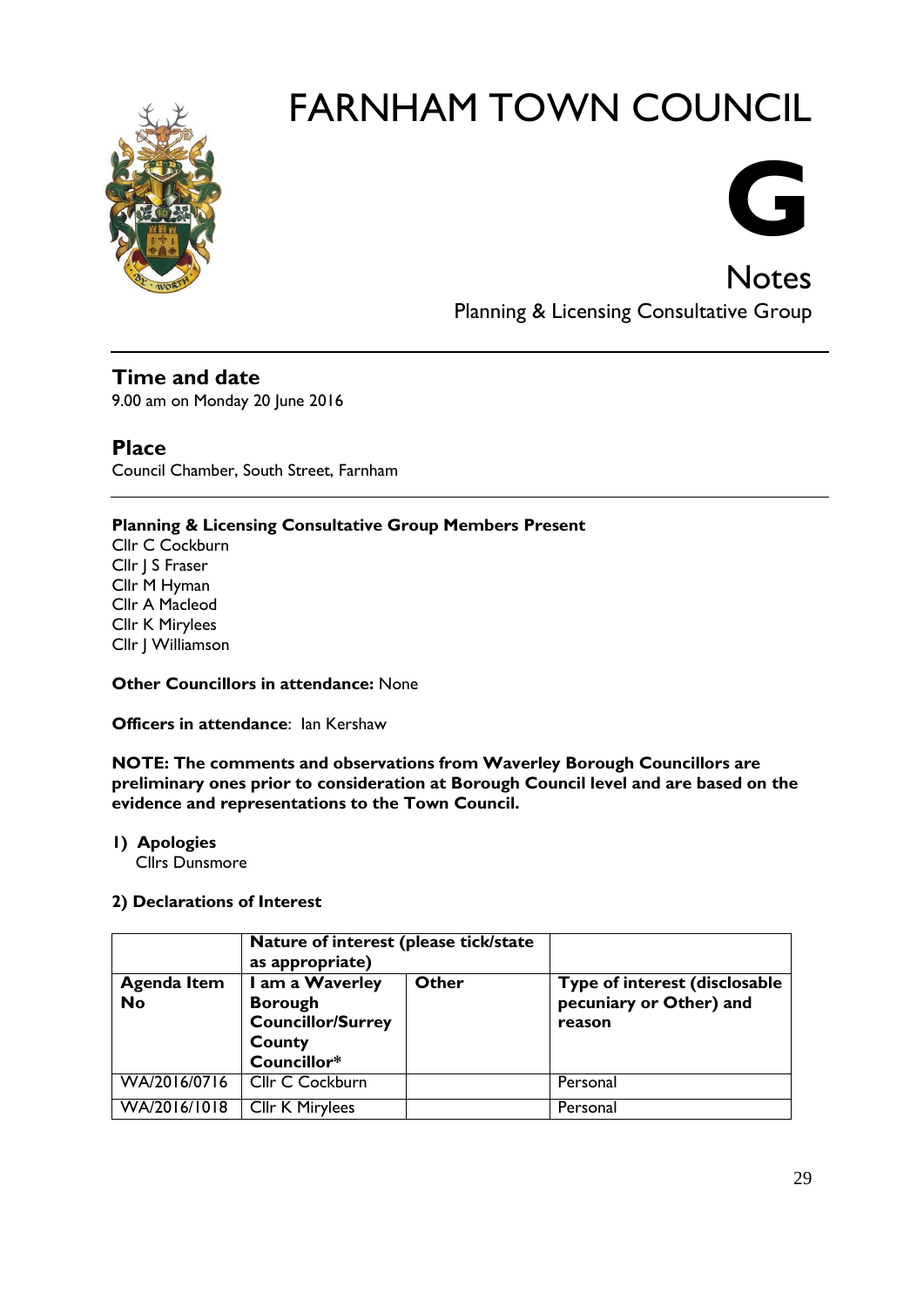#### **3. Applications Considered by the Planning & Licensing Consultative Group on Monday 20 June 2016**

#### **Borough Council Planning Applications**

#### **Farnham Bourne**

#### **CA/2016/0076 Farnham Bourne**

GREAT AUSTINS FARNHAM CONSERVATION AREA WORKS TO AND REMOVAL OF TREES 86B TILFORD ROAD FARNHAM GU9 8DS

**Farnham Town Council has no objections subject to the approval of the Arboricultural Officer but is concerned about the amount of works to trees across Farnham.**

#### **WA/2016/1036 Farnham Bourne**

Erection of 4 dwellings and 3 detached garages together with associated works including new access from Lodge Hill Road.

LAND TO SOUTH OF 96 LODGE HILL ROAD, LOWER BOURNE GU10 3RD

Members considered that the application would destroy the well wooded ridge that was key to breaking up the built form of the area. This was contrary to Policy BE3 which sought to maintain wooded ridges to prevent vistas becoming entirely built up and urban. Furthermore the application represented an over-development of the site.

**Farnham Town Council objects to the application on the grounds of over-development and it being contrary to Policy BE3.**

#### **WA/2016/0716 Farnham Bourne**

Erection of a 4 bed dwelling. LAND AT 7 AND 9 PINE RIDGE DRIVE, LOWER BOURNE GU10 3JW

*Councillor Cockburn declared a personal interest and left the room for the duration of debate and decision on this item.*

Members noted that previous permissions had contained conditions that no extension building or hard-standing shall be constructed within the curtilage of the dwelling house then permitted. This application extended the footprint of the previously approved building beyond the approved application effectively allowing an extension that previous conditions had denied. Furthermore the new foundations would damage existing tree routes as it varied from previous proposals to use piles that would have minimised this impact.

**Farnham Town Council objects to the application on the grounds of over-development and impact on trees.**

#### **Farnham Castle**

#### **WA/2016/1017 Farnham Castle**

Erection of side extension, front porch and alterations following demolition of existing garage. 11 LARKFIELD ROAD, FARNHAM GU9 7DB **Farnham Town Council has no objections.**

#### **Farnham Firgrove**

#### **WA/2016/1018 Farnham Firgrove**

Erection of extensions and alterations to existing dwelling to provide an additional dwelling. 35 ST JOHNS ROAD, FARNHAM GU9 8NU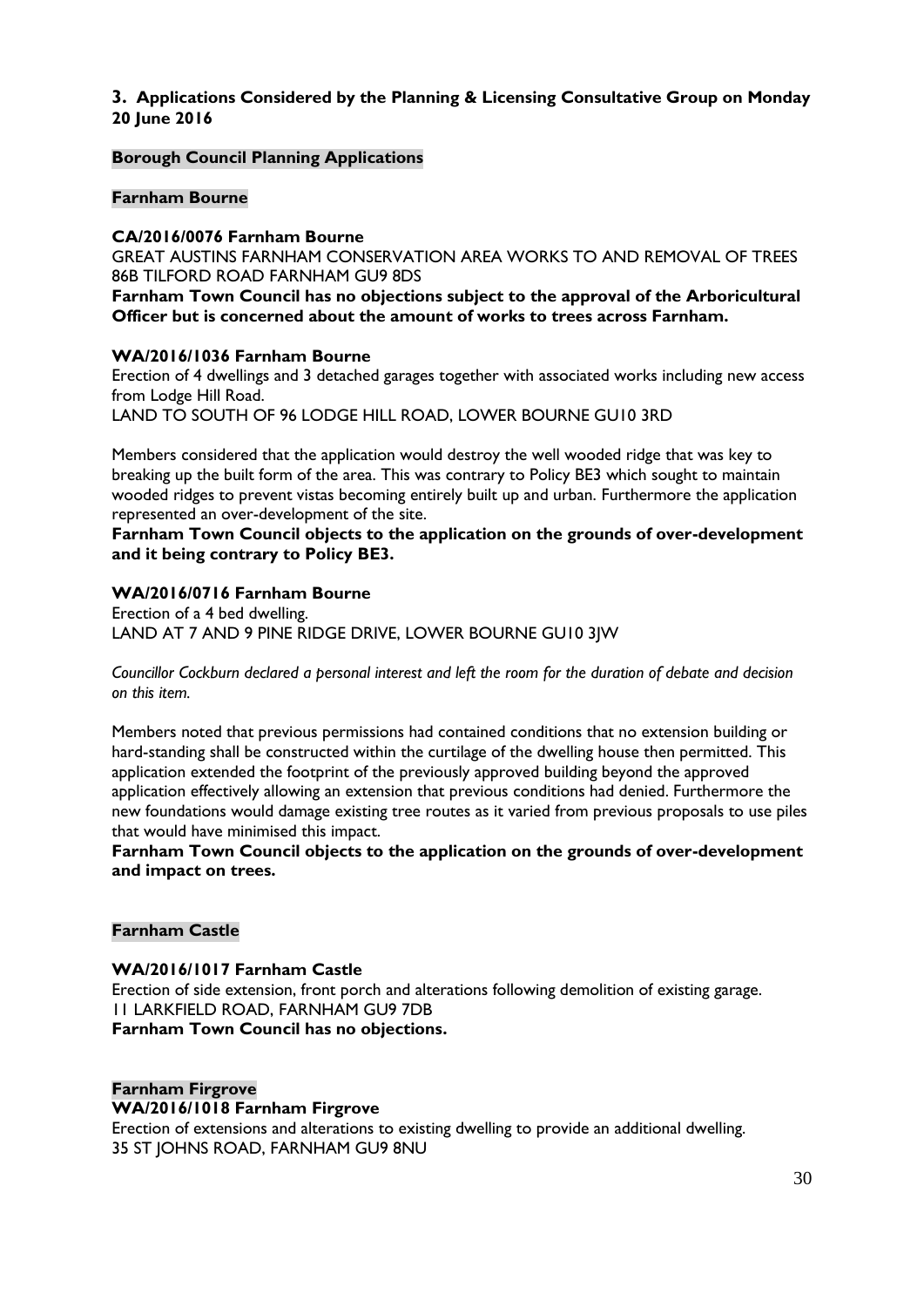Members considered that the development was out of character with the street scene which was otherwise characterised by detached houses and parking at the front.

**Farnham Town Council objects to the application on the grounds of impact and character in relation to the surrounding street scene.**

#### **Farnham Hale and Heath End**

#### **WA/2016/1015 Farnham Hale and Heath End**

Conversion of existing garage into habitable accommodation. 2 FAIRVIEW GARDENS, FARNHAM GU9 0NG

#### **Farnham Town Council has no objections subject to the proposed conversion being in keeping with the Farnham Design Statement.**

#### **Farnham Moor Park**

#### **WA/2016/1035 Farnham Moor Park**

Erection of single storey rear extension to dental surgery (following invalid application WA/2016/0864).

**Farnham Town Council has no objections subject to the proposed extension being in keeping with the Farnham Design Statement and all materials being in keeping with existing.**

#### **Farnham Shortheath and Boundstone**

#### **TM/2016/0083 Farnham Shortheath and Boundstone**

Application for works to and removal of trees subject of Tree Preservation Order 15/06. 6 FORD LANE FARNHAM GU10 4SH.

**Farnham Town Council has no objections subject to the approval of the Arboricultural Officer but is concerned about the amount of works to trees across Farnham.**

#### **Farnham Upper Hale**

#### **TM/2016/0084 Farnham Upper Hale**

Application for works to trees subject of Tree Preservation Order 16/99. WHITE WALLS FERNHILL DRIVE FARNHAM GU9 0HR.

**Farnham Town Council has no objections subject to the approval of the Arboricultural Officer but is concerned about the amount of works to trees across Farnham.**

#### **WA/2016/1007 Farnham Upper Hale**

Erection of a two storey extension following demolition of an existing conservatory. 8 TRINITY FIELDS, FARNHAM GU9 0SB

**Farnham Town Council has no objections subject to the extension being in keeping with the Farnham Design Statement and all materials being in keeping with existing.**

#### **Farnham Wrecclesham and Rowledge**

#### **WA/2016/1020 Farnham Wrecclesham and Rowledge**

Erection of an outbuilding together with walling, gates and piers. ELM VILLA, MANLEY BRIDGE ROAD, ROWLEDGE GU10 4DA

*Councillor Mirylees declared a personal interest and left the room for the duration of debate and decision on this item.*

**Farnham Town Council has no objections.**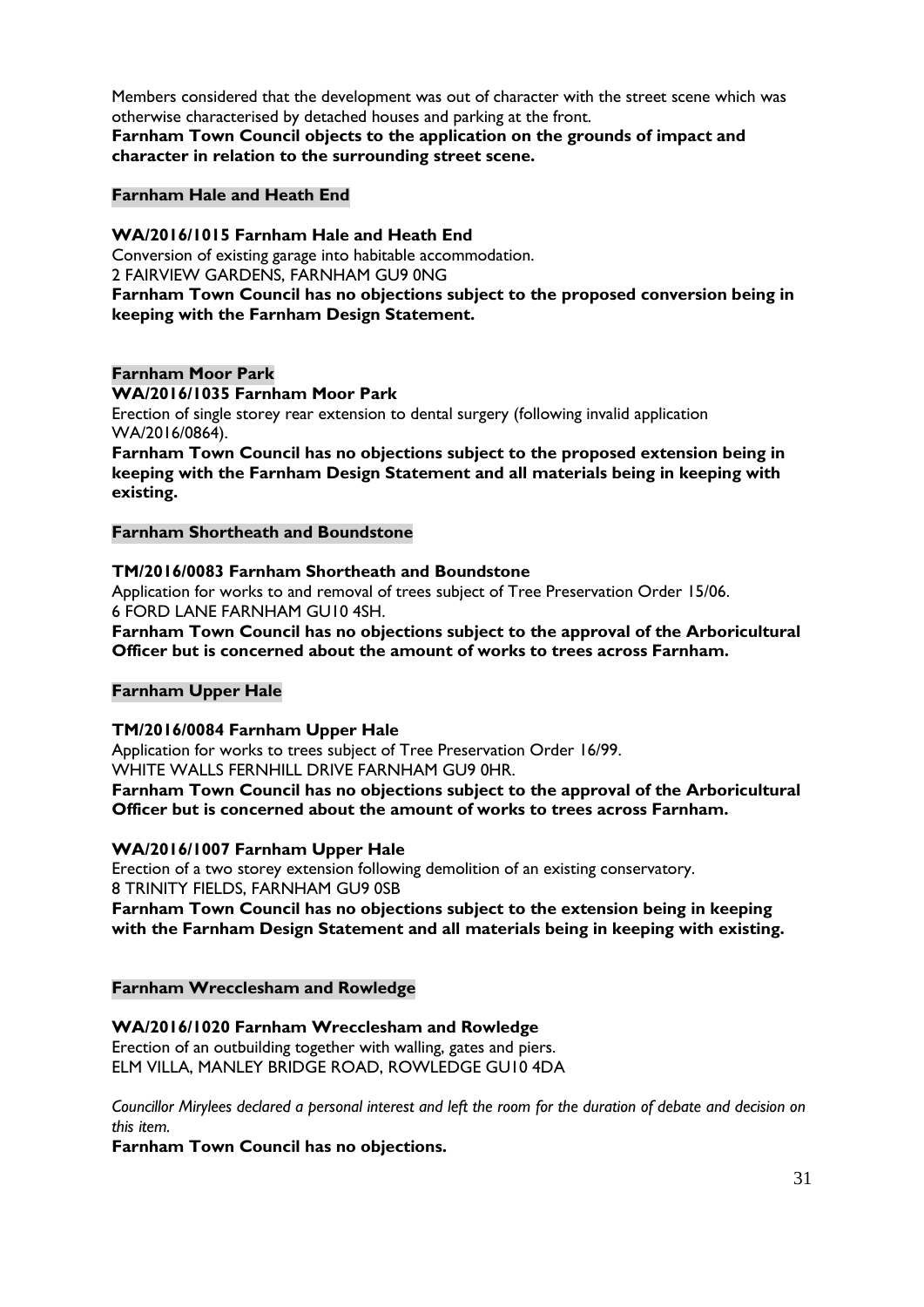#### **Borough Council Licensing Applications**

#### **Hale and Heath End**

Application for a variation of premises licence. NEWSAGENTS 53 WILLOW WAY.

The application is for off-sales of alcohol 09:00-12:00 and 15:00 to 22:00 Monday to Friday and 09:00-22:00 Saturday and Sunday and opening hours of 06:00-22:00 Monday to Sunday; removal of licensing condition stipulating a first aider be at the premises; and amendment of condition to allow alcohol to be displayed openly which can be seen by the staff at the counter. Existing hours for off sales are Monday to Sunday 09:00-12:00, 13:00-15:00 and 16:30-18:00.

#### **Farnham Town Council has no objections.**

#### **County Council applications and consultations Moor Park**

Application for retrospective revised profile, landscaping and afteruse details, surface water drainage scheme and amended infrastructure compound without compliance with Condition I of planning permission ref: GU11/P/02080 dated 11 May 2015 so as to allow the retention of a soil bund located along the eastern boundary on the site.

SEALE LODGE LANDFILL SITE, SEALE LANE GU10 1JZ.

**Farnham Town Council has no objections but defers to the comments of Seale and Sands Parish in respect of any immediate impact on community amenity.**

**Date of next meeting Monday 4 July 2016** 

**The meeting closed at 9:50 am**

**Notes by Ian Kershaw**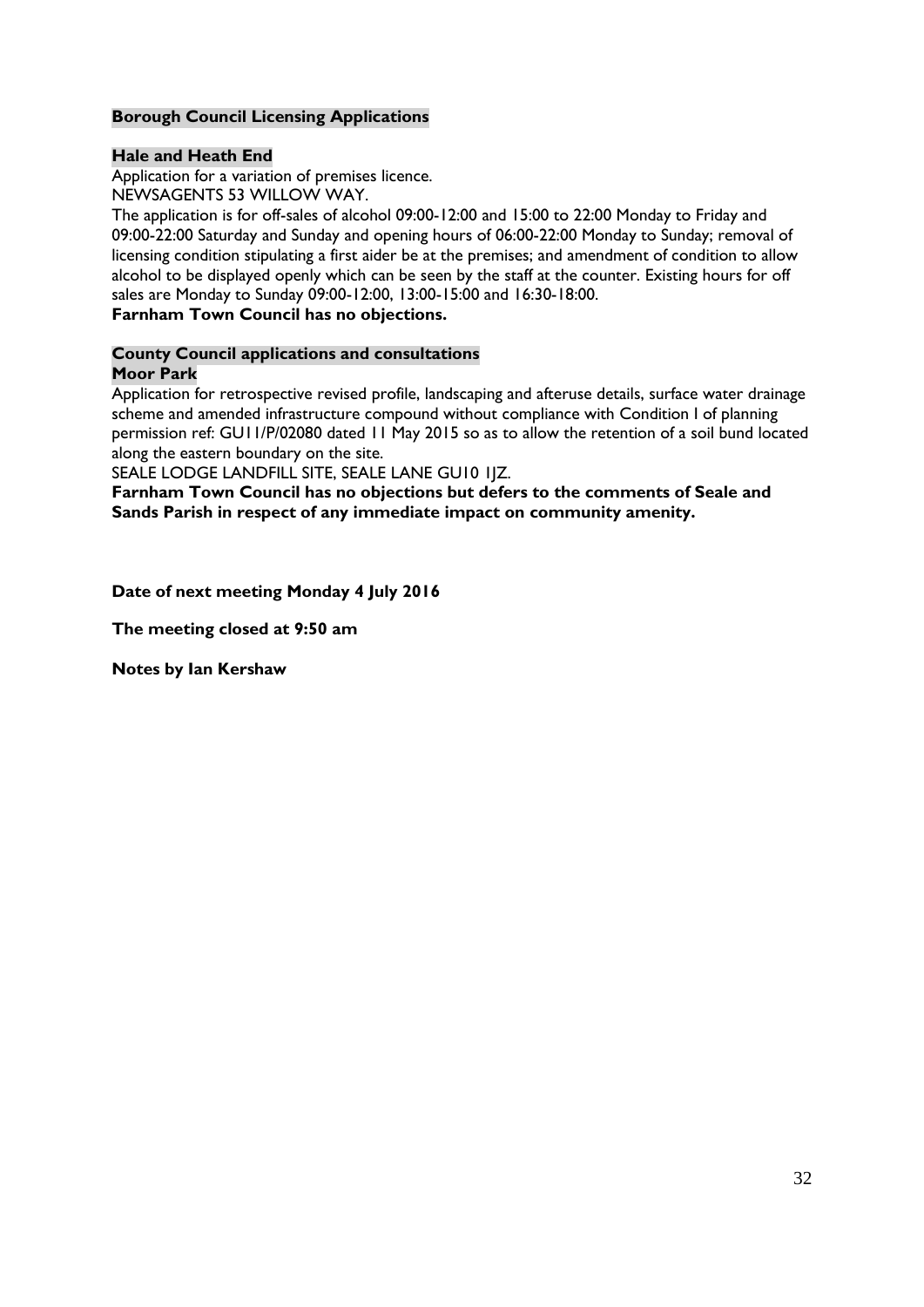

## **H**

Notes

Planning & Licensing Consultative Group

**Time and date** 9.00 am on Monday 4 July 2016

#### **Place**

Council Chamber, South Street, Farnham

#### **Planning & Licensing Consultative Group Members Present**

Councillor C Cockburn Councillor | S Fraser Councillor M Hyman Councillor A Macleod Councillor J Ricketts Councillor J Williamson

#### **Other Councillors in attendance:** None

**Officers in attendance: Ian Kershaw** 

**NOTE: The comments and observations from Waverley Borough Councillors are preliminary ones prior to consideration at Borough Council level and are based on the evidence and representations to the Town Council.**

#### **1) Apologies**

Councillors Dunsmore, Mirylees

#### **2) Declarations of Interest**

|                                 | Nature of interest (please tick/state<br>as appropriate)                                   |       |                                                                    |
|---------------------------------|--------------------------------------------------------------------------------------------|-------|--------------------------------------------------------------------|
| <b>Agenda Item</b><br><b>No</b> | I am a Waverley<br><b>Borough</b><br><b>Councillor/Surrey</b><br><b>County Councillor*</b> | Other | Type of interest (disclosable<br>pecuniary or Other) and<br>reason |
| WA/2016/1075                    | <b>Councillor Williamson</b>                                                               |       | Personal                                                           |
| WA/2016/1096                    | <b>Councillor MacLeod</b>                                                                  |       | Personal                                                           |
| WA/2016/1224                    | <b>Councillor Ricketts</b>                                                                 |       | Personal                                                           |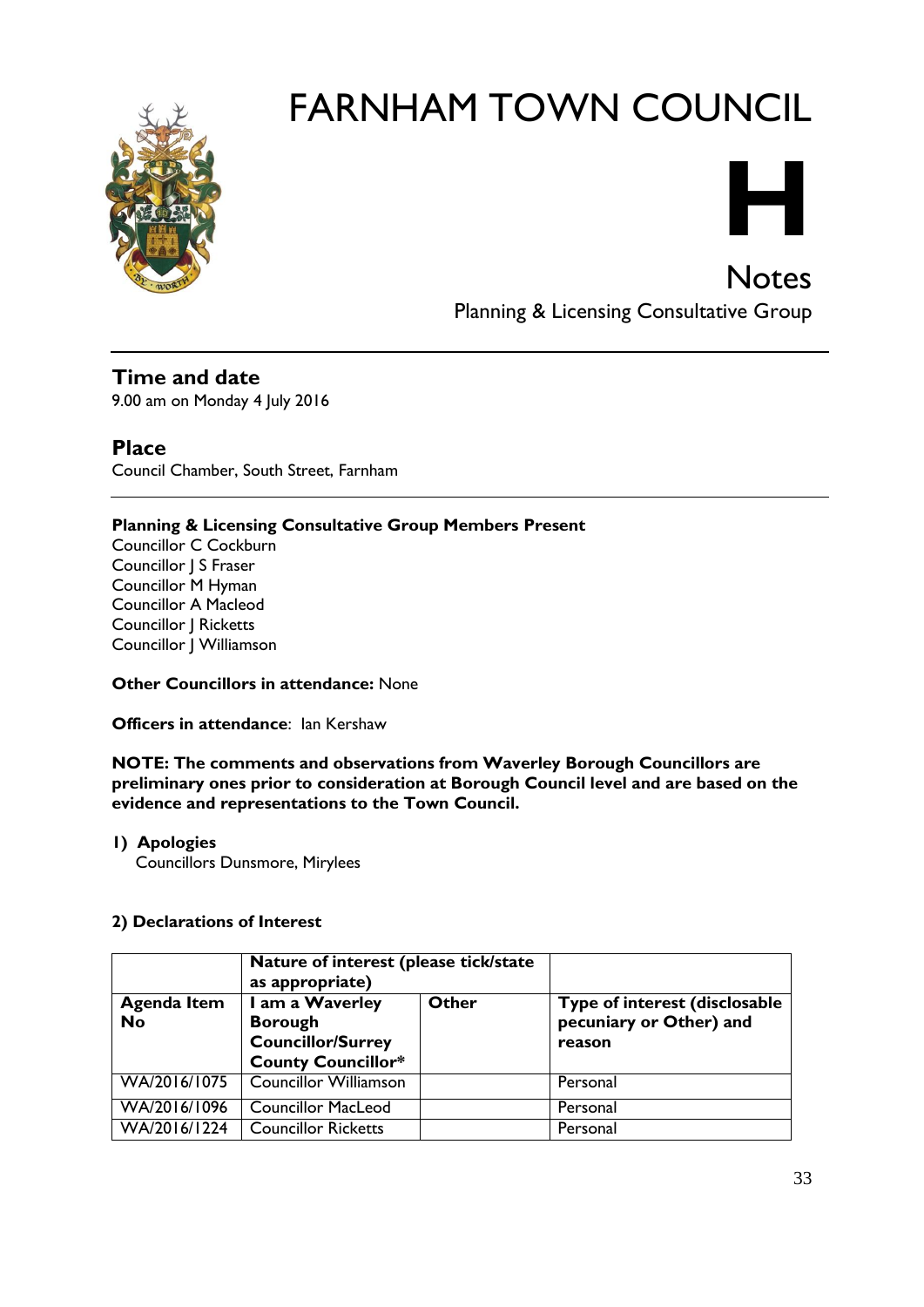#### **3. Applications Considered by the Planning & Licensing Consultative Group on Monday 4 July 2016**

#### **Borough Council Planning Applications**

#### **Farnham Bourne**

#### **WA/2016/1137 Farnham Bourne Kate Ingram**

Erection of single storey rear extension; construction of dormer window and installation of 3 roof lights following demolition of existing conservatory.

89 MIDDLE BOURNE LANE, LOWER BOURNE GU10 3NJ

**Farnham Town Council has no objections subject to the extension being in keeping with the Farnham Design Statement and all materials used in keeping with existing.**

#### **WA/2016/1186 Farnham Bourne Kate Ingram**

Erection of extensions. MOON HILL COTTAGE, 5 HILLSIDE ROAD FRENSHAM GU10 3AJ **Farnham Town Council has no objections subject to the extensions being in keeping with the Farnham Design Statement and all materials used in keeping with existing.**

#### **WA/2016/1182 Farnham Bourne Kayleigh Taylor**

Construction of a swimming pool. STOBO HILL, 2 CLUMPS ROAD, LOWER BOURNE GU10 3HF **Farnham Town Council has no objections.**

#### **TM/2016/0097 Farnham Bourne Mr A Clout**

APPLICATION FOR WORKS TO HOLLY TREE SUBJECT OF TREE PRESERVATION ORDER 1/00 3 WEDGE WOOD MANOR GARDENS FARNHAM GU10 3QB

**Farnham Town Council has no objections subject to the approval of the Arboricultural Officer, but is concerned about the amount of works to trees across Farnham.**

#### **WA/2016/1116 Farnham Bourne Kate Ingram**

Erection of boundary fence and gates.

14 LONGDOWN ROAD, LOWER BOURNE GU10 3JS

**Farnham Town Council strongly objects as the application is inappropriate to the semirural setting of Longdown Road and contrary to saved Policy BE3 which protects green boundaries.**

#### **WA/2016/1103 Farnham Bourne David Spring**

Installation of roof lights and alterations to loft to provide habitable accommodation. 1 BLACKTHORN CLOSE, LOWER BOURNE GU10 3LG **Farnham Town Council has no objections.**

#### **WA/2016/1162 Farnham Bourne Kate Ingram**

Alterations to roofspace to provide habitable accommodation. HIGH PINES, 14 DOUGLAS GROVE, FARNHAM GU10 3HP **Farnham Town Council has no objections.**

**WA/2016/1177 Farnham Bourne Kate Ingram** Erection of extensions and alterations to provide a two storey dwelling with rooms in the roof. PINETREES, 28 FRENSHAM VALE, LOWER BOURNE GU10 3HT **Farnham Town Council has no objections.**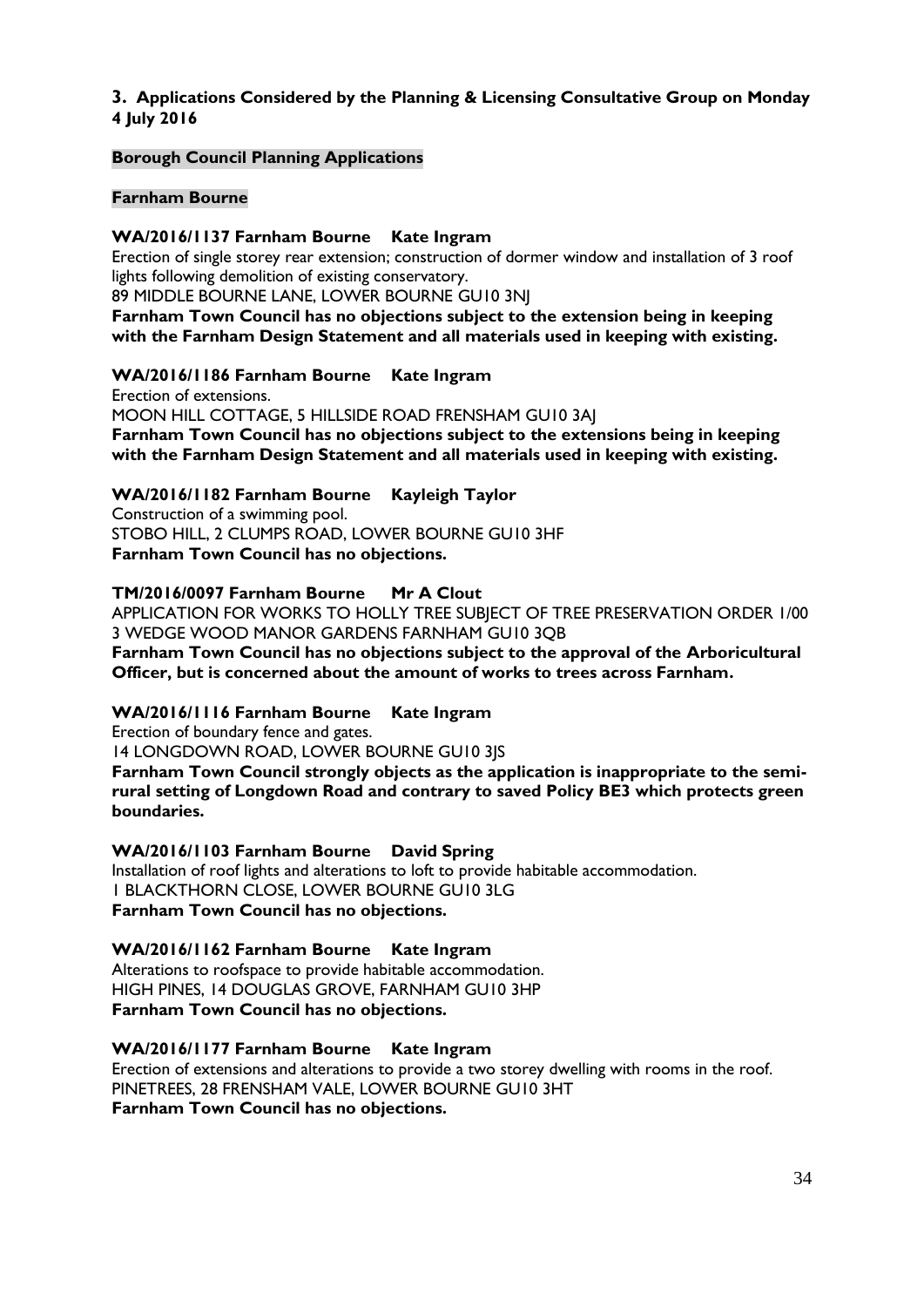#### **Farnham Castle**

#### **WA/2016/1200 Farnham Castle Kayleigh Taylor**

Erection of shed and alterations to parking area including driveway turntable (revision of WA/2016/0515). PIPISTREL COTTAGE, THE GROVE, FARNHAM GU9 7GB **Farnham Town Council has no objections.**

#### **TC/2016/0004 Farnham Castle Rachel Kellas**

G.P.D.O. Schedule 2, Part 16; replacement of GRP flagpole antenna with a new GRP flagpole antenna together with replacement of an existing equipment cabinet with new equipment cabinet with associated cables and development. TELEPHONE EXCHANGE, WEST STREET, FARNHAM GU9 7LQ

**Farnham Town Council has no objections.**

#### **NMA/2016/0110 Farnham Castle Mrs M Knight**

Amendment to WA/2015/0641 to provide alterations to elevations. BRETHRENS MEETING ROOM WEST STREET, FARNHAM GU9 7AP **Farnham Town Council has no objections.**

#### **WA/2016/1210 Farnham Castle Amy Radford**

Change of use of land to allow the siting of 2 storage containers. THE FARNHAM MALTINGS, BRIDGE SQUARE, FARNHAM GU9 7QR **Farnham Town Council objects to the application which is out of character with the Conservation Area. Storage should be appropriately painted and screened.**

#### **DW/2016/0029 Farnham Castle Kate Ingram**

The erection of a single storey rear extension which would extend beyond the rear wall of the original house by 8m, for which the height would be 2.5m, and for which the height of the eaves would be 2.5m.

WILLEY COTTAGE, CHAMBER LANE, FARNHAM GU10 5ET

**Farnham Town Council has no objections.**

#### **WA/2016/1221 Farnham Castle David Spring**

Display of illuminated and non-illuminated signs including 2 No. Projecting sign, 2 No. Fascia Signs, 2 No. Menu Box 1 No. Hand-painted logo on brickwork.

67 – 68 CASTLE STREET, FARNHAM GU9 7LN

**Farnham Town Council strongly objects as the application is out of keeping with the Conservation Area, is contrary to the policy on illuminated signs in the Conservation Area and it would be inappropriate to have signage on a wall in the Conservation Area.**

#### **WA/2016/1222 Farnham Castle David Spring**

Listed Building consent to display illuminated/non illuminated signs including painted logo on brickwork.

67 – 68 CASTLE STREET FARNHAM GU9 7LN

**Farnham Town Council strongly objects as the application is out of keeping with the Conservation Area, is contrary to the policy on illuminated signs in the Conservation Area and it would be inappropriate to have signage on a wall in the Conservation Area.**

**WA/2106/1075 Farnham Castle Julie Paine** Erection of a two-storey dwelling with access of Old Park Lane. BISHOPS SQUARE, CASTLE HILL, FARNHAM GU9 0AD

*Councillor John Williamson left the room and took no part in discussion or decision on this item.*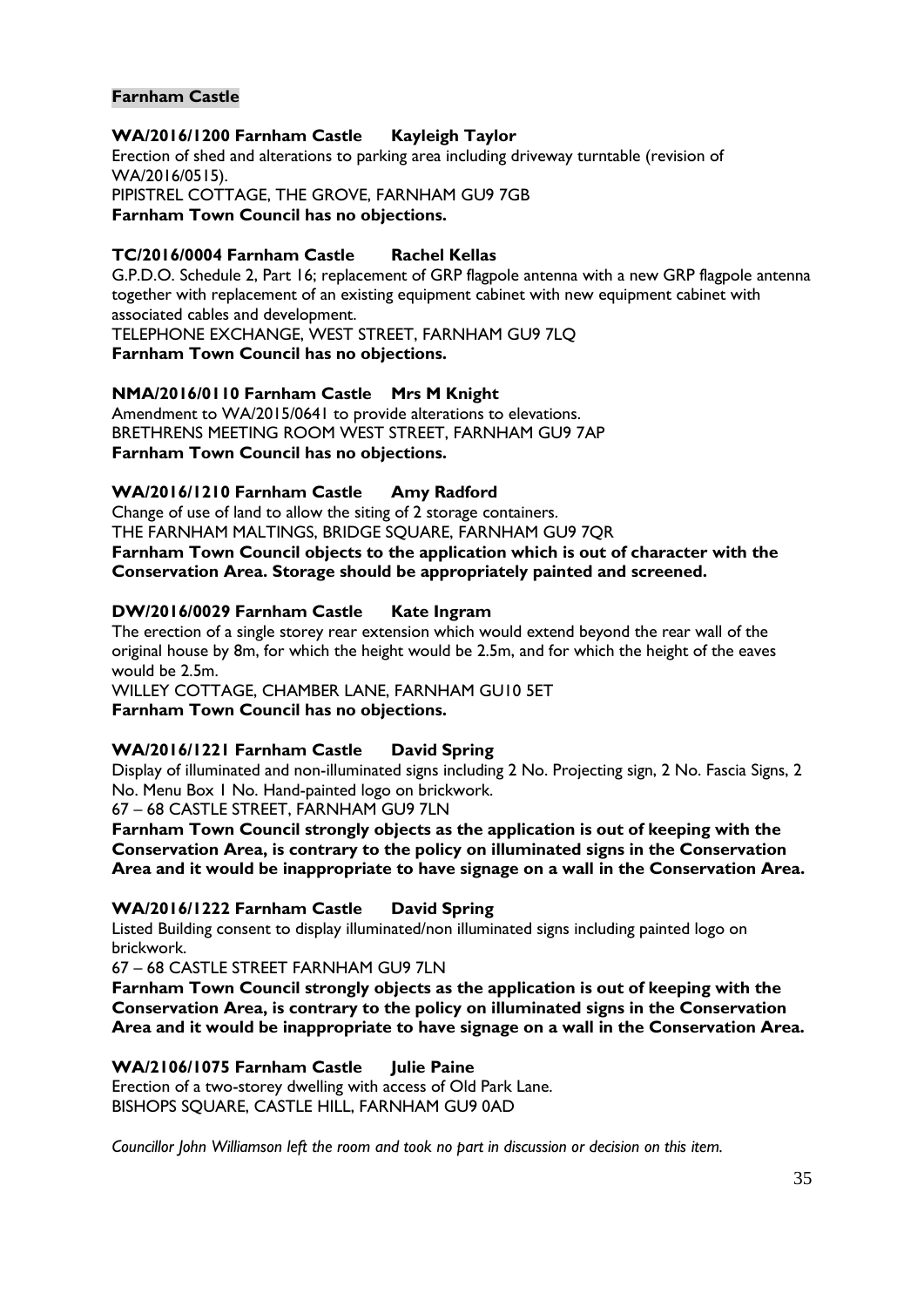**Farnham Town Council objects to this application which represents an intensification of development that will harm the setting of the Castle and surrounds significantly. The Castle is a significant heritage site and its surrounds a sensitive and protected area.**

#### **Farnham Firgrove**

#### **WA/2016/1211 Farnham Firgrove Amy Radford**

Erection of a single storey rear extension following demolition of existing detached garage. 3 MORLEY ROAD, FARNHAM GU9 8LX

**Farnham Town Council has no objections subject to the extension being in keeping with the Farnham Design Statement and all materials used in keeping with existing.**

#### **WA/2016/1189 Farnham Firgrove Amy Radford**

Application under Section 73A to vary Condition 1 of WA/2014/0933 (plan numbers) to allow changes to landscape scheme and elevations. LANGHAM COURT, RIDGWAY ROAD, FARNHAM

#### **Farnham Town Council has no objections**

#### **Farnham Hale and Heath End**

#### **WA/2016/1104 Farnham Hale and Heath End Kate Ingram**

Erection of single storey rear extension following demolition of existing conservatory. 3 THE WARREN, FARNHAM GU9 9AS

**Farnham Town Council has no objections subject to the extension being in keeping with the Farnham Design Statement and all materials used in keeping with existing.**

**WA/2016/1119 Farnham Hale and Heath End Kayleigh Taylor**

Erection of a two storey side extension.

ROWHILLS COTTAGE, ROWHILLS, FARNHAM GU9 9AT

**Farnham Town Council has no objections subject to the extension being in keeping with the Farnham Design Statement and all materials used in keeping with existing.**

#### **WA/2016/1112 Farnham Hale and Heath End Amy Radford**

Listed Building consent for internal and external alterations including enlargement of existing windows in front elevation and replacement of porch.

MULBERRY FARMHOUSE, LOWER HALE, FARNHAM GU9 9RP

**Farnham Town Council has no objections subject to the alterations being in keeping with the Farnham Design Statement and the approval of the Listed Buildings Officer and all materials used in keeping with existing.**

#### **NMA/2016/0107 Farnham Hale and Heath End Mrs M Knight**

Amendment to WA/2014/1013 to alter the footprint of the proposed extension, alter the internal layout and add an external storage cupboard.

ASCANIA 4 BROOKLANDS CLOSE FARNHAM GU9 9BT

**Farnham Town Council objects to the application because of impact and adverse effects on the amenity of the neighbour at the rear of the dwelling due to the close proximity to the boundary.**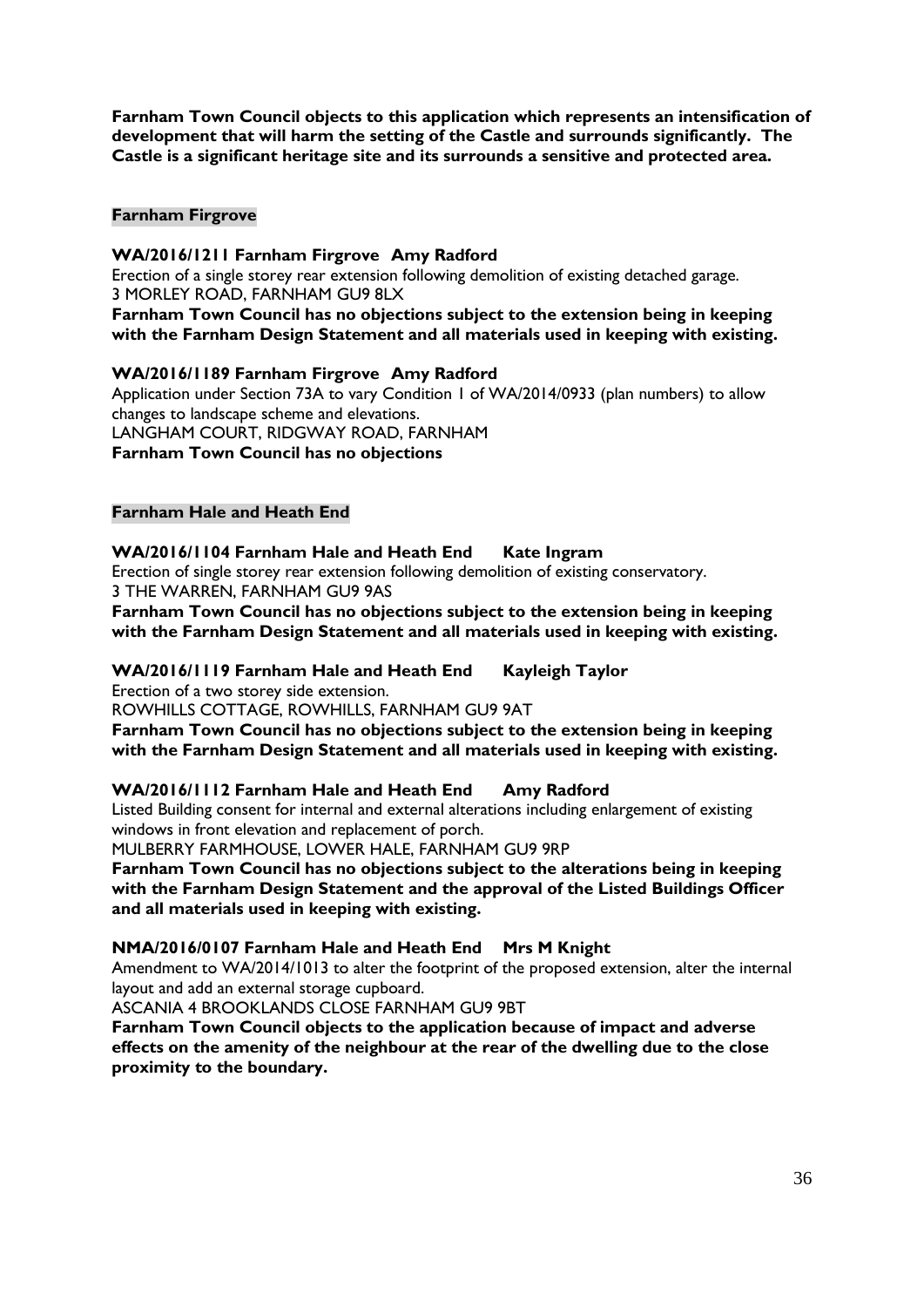#### **Farnham Moor Park**

#### **WA/2016/1167 Farnham Moor Park Kate Ingram**

Erection of single-storey rear extension and alterations to roof. 2 WINTON ROAD, FARNHAM GU9 9QW

**Farnham Town Council has no objections subject to the extension and alterations being in keeping with the Farnham Design Statement and all materials used in keeping with existing.**

**WA/2016/1096 Farnham Moor Park Kate Ingram**

Erection of extensions and alterations.

ORCHARD HOUSE, MENIN WAY, FARNHAM GU9 8DY

**Farnham Town Council has no objections subject to the extension and alterations being in keeping with the Farnham Design Statement and all materials used in keeping with existing.**

*Councillor MacLeod declared a personal interest*

**WA/2016/1197 Farnham Moor Park Amy Radford**

Erection of extensions and alterations.

BIENVENIDA, 46 COMPTON WAY, MOOR PARK GU10 1QU

**Farnham Town Council has no objections subject to the extensions and alterations being in keeping with the Farnham Design Statement and all materials used in keeping with existing.**

#### **WA/2016/1158 Farnham Moor Park Kayleigh Taylor**

Change of use from light industrial and warehousing use (Class B1c) to office use (Class B1a). UNIT 2 BOURNE MILL BUSINESS PARK, GUILDFORD ROAD, FARNHAM GU9 9PS **Farnham Town Council has no objections.**

#### **WA/2016/1213 Farnham Moor Park David Spring**

Construction of a dropped kerb and driveway. 12 HALE ROAD, FARNHAM GU9 9QH **Farnham Town Council has no objections.**

#### **Farnham Shortheath and Boundstone**

**WA/2016/1122 Farnham Shortheath and Boundstone Julie Paine**

Erection of extensions and alterations following demolition of existing garage. 23 LITTLE GREEN LANE, FARNHAM GU9 8TF

**Farnham Town Council has no objections subject to the extension and alterations being in keeping with the Farnham Design Statement and all materials used in keeping with existing.**

**WA/2016/1135 Farnham Shortheath and Boundstone Kayleigh Taylor** Erection of extensions and balcony following demolition of existing bay window. TREMARGA COTTAGE, BROWNS WALK, ROWLEDGE GU10 4BE **Farnham Town Council has no objections subject to the extensions being in keeping with the Farnham Design Statement and all materials used in keeping with existing.**

**WA/2016/1154 Farnham Shortheath and Boundstone Kate Ingram** Erection of extensions. SHORTHEATH COTTAGE, 63 SHORTHEATH ROAD, FARNHAM GU9 8SH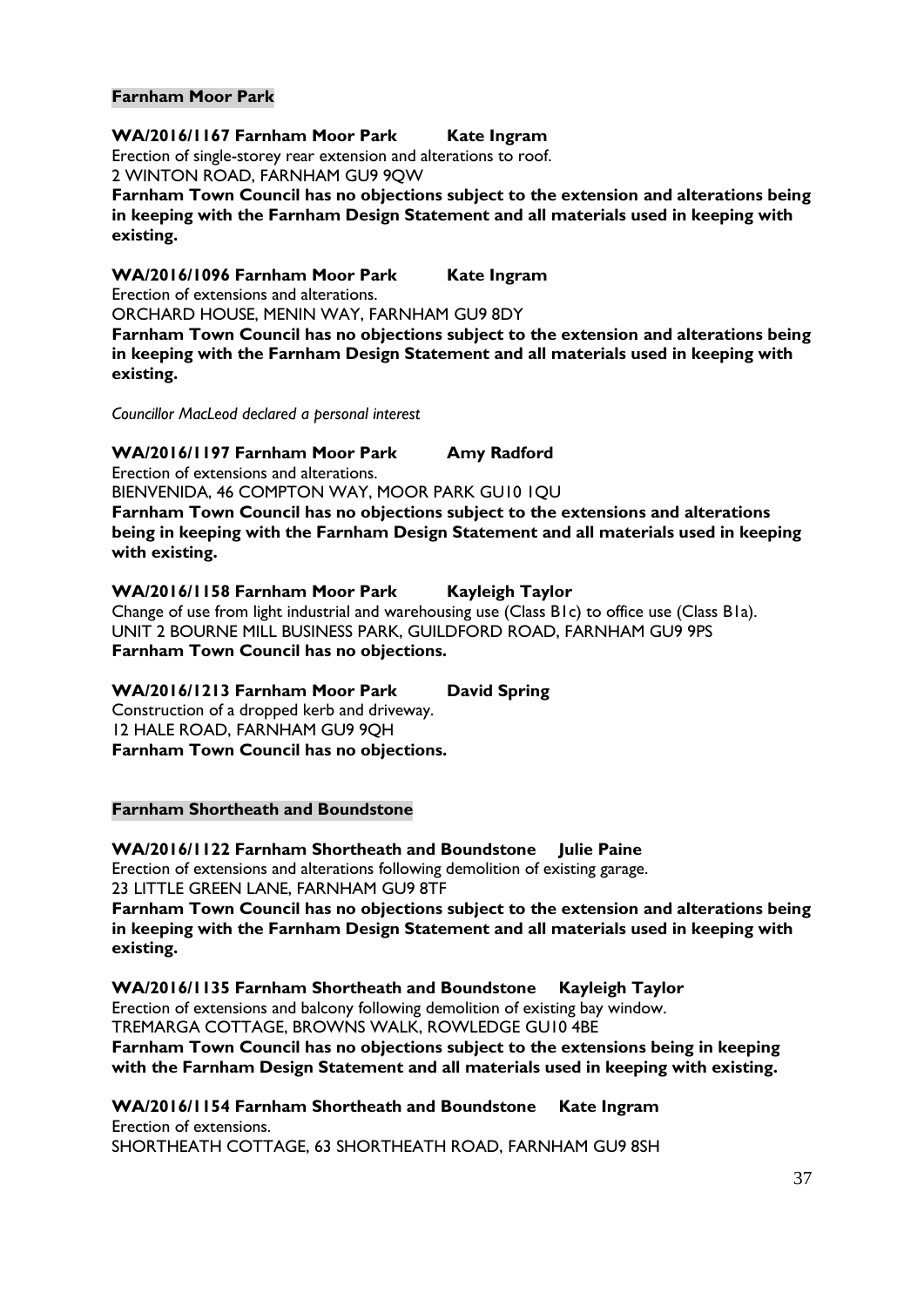**Farnham Town Council has no objections subject to the extensions being in keeping with the Farnham Design Statement and all materials used in keeping with existing.**

**TM/2016/0095 Farnham Shortheath and Boundstone Steve Tester**

APPLICATION FOR WORKS TO TREES SUBJECT TO TREE PRESERVATION ORDERS 17/99 AND 18/99

BROAD HA'PENNY FARNHAM GU10 4TF

**Farnham Town Council has no objections subject to the approval of the Arboricultural Officer, but is concerned about the amount of works to trees across Farnham.**

#### **WA/2016/1191 Farnham Shortheath and Boundstone Kate Ingram**

Certificate of Lawfulness under Section 192 for erection of single storey rear extension. BERRINGAMA, 19A BURNT HILL WAY, FARNHAM GU10 4RN

**Farnham Town Council has no objections subject to the extension being in keeping with the Farnham Design Statement and all materials used in keeping with existing.**

**WA/2016/1139 Farnham Shortheath and Boundstone Amy Radford**

Erection of 2 dwellings and associated works following demolition of the existing dwelling and outbuilding (revision of WA/2016/0398).

31A, SHORTHEATH ROAD, FARNHAM GU9 8SN

**Farnham Town Council strongly objects to this proposal which would represent gross overdevelopment on this site and is not in line with the Design Statement 2010, which dictates that development in this area should respect the pattern of existing development, in terms of scale and materials.**

#### **WA/2016/1204 Farnham Shortheath and Boundstone David Spring**

Alterations to existing roof including a new dormer window; alterations and recladding of the dwelling; landscaping including formation of new parking area. 7 BAT AND BALL LANE, WRECCLESHAM GU10 4RA **Farnham Town Council has no objections.**

#### **Farnham Upper Hale**

#### **WA/2016/1178 Farnham Upper Hale Kayleigh Taylor**

Application under Section 73A to vary Condition 11 of WA/2014/1085 (approved plan numbers) to allow increase in size of basement and alteration to position of part of front wall. **Previous comments on 30.06.2014 were as follows: No objections.** SITE OF TANGLEWOOD, 17, UPPER OLD PARK LANE, FARNHAM **Farnham Town Council has no objections.**

#### **NMA/2016/0108 Farnham Upper Hale Mrs M Knight**

Amendment to WA/2014/1085 to provide alterations to roof and elevations. **Previous comments on 30.06.2014 were as follows; No objections.** TANGLEWOOD, 17 UPPER OLD PARK LANE, FARNHAM GU9 0AR **Farnham Town Council has no objections.**

#### **WA/2016/1220 Farnham Upper Hale David Spring**

Erection of a dwelling and associated works following demolition of outbuildings; Erection of extensions and alterations to 2 existing dwellings.

LAND AT 17 & 19 HOPE LANE, FARNHAM GU9 0HZ

**Farnham Town Council objects to the application which is out of keeping with the local area; the local vernacular being cottage style. Furthermore the application is not in keeping with the Farnham Design Statement.**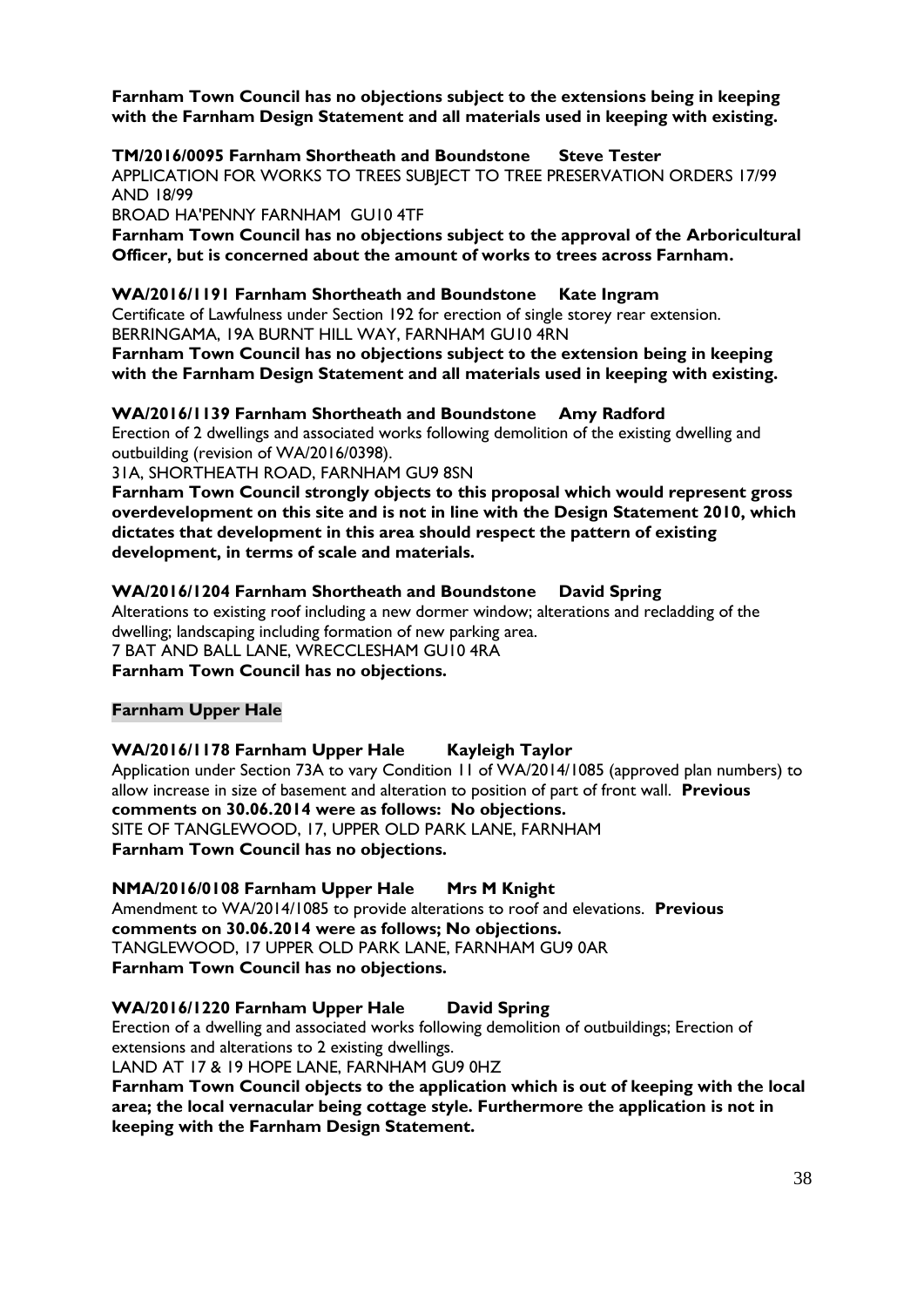#### **WA/2016/1224 Farnham Upper Hale Rebecca Clarke**

Erection of 102 dwellings, including 41 affordable, with areas of open space, Suitable Alternative Natural Green Space (SANGS); children's play area; SuDA attenuation; highway works and new access from Folly Hill.

LAND SOUTH OF JUNCTION WITH UPPER OLD PARK LANE, FOLLY HILL, FARNHAM

#### *Councillor Ricketts declared a personal interest*

Members felt the application was inappropriate for a range of reasons. It would impact on the visual amenity and landscape of the area which was designated as an Area of Great Landscape Value and adjacent to the historically important Farnham Park. The development would be clearly visible from the south-east, south-west and Castle Keep. The site had not been identified as suitable for development during drafting of the Neighbourhood Plan; neither is it identified in the existing Local Plan or the emerging new Local Plan. It represented an urban intrusion and would impact on the amenity of housing in Upper Park lane. Local services to the site were poor and it was not well connected to the local community. Local schools were already full. The nearest shop and Public House was 1km east. The nearest shopping centre with a Post Office was 2km south. Traffic access would be via Folly Hill and the access and design was insufficient to cope with the additional vehicle movements that could be expected. The local soil was London clay which would require a building style that would add significant lorry movements during development. Water from the attenuation pond would ultimately feed into the Farnham aquifer. Sewage would ultimately end up at Water Lane where the system was already surcharging.

**Farnham Town Council strongly objects to the application on the grounds that the application is out of character and inappropriate in an area of great landscape value and would impact significantly on local amenity. The Town Council also objects for the detailed reasons set out in the preamble above.**

#### **Farnham Weybourne and Badshot Lea**

**TM/2016/0093 Farnham Weybourne and Badshot Lea Steve Tester** APPLICATION FOR WORKS TO ALDER TREE SUBJECT OF TREE PRESERVATION ORDER 1/02 31 WOODBOURNE FARNHAM GU9 9EE

**Farnham Town Council has no objections subject to the approval of the Arboricultural Officer, but is concerned about the amount of works to trees across Farnham.**

#### **Farnham Wrecclesham and Rowledge**

#### **WA/2016/1170 Farnham Wrecclesham and Rowledge Kayleigh Taylor**

Erection of extensions and alterations.

UPPER LODGE, SWITCHBACK LANE, ROWLEDGE GU10 4DS

**Farnham Town Council has no objections subject to the extension and alterations being in keeping with the Farnham Design Statement and all materials used in keeping with existing.**

#### **NMA/2016/0102 Farnham Wrecclesham and Rowledge Mrs M Knight**

Amendment to WA/2014/0405 to provide alteration to elevations and rooflights. WILLEY MILL HOUSE, ALTON ROAD, FARNHAM GU10 5EL

**Farnham Town Council has no objections subject to the alterations being in keeping with the Farnham Design Statement and all materials used in keeping with existing.**

#### **NMA/2016/0101 Farnham Wrecclesham and Rowledge Mrs M Knight**

Amendment to WA/2015/1419 to provide alterations to roof tiles. 1A MILLERSDALE, BROADWELL ROAD, WRECCLESHAM GU10 4QH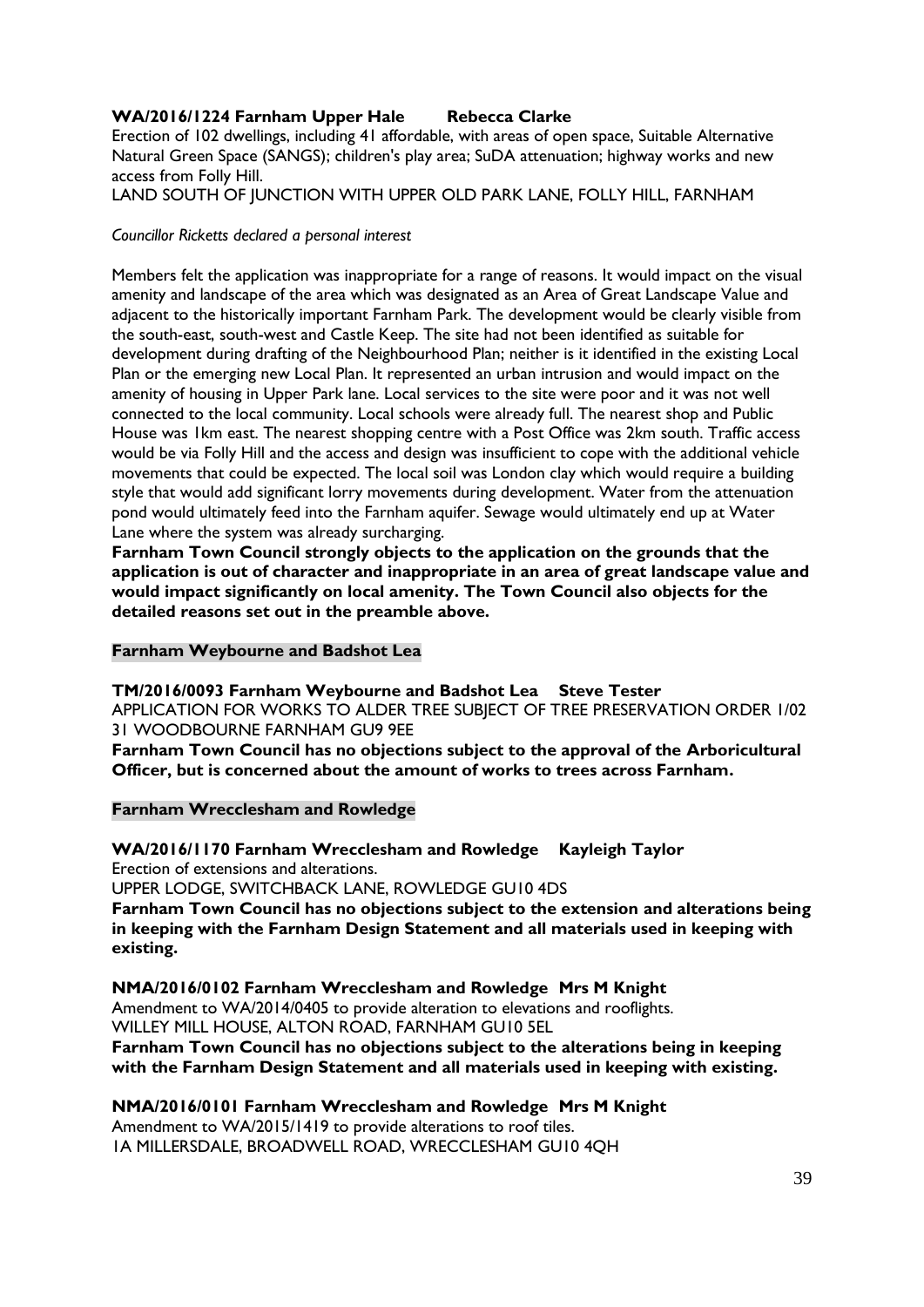**Farnham Town Council has no objections subject to the alterations being in keeping with the Farnham Design Statement and all materials used in keeping with existing.**

**WA/2016/1169 Farnham Wrecclesham and Rowledge Kayleigh Taylor**

Erection of garden shed. 28 THE STREET, WRECCLESHAM GU10 4PR **Farnham Town Council has no objections.**

#### **WA/2016/1127 Farnham Wrecclesham and Rowledge Julie Paine**

Erection of 2 dwellings and associated garages together with formation of new access from Gardeners Hill Road.

LAND BETWEEN 26 AND 28 ON WEST SIDE OF GARDENERS HILL ROAD, LOWER BOURNE GU10 3HZ

**Farnham Town Council strongly objects to the intensification of development. The application is contrary to Policy BE3. It also does not adhere to the Farnham Design Statement. Farnham Town Council is also concerned about the intensification of traffic and consequent road safety.** 

**WA/2016/1109 Farnham Wrecclesham and Rowledge Kate Ingram** Erection of extensions to provide a chalet bungalow. 15 BROADWELL ROAD, WRECCLESHAM GU10 4QH **Farnham Town Council has no objections.**

#### **WA/2016/1227 Farnham Wrecclesham and Rowledge Kayleigh Taylor**

Alterations to existing annex roof; erection of a car port and porch and alterations following demolition of existing conservatory.

CREST HOUSE, 8 SHORTHEATH CREST, FARNHAM GU9 8SA

**Farnham Town Council has no objections subject to the alterations being in keeping with the Farnham Design Statement and all materials used in keeping with existing.**

#### **WA/2016/1214 Farnham Wrecclesham and Rowledge David Spring**

Construction of replacement roof together with internal alterations and provision of additional parking area.

88 RIVERDALE, WRECCLESHAM GU10 4PJ **Farnham Town Council has no objections.**

#### **Licensing applications**

Application for temporary on-street trading licence 29 – 31 July 2016, 09.00 – 18.00 parking bays in Castle Street, Farnham. The application is from Oasis Fashions for a pink bus to launch the new store. The operator proposes to trade and promote from the bus during the advertised hours. This will require a generator to run, but that will only be during hours of use. Surrey County Council has agreed to the suspension of two bays to facilitate this on the left-hand side of the street. **Farnham Town Council has no objections.**

#### **Date of next meeting Monday 18 July 2016**

**The meeting closed at 9:52 am**

**Notes by Ian Kershaw**